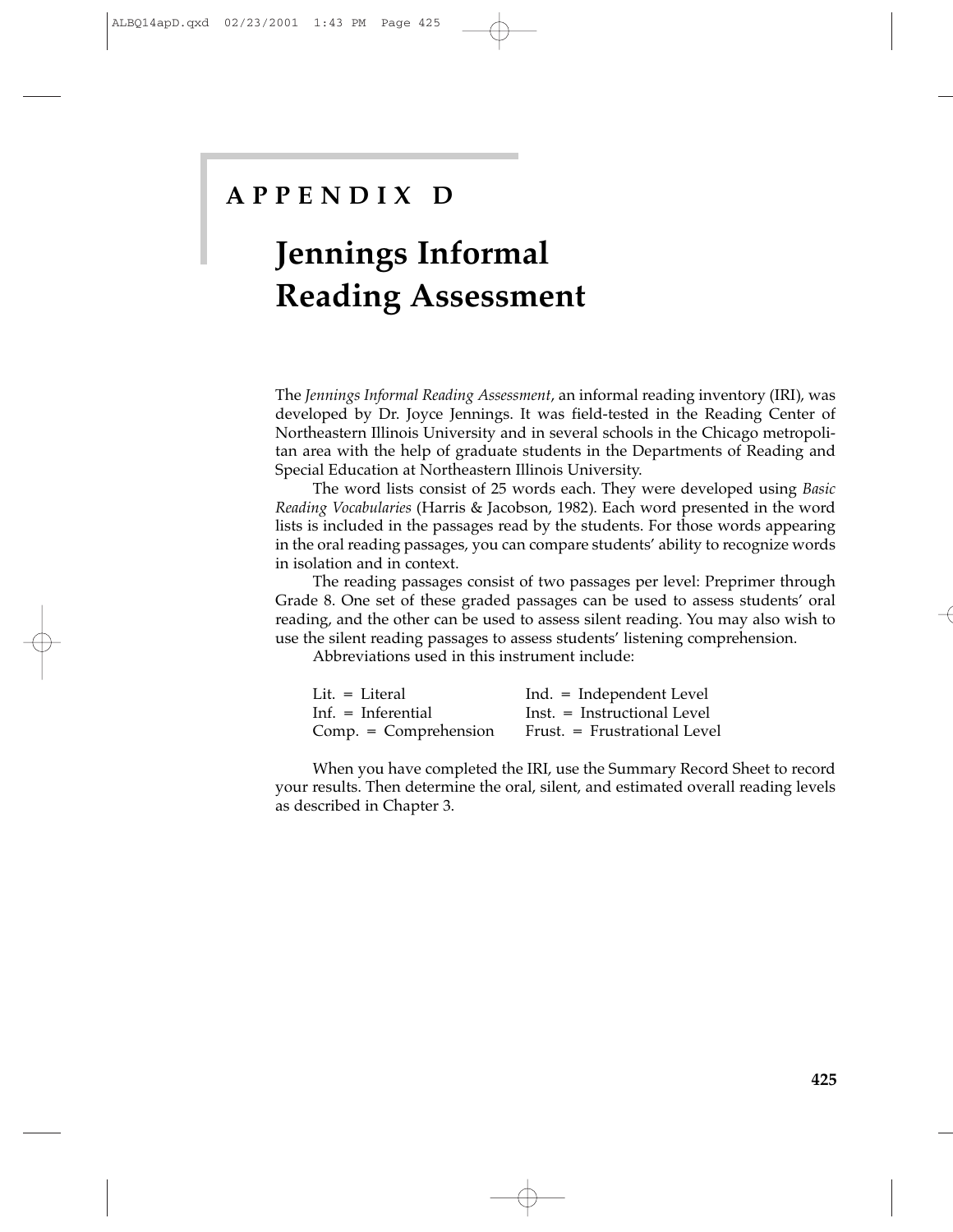|                         |                                          | <b>Oral Passages</b> |                  | Silent<br>Passages         | <b>Total</b><br>Reading | Listening        |
|-------------------------|------------------------------------------|----------------------|------------------|----------------------------|-------------------------|------------------|
| Level                   | Word<br>Recognition<br>Accuracy<br>Level | Comp.<br>Level       | Passage<br>Level | Comp. and<br>Passage Level | Passage<br>Level        | Passage<br>Level |
| Preprimer               |                                          |                      |                  |                            |                         |                  |
| Primer                  |                                          |                      |                  |                            |                         |                  |
| $\mathbf{1}$            |                                          |                      |                  |                            |                         |                  |
| $\overline{2}$          |                                          |                      |                  |                            |                         |                  |
| 3                       |                                          |                      |                  |                            |                         |                  |
| $\overline{\mathbf{4}}$ |                                          |                      |                  |                            |                         |                  |
| 5                       |                                          |                      |                  |                            |                         |                  |
| 6                       |                                          |                      |                  |                            |                         |                  |
| $\overline{7}$          |                                          |                      |                  |                            |                         |                  |
| 8                       |                                          |                      |                  |                            |                         |                  |

# **Informal Reading Inventory Summary Record Sheet**

 $\downarrow$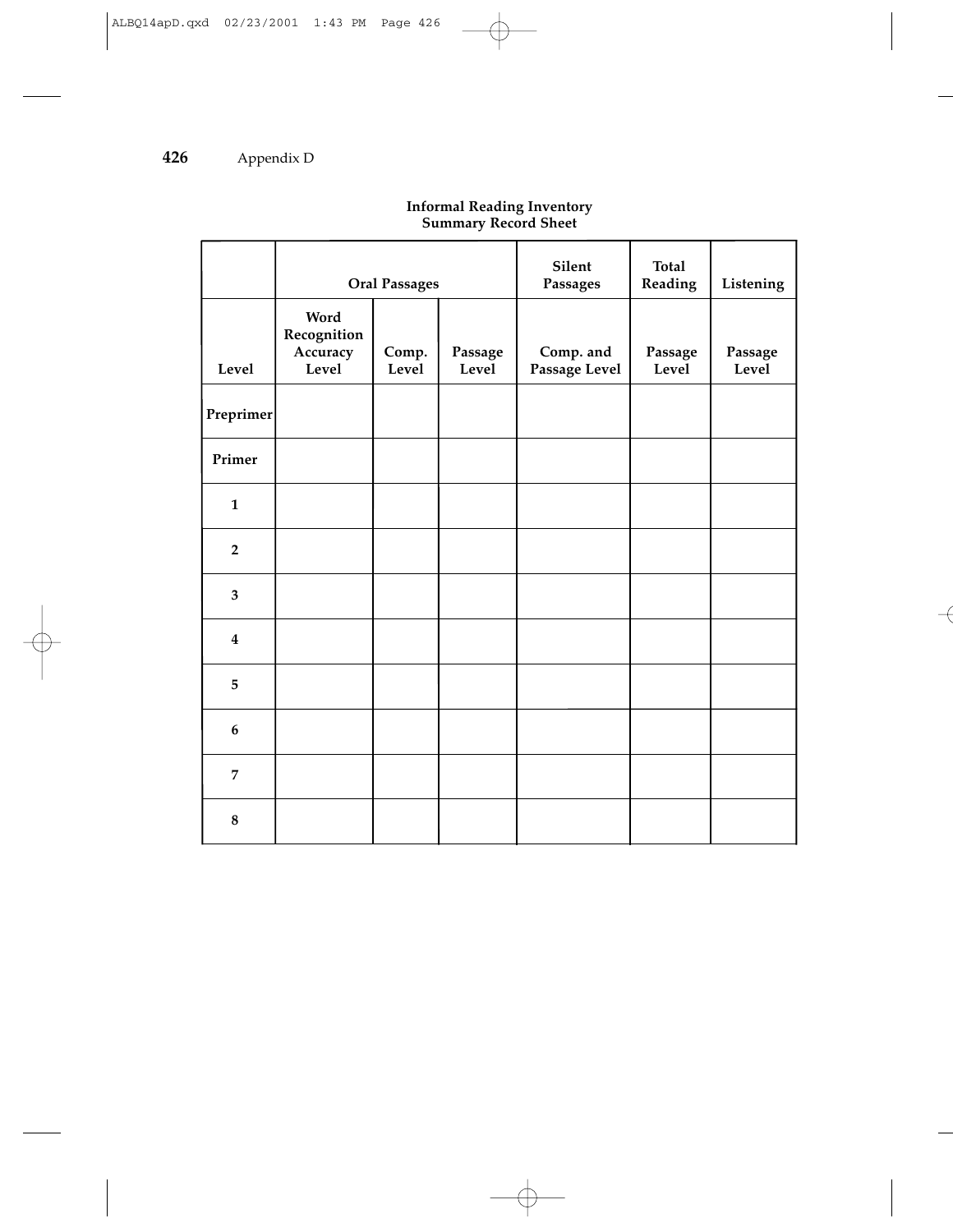| Preprimer Level | <b>Primer Level</b> | Level 1         | Level 2    | Level 3     |
|-----------------|---------------------|-----------------|------------|-------------|
| play            | his                 | other           | camp       | miserable   |
| with            | dad                 | children        | year       | chosen      |
| they            | animals             | stay            | spend      | parents     |
| like            | went                | grandma         | whole      | study       |
| to              | lake                | coming          | week       | harbor      |
| run             | sat                 | family          | packed     | discovered  |
| and             | next                | clean           | clothes    | unusual     |
| jump            | still               | chairs          | dressed    | seaweed     |
| ride            | then                | watch           | brushed    | dusk        |
| day             | saw                 | brother         | teeth      | underwater  |
| make            | duck                | baked           | kitchen    | camera      |
| in              | swim                | cake            | eggs       | capture     |
| said            | rock                | heard           | toast      | film        |
| she             | made                | noise           | seemed     | accident    |
| yes             | fast                | sounded         | forever    | maple       |
| it              | why                 | bark            | hundreds   | excitement  |
| good            | over                | stuck           | shorts     | dangerous   |
| a               | green               | best            | shirts     | underneath  |
| pet             | frog                | doctor          | tent       | screeched   |
| ĥe              | tree                | tiger           | knew       | rescue      |
| dog             | house               | ZO <sub>O</sub> | teacher    | arrived     |
| this            | mother              | hurt            | world      | bandage     |
| is              | got                 | leg             | playground | reporters   |
| home            | bed                 | soon            | classroom  | information |
| the             | box                 | again           | card       | passengers  |
|                 |                     |                 |            |             |

 $\color{black} \bigoplus$ 

 $\overline{a}$ 

| Level 4        | Level 5      | Level 6       | Level 7          | Level 8       |
|----------------|--------------|---------------|------------------|---------------|
| champion       | placid       | sunup         | algebra          | excelled      |
| skater         | surroundings | perspiration  | comical          | biological    |
| instruction    | spectacular  | embarrassment | bifocals         | dissecting    |
| ladybug        | adventurous  | frustration   | desperation      | agonizing     |
| approval       | refreshing   | drainage      | computation      | envision      |
| performance    | nightfall    | parallel      | bolstered        | overpowering  |
| junior         | rainfall     | effective     | mistrust         | hysteria      |
| competes       | belongings   | downpour      | expectation      | preserved     |
| article        | continuous   | alternate     | quizzical        | contemplation |
| brilliant      | tensions     | rainwater     | cartoonist       | dismantled    |
| athlete        | cramped      | acknowledged  | appreciative     | corrugated    |
| confidence     | rampaging    | midafternoon  | perceived        | innermost     |
| countless      | roused       | inspection    | confront         | administrator |
| represent      | thrashed     | enterprising  | ample            | disheartened  |
| national       | thunderbolts | declined      | alternative      | extensive     |
| permit         | destruction  | veterinarian  | tolerated        | journalist    |
| slopes         | woodpile     | biology       | coordination     | correspondent |
| convince       | restore      | recommended   | acrobatic        | southeastern  |
| daybreak       | ranger       | zookeeper     | inseparable      | eroded        |
| icicles        | camper       | placement     | enthusiastically | seacoasts     |
| mountainside   | injured      | observation   | contempt         | devastated    |
| challenger     | mechanic     | orangutan     | gymnastics       | phenomenal    |
| gear           | frontier     | specialize    | cartwheel        | inclination   |
| sunrise        | reassured    | equipped      | unison           | prestigious   |
| disappointment | civilization | surgery       | elegance         | ambassadors   |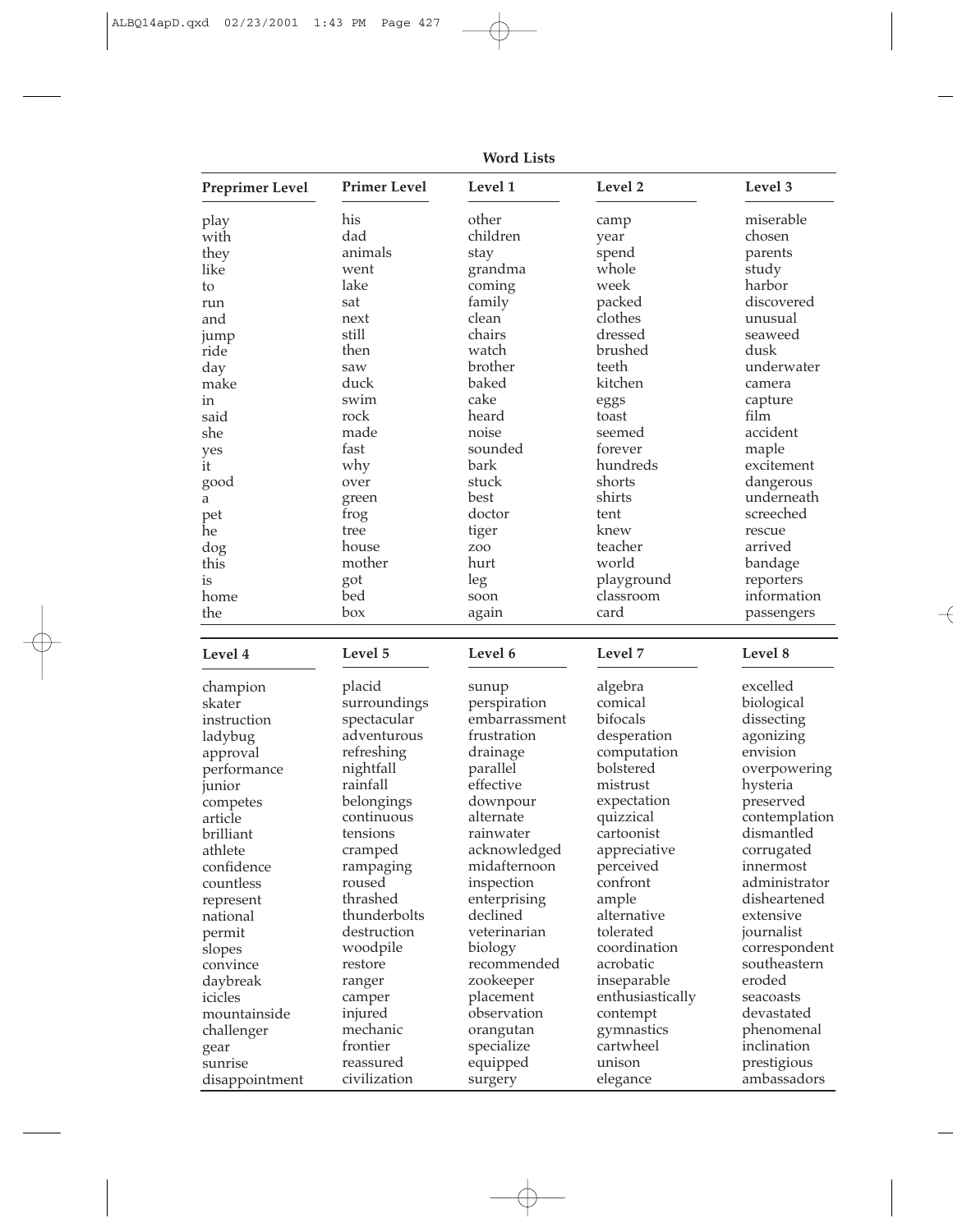**Preprimer Level, Oral Passage 86 Words Background Question** Do you have a special friend? What do we mean when we say that someone is a special friend?

**Prompt:** In this story, Jill and Sue are friends. Read this story to find out what they like to do together.

# **Jill and Sue Make a Cake**

Jill likes to play with Sue. They like to run and jump. They like to ride bikes, too.

One day, they wanted to make a cake. Jill asked her mom if they could make a cake in her house. Jill's mom said no. She did not have time to help.

Jill and Sue went to Sue's house. Sue asked her mom if they could make a cake in her house. Sue's mom said yes. Jill and Sue made a cake. Sue's mom helped. It was good.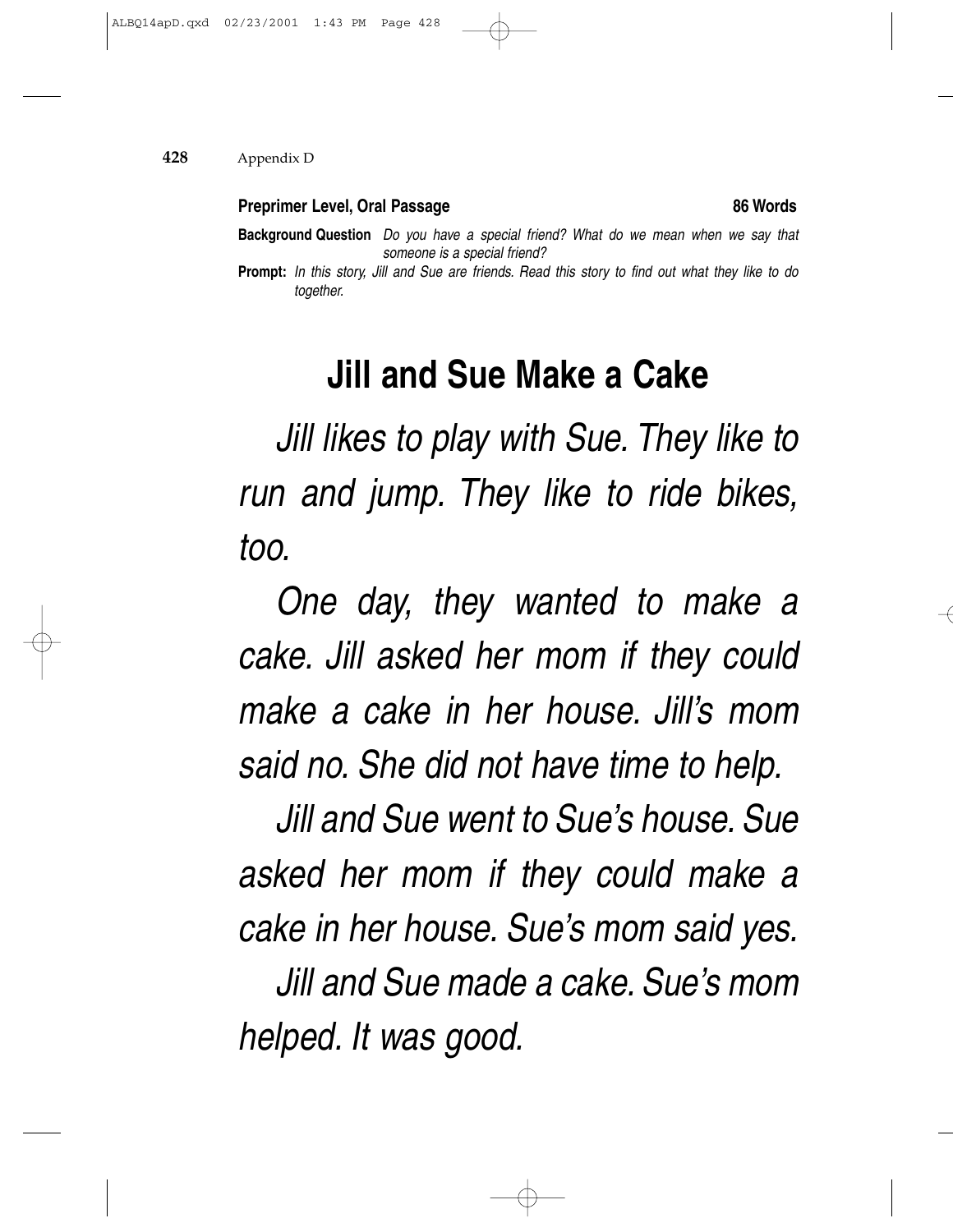- Inf-1 Who is Jill's friend? Sue
- Lit-2 What are two things they like to do together? Name two: play, run, jump, play games, ride bikes, bake
- Lit-3 What did they ask Jill's mother? If they could bake a cake
- Inf-4 Why couldn't they make the cake at Jill's house? Accept either: Jill's mom didn't have time to help them or Jill's mom said no
- Lit-5 What did Sue's mother say when they asked to make the cake at Sue's house? Yes
- Inf-6 What was said in the story that made you know that Jill and Sue liked the cake? It was good

| <b>Word Recognition Accuracy</b><br><b>Background</b> |   | Comprehension |               |  | Rate/Fluency       |                             |  |                               |  |
|-------------------------------------------------------|---|---------------|---------------|--|--------------------|-----------------------------|--|-------------------------------|--|
| Check<br>$+$ or $-$                                   |   | $#$ of errors |               |  | $#$ correct        | Check<br>IND, INST, or FRUS |  | Adequate/Inadequate<br>$+0r-$ |  |
| $\ddot{}$                                             | - | $0 - 2$       | Independent   |  | $5\frac{1}{2} - 6$ | Independent                 |  | $#$ of seconds =              |  |
|                                                       |   | $3 - 4$       | Instructional |  | $4\frac{1}{2} - 5$ | Instructional               |  | $#$ secs/60 = $min/$ secs     |  |
|                                                       |   | 5 or more     | Frustrational |  | 4 or less          | Frustrational               |  | $\leq 6$ min, 37 sec?         |  |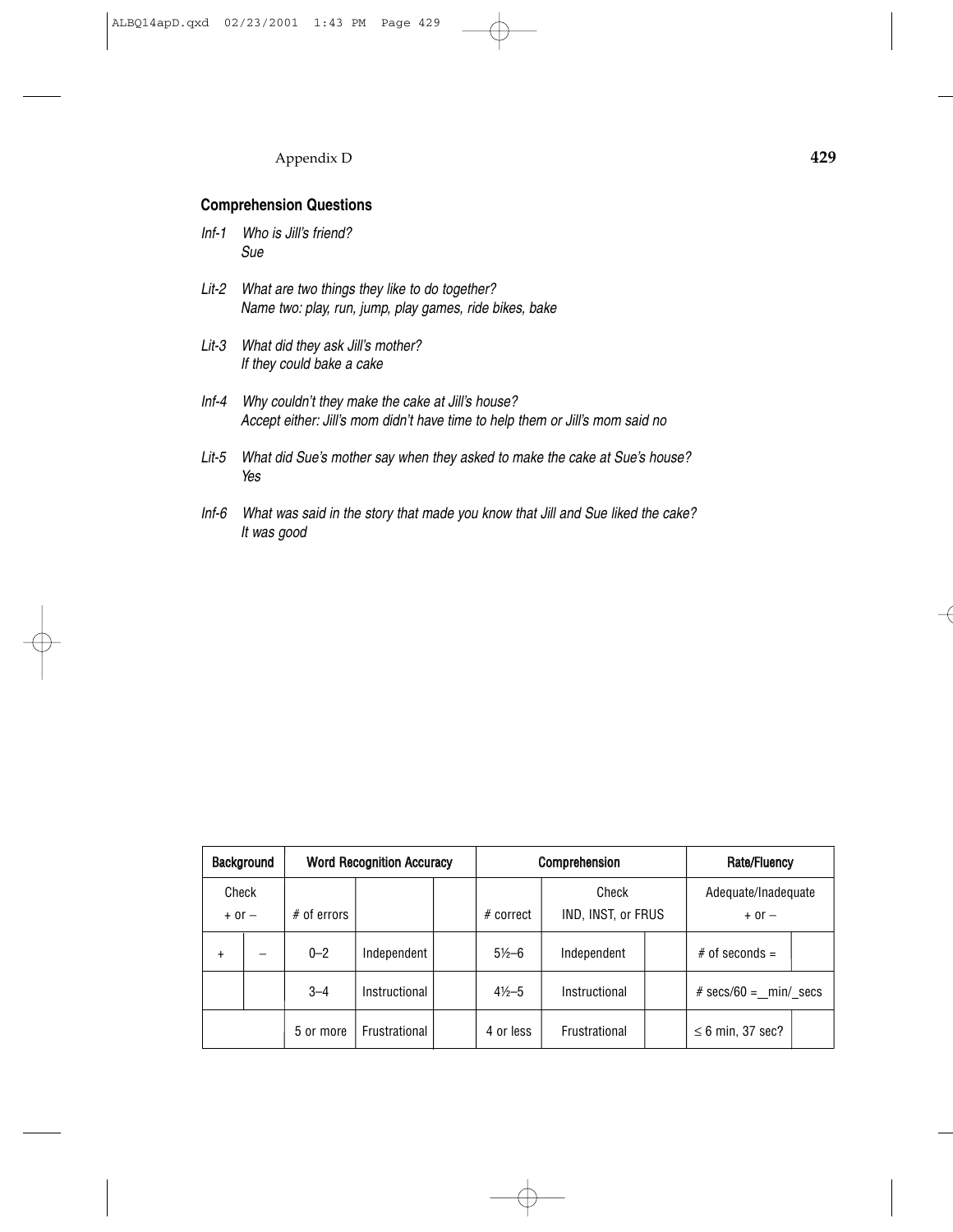# **Primer Level, Oral Passage 96 Words**

**Background Question:** What kinds of animals do you know that live in or near water? **Prompt:** In this story, Nick and his dad are watching animals that live in and near a lake. Read it to find out what happens.

# **Nick's Trip to the Lake**

Nick and his dad like animals. One day, Nick and his dad went to the lake. They went to see the animals. They sat next to the lake. They were very still.

Then Nick saw a big duck. He saw the duck swim to a big rock in the lake. Something made the duck fly away fast.

Nick asked his dad, "Why did the duck fly away?"

Nick's dad said, "Look over there." He showed Nick something in the lake. Nick thought he would see something big.

What a surprise to see a little green frog!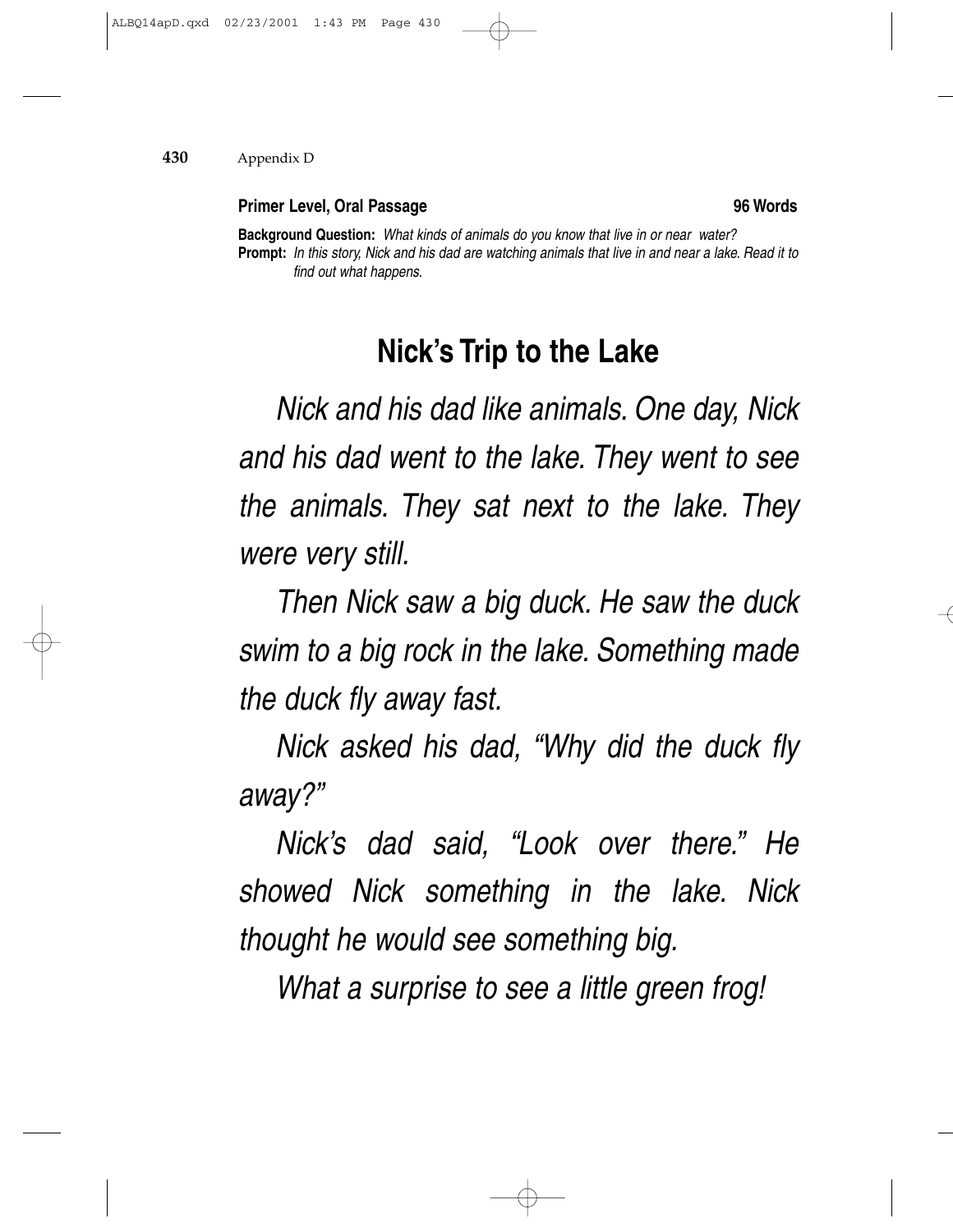- Lit-1 Where did Nick and his dad go? To the lake
- Inf-2 Why do you think Nick and his dad were trying to be still? Accept either: so the animals would come close to them or so they wouldn't frighten the animals
- Lit-3 What two animals did Nick and his dad see? Duck, frog
- Lit-4 What did the duck do? Accept either: swam to the rock or flew away
- Inf-5 What made the duck fly away? Accept either: the frog or the noise the frog made
- Inf-6 Why was Nick surprised to see a frog? Accept either: he thought he would see something big, and the frog was little or the duck was big and the frog was little, but the frog scared the duck

| <b>Word Recognition Accuracy</b><br><b>Background</b> |   |                                                             | <b>Comprehension</b> |  |                               | Rate/Fluency  |  |                           |  |
|-------------------------------------------------------|---|-------------------------------------------------------------|----------------------|--|-------------------------------|---------------|--|---------------------------|--|
| Check<br>$+$ or $-$                                   |   | Check<br>IND, INST, or FRUS<br>$#$ of errors<br>$#$ correct |                      |  | Adequate/Inadequate<br>$+0r-$ |               |  |                           |  |
| $\ddot{}$                                             | - | $0 - 2$                                                     | Independent          |  | $5\frac{1}{2} - 6$            | Independent   |  | $#$ of seconds =          |  |
|                                                       |   | $3 - 4$                                                     | Instructional        |  | $4\frac{1}{2} - 5$            | Instructional |  | $#$ secs/60 = $min/$ secs |  |
|                                                       |   | 6 or more                                                   | Frustrational        |  | 4 or less                     | Frustrational |  | $\leq$ 3 min, 26 sec?     |  |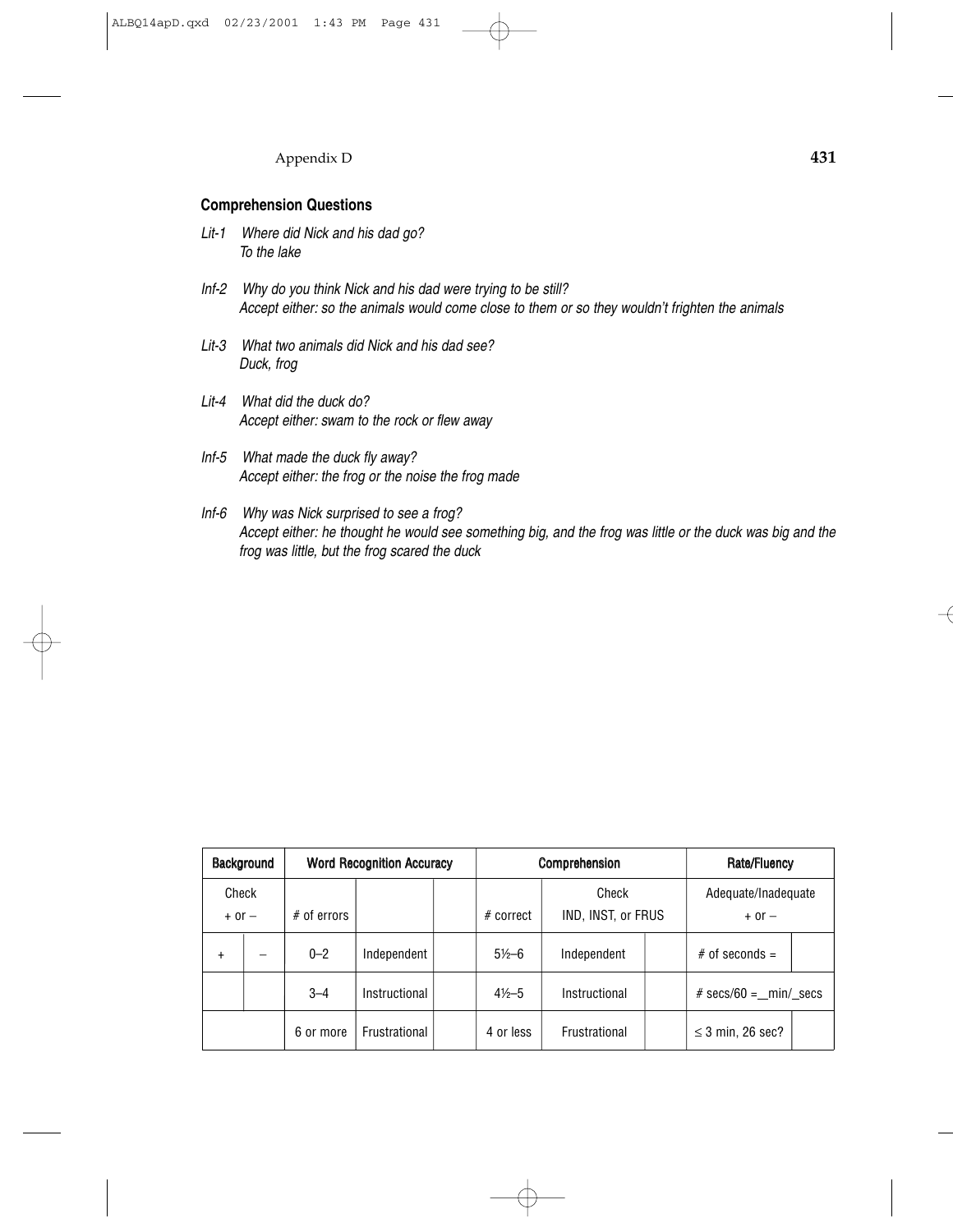Level 1, Oral Passage **109 Words Background Question:** Do you ever help your mom or dad clean up the house? How do you feel when you want to do something fun and your mom or dad want you to work? **Prompt:** Read this story about how Ben helped his mom.

# **Ben Helps his Mom**

Ben was sad. He wanted to go to the park with the other children. But his mom said he had to stay home.

Ben's grandma was coming to see his family. He had to help clean the house.

Ben had to put away his toys. He had to make his bed. He had to move the chairs. Then Mom cleaned the floor.

Then he had to watch his baby brother while Mom baked a cake.

At last, Grandma's car was coming down the road! She got out of the car. She had a big box. Ben heard a noise. It came from the box. It sounded like a bark!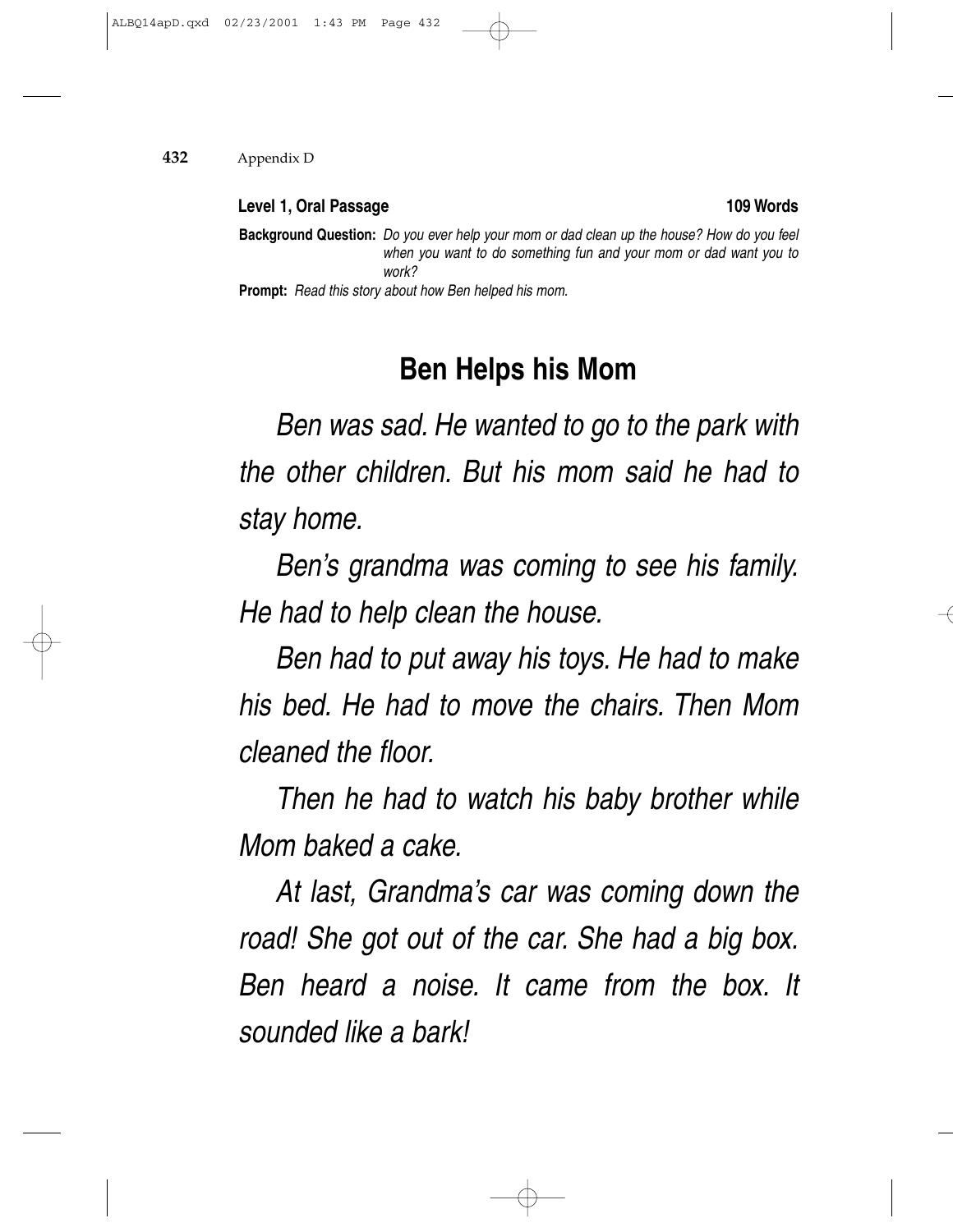- Lit-1 What did Ben want to do? Accept either: he wanted to go to the park or he wanted to play with other children
- Lit-2 What did Ben's mom want him to do? Accept either: help her clean the house or a list of specific jobs
- Inf-3 Why did Ben's mom want him to move the chairs? So she could clean the floor
- Inf-4 Why did Ben's mom want the house to be clean? Ben's grandma was coming to visit
- Lit-5 What were two jobs that Ben's mom wanted him to do? Accept any two: put away his toys, move chairs, watch his brother or make his bed
- Inf-6 What do you think was in the box that Ben's grandma had? A dog

| <b>Word Recognition Accuracy</b><br><b>Background</b> |                          | <b>Comprehension</b> |               |             | <b>Rate/Fluency</b> |                             |  |                                   |  |
|-------------------------------------------------------|--------------------------|----------------------|---------------|-------------|---------------------|-----------------------------|--|-----------------------------------|--|
| Check<br>$+$ or $-$                                   |                          | $#$ of errors        |               | $#$ correct |                     | Check<br>IND, INST, or FRUS |  | Adequate/Inadequate<br>$+$ or $-$ |  |
| $\ddot{}$                                             | $\overline{\phantom{0}}$ | $0 - 2$              | Independent   |             | $5\frac{1}{2} - 6$  | Independent                 |  | $#$ of seconds =                  |  |
|                                                       |                          | $3 - 6$              | Instructional |             | $4\frac{1}{2} - 6$  | Instructional               |  | $# \sec s/60 = min/$ secs         |  |
|                                                       |                          | 7 or more            | Frustrational |             | 4 or less           | Frustrational               |  | $\leq$ 3 min, 31 sec?             |  |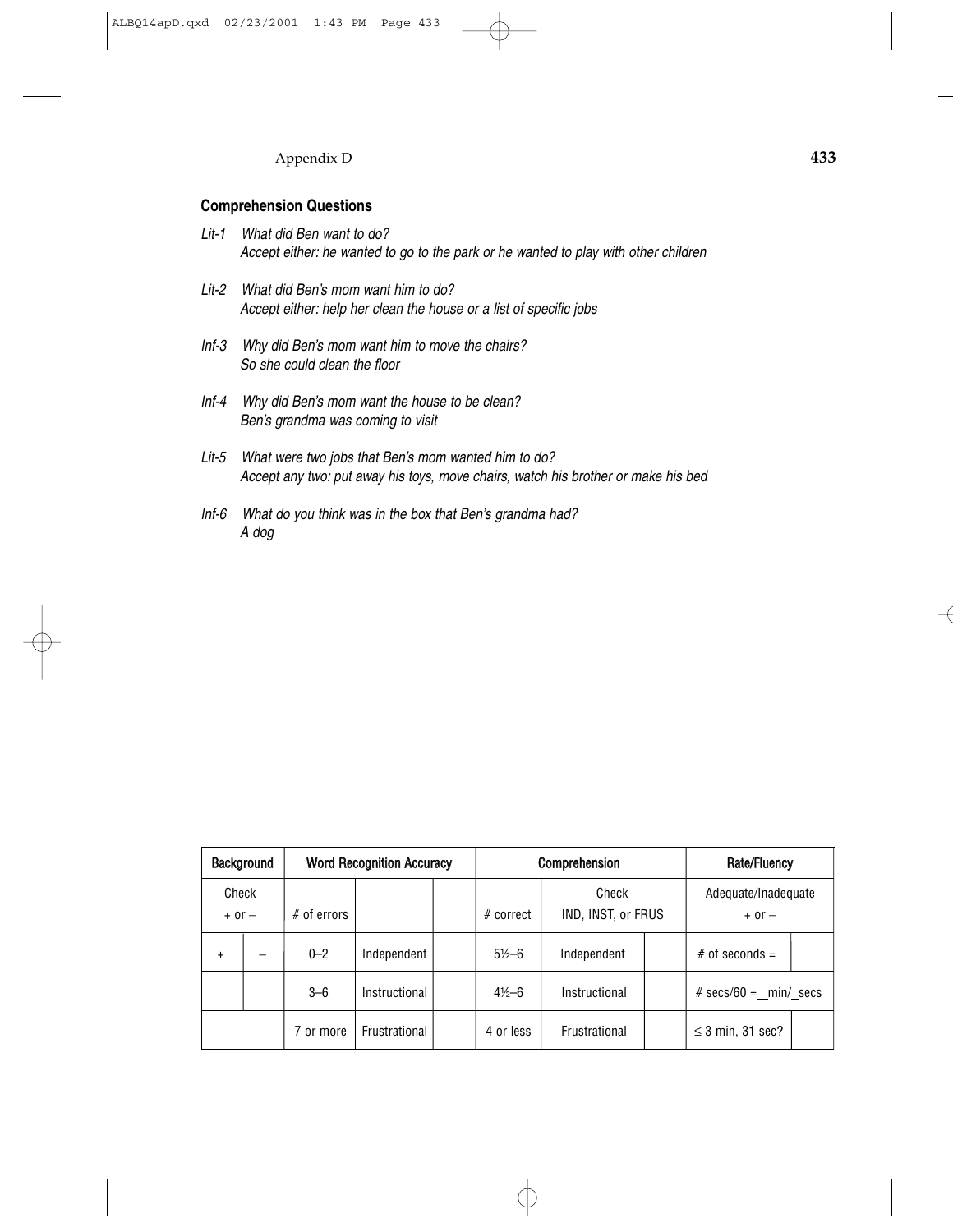**Level 2, Oral Passage 140 Words**

**Background Question:** Have you ever been to camp? What is a camp like? **Prompt:** Read this story to find out why Danny is so excited about going to camp this year.

# **Danny Goes to Camp**

Danny is very happy this morning! This is the first day of camp. Last year, Danny went to day camp. This year, he can spend nights at camp. He is going to stay a whole week, just like his brother.

Last night, Danny packed his clothes. This morning, he dressed and brushed his teeth. Then he went to the kitchen. Danny's dad gave him some eggs and toast. But Danny was too happy to eat!

Danny's dad drove him to camp. The trip seemed like it would take forever. Finally, they came to the camp. There were hundreds of boys and girls all dressed in blue shorts and yellow shirts. As soon as the car stopped, Danny saw his friend Joe. Joe told him they would be sleeping in the same tent. Danny knew this would be a great week!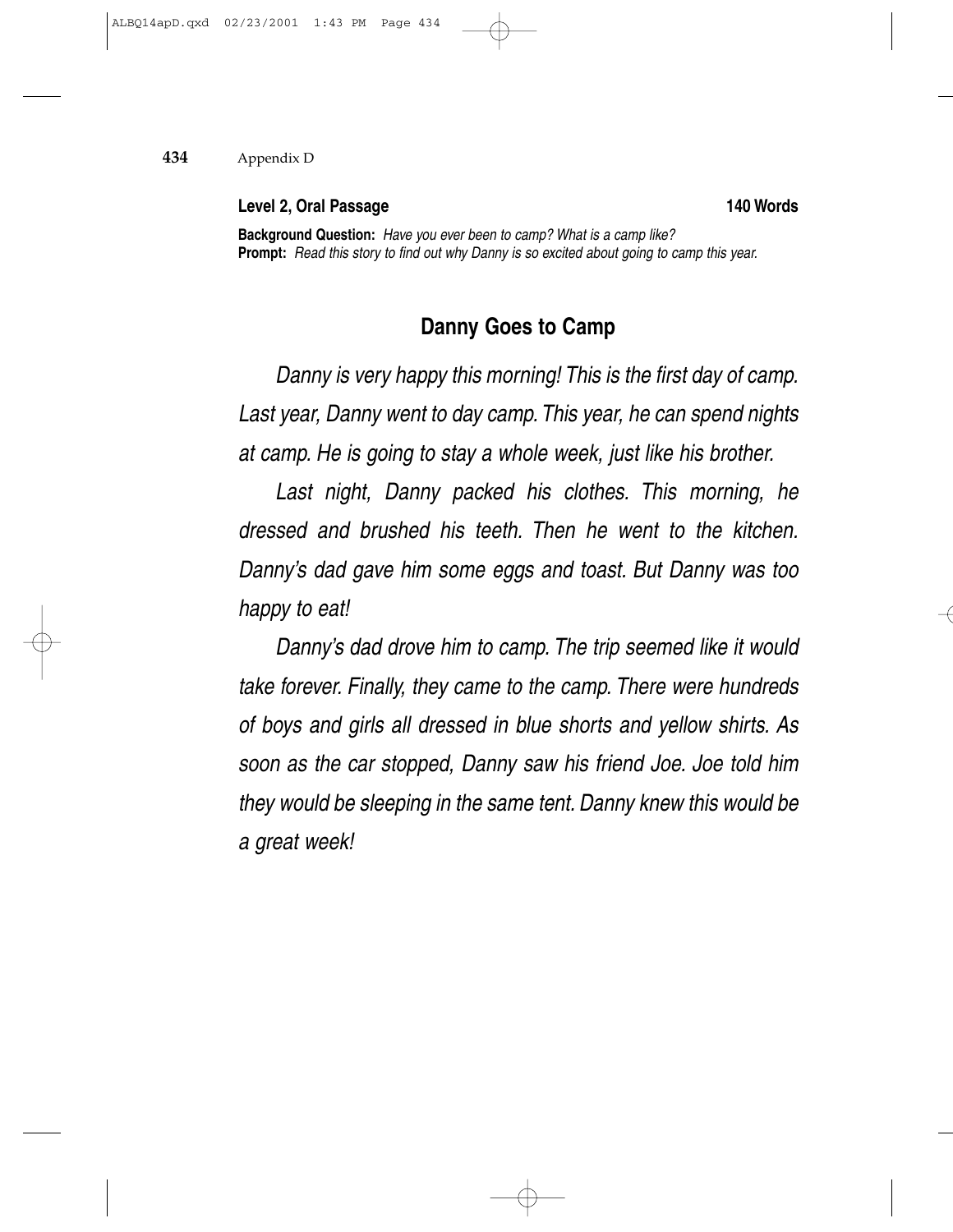- Lit-1 Where was Danny going? To camp
- Inf-2 What is different between this camp and last year's? Last year Danny couldn't stay overnight, but this year he can
- Lit-3 How long will Danny be at camp? A week
- Lit-4 Why couldn't Danny eat? He was too excited
- Lit-5 How did Danny get to camp? His dad drove him
- Inf-6 How do you know this was a big camp? There were hundreds of boys and girls
- Inf-7 How did Danny feel about sleeping in the tent with Joe? He was happy that he would be with Joe
- Inf-8 Why does Danny think this will be a great week? Accept either: he wanted to go to camp or now he will be with his friend

| <b>Background</b><br><b>Word Recognition Accuracy</b> |   |               | <b>Comprehension</b>                       | Rate/Fluency |                               |                                   |  |                            |  |
|-------------------------------------------------------|---|---------------|--------------------------------------------|--------------|-------------------------------|-----------------------------------|--|----------------------------|--|
| Check<br>$+$ or $-$                                   |   | $#$ of errors | Check<br>IND, INST, or FRUS<br>$#$ correct |              |                               | Adequate/Inadequate<br>$+$ or $-$ |  |                            |  |
| $\ddot{}$                                             | - | $0 - 3$       | Independent                                |              | $7 - 8$                       | Independent                       |  | $#$ of seconds =           |  |
|                                                       |   | $4 - 7$       | Instructional                              |              | $5\frac{1}{2} - 6\frac{1}{2}$ | Instructional                     |  | $# \sec s/60 = min/ sec s$ |  |
|                                                       |   | 8 or more     | Frustrational                              |              | 5 or less                     | Frustrational                     |  | $\leq$ 2 min, 41 sec?      |  |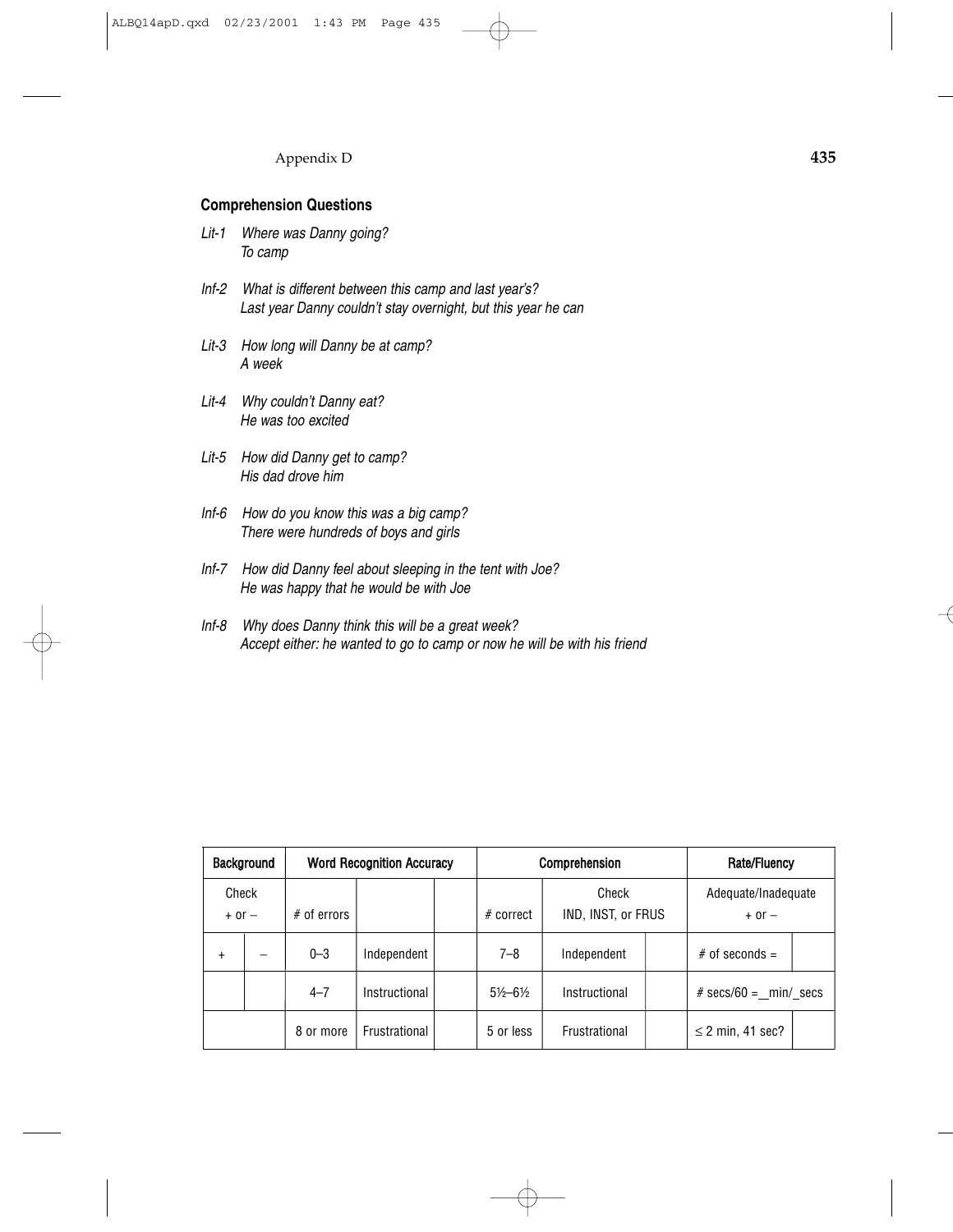# Level 3, Oral Passage **187 Words**

**Background Question:** What is an island? What would it be like to live on an island? **Prompt:** In this story, Kay lives on an island. Read to find out what it is like for Kay.

# **Kay's Island Home**

Kay lives on an island far out in the ocean. You may think that it would be fun to live on an island. But Kay is miserable. Kay hasn't seen her friends in a year. There is no one to play with or talk to. There isn't even a school!

Why has Kay's family chosen such a lonely life? Kay's parents study animals that only live in the harbor of this island. But Kay's dad knows how unhappy Kay is. He wants to do something to make her happy.

Kay's dad discovered a new kind of fish. It has bright orange fins and a blue tail. Dad named this unusual fish after Kay. He calls it the Kayfish. It hides in the seaweed. It only comes out in the morning and at dusk.

Kay's dad takes his underwater camera to the harbor every day. He hopes to capture the Kayfish on film. Maybe someday her dad will learn enough about the Kayfish. Then Kay can go back to her old school. Then she can see all her old friends again. Kay hopes that day will come soon.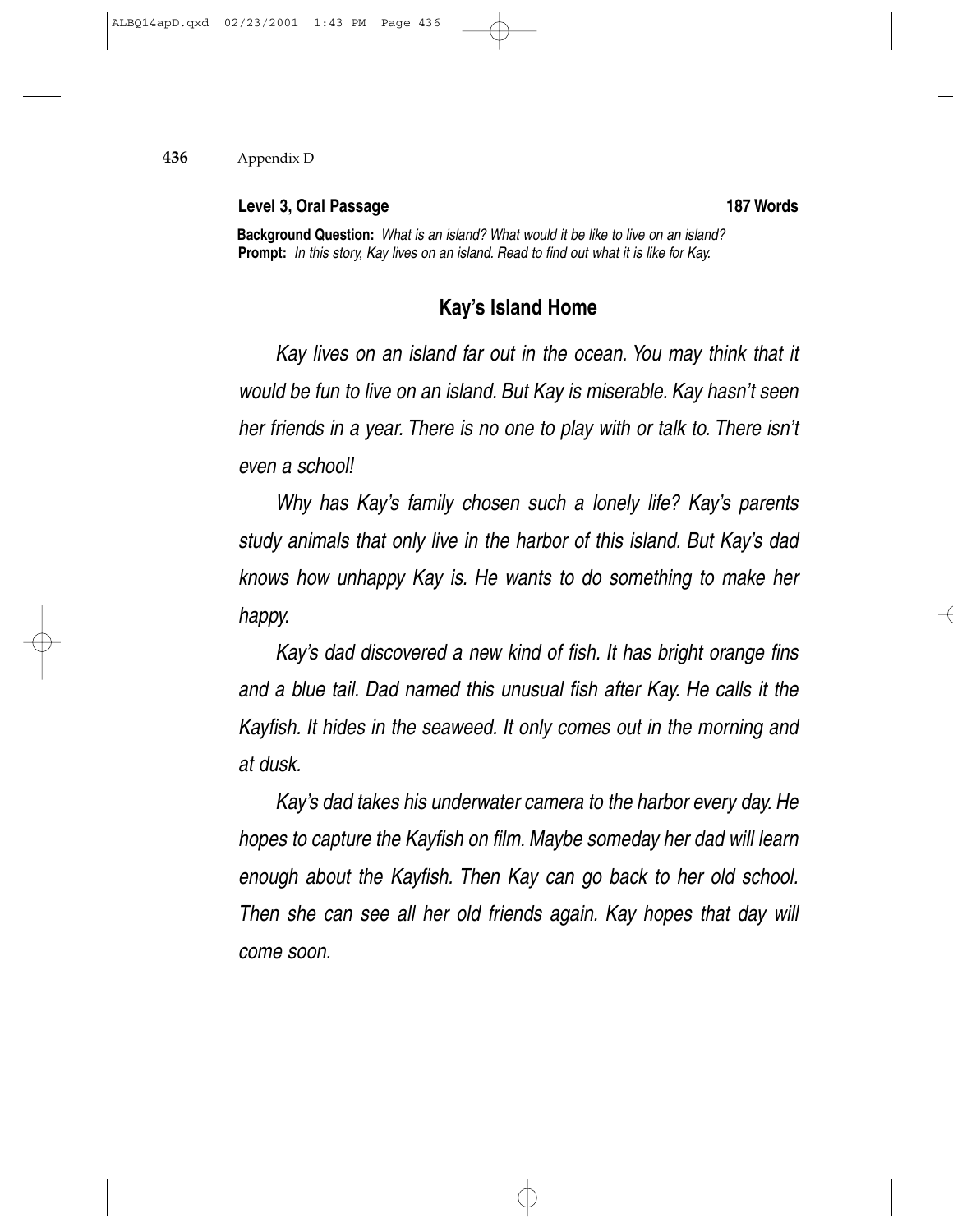- Lit-1 Where does Kay live? On an island
- Lit-2 Why is Kay unhappy? Accept either: she doesn't have any friends or she is lonely
- Inf-3 How long has Kay's family lived on the island? A year
- Lit-4 Why do Kay's parents want to live on the island? Accept any of the following: they are studying the animals, they are discovering new animals, or they are photographing animals
- Inf-5 Why do you think Kay's father plans to name his discovery after her? Accept either: he knows she is unhappy or he wants to make her feel better
- Lit-6 What colors is the fish that Kay's father discovered? Accept either: orange fins or blue tail
- Inf-7 Why is it so hard for Kay's father to take a picture of the Kayfish? Accept either: it only comes out in the morning and just before night or it hidesin the seaweed
- Inf-8 Why does Kay want to go back to her old home? Accept either: to go to her old school or to see her friends

| <b>Word Recognition Accuracy</b><br><b>Background</b> |  |                                                             | <b>Comprehension</b> | <b>Rate/Fluency</b> |                               |               |  |                                       |  |
|-------------------------------------------------------|--|-------------------------------------------------------------|----------------------|---------------------|-------------------------------|---------------|--|---------------------------------------|--|
| Check<br>$+$ or $-$                                   |  | Check<br>IND, INST, or FRUS<br>$#$ of errors<br>$#$ correct |                      |                     | Adequate/Inadequate<br>$+0r-$ |               |  |                                       |  |
| $\ddot{}$                                             |  | $0 - 4$                                                     | Independent          |                     | $7 - 8$                       | Independent   |  | $#$ of seconds =                      |  |
|                                                       |  | $5 - 10$                                                    | Instructional        |                     | $5\frac{1}{2} - 6\frac{1}{2}$ | Instructional |  | $# \text{secs}/60 = \text{min/ secs}$ |  |
|                                                       |  | 11 or more                                                  | Frustrational        |                     | 5 or less                     | Frustrational |  | $\leq$ 2 min, 12 sec?                 |  |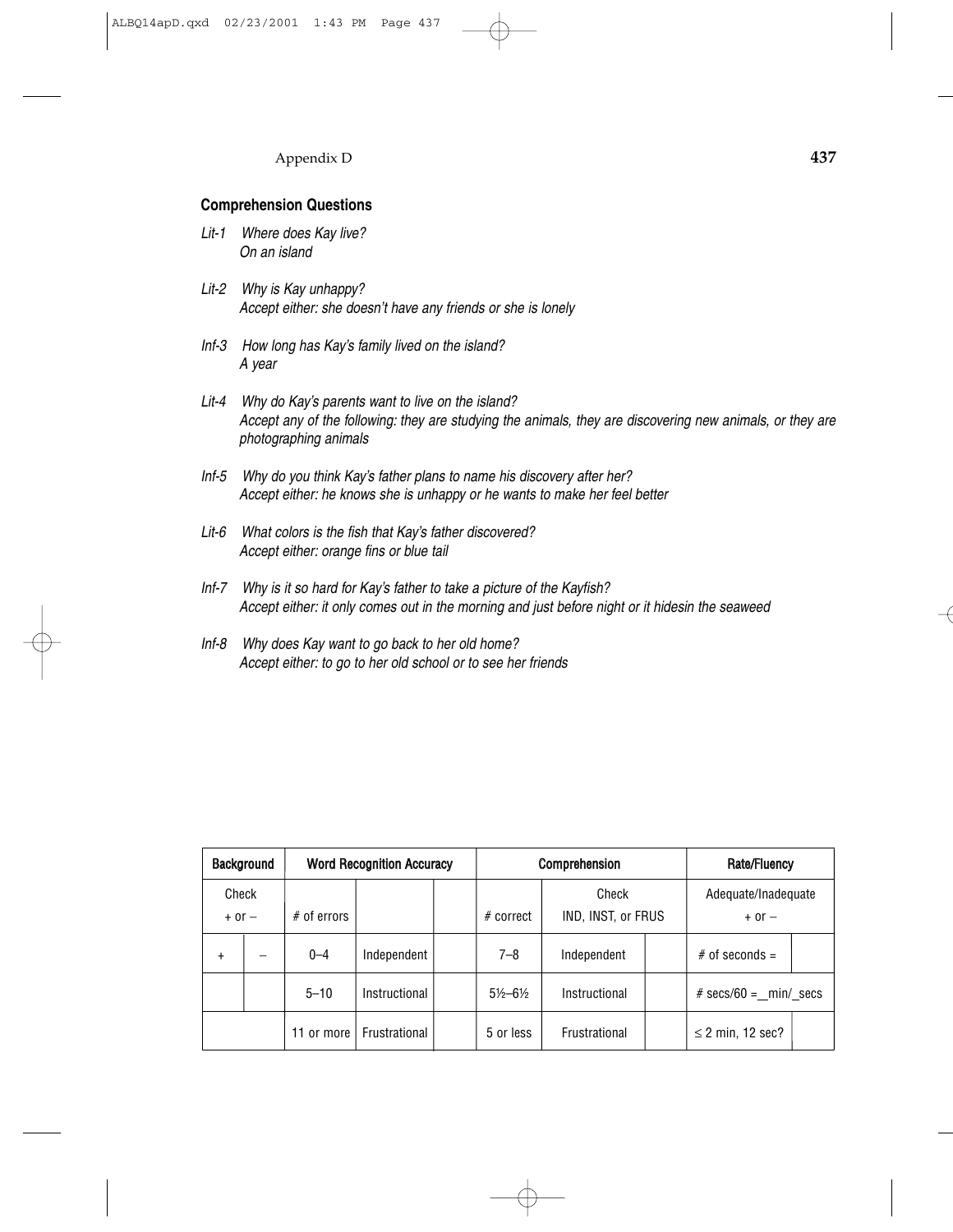**Level 4, Oral Passage 228 Words**

**Background Question:** What is ice skating? **Prompt:** Read this story to find out about an ice skater named Jessie.

# **Jessie, Champion Skater**

More than anything, Jessie wants to be a champion skater! She can't remember a time she didn't want to skate or a time she didn't want to be the best.

Jessie began skating instruction when she was three years old. In her first ice show, she played the part of a ladybug. She still remembers her red and black spotted costume. Most of all, Jessie remembers the audience clapping their approval of her first performance.

Jessie doesn't have much time for ice shows anymore. Now she must practice jumps and turns. When Jessie was six, she started skating in contests for ages six to twelve. By the time she was eight, Jessie was the junior state champion. Now that she is thirteen, Jessie competes with adults. She is the state champion in ice skating.

Last week, a sports writer wrote an article about Jessie's performance. It said she was a "brilliant young athlete." It said her skating showed "confidence and grace." Jessie thought about the countless falls she had taken to make each jump look perfect. She didn't feel very graceful or confident!

Next week, Jessie will represent her state in a national meet. This will be the first time she has skated at this level. She hopes all her practice and hard work will pay off. Jessie hopes that her confidence and grace will help her win.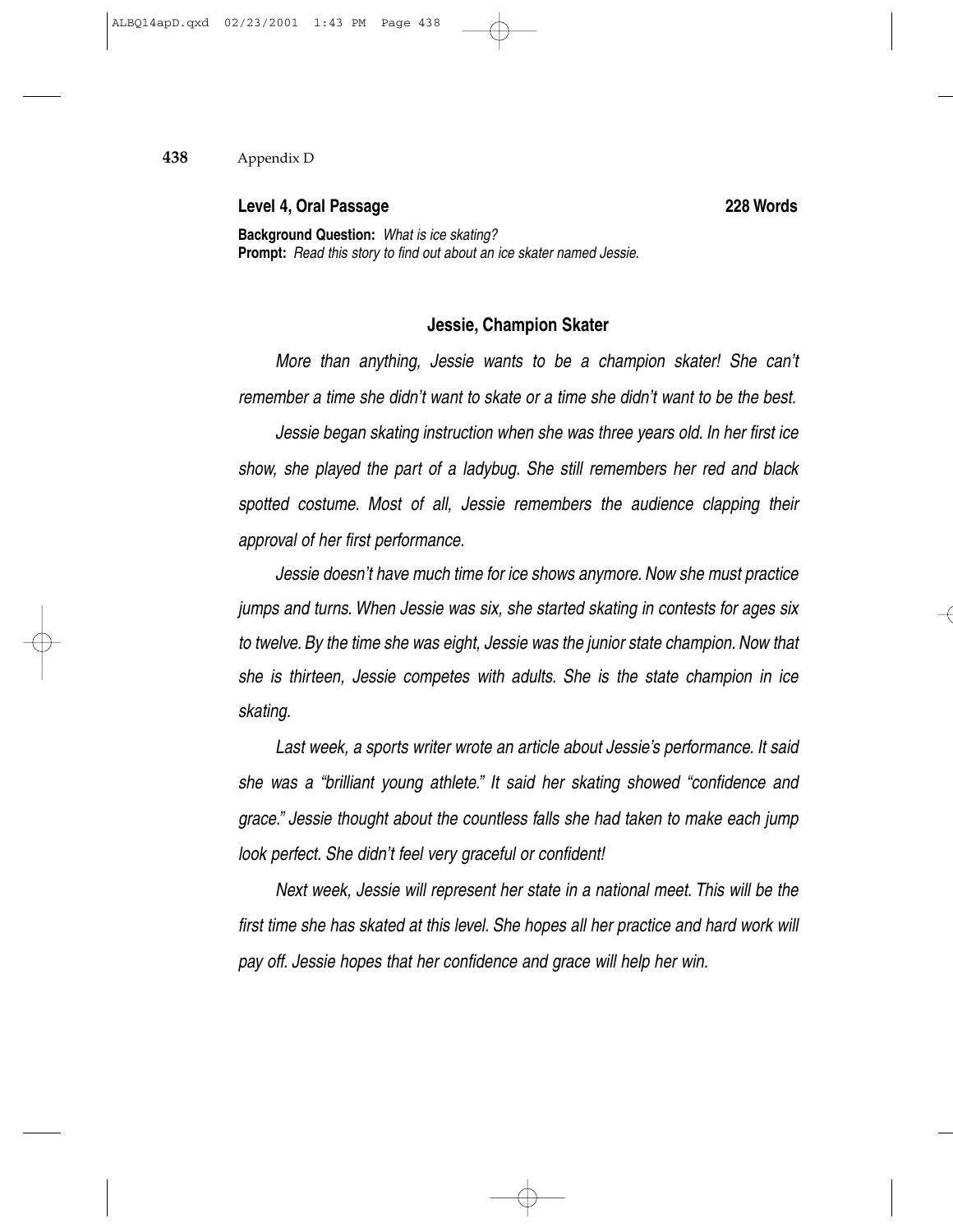- Lit-1 What does Jessie want to be? A champion ice skater
- Inf-2 Why doesn't Jessie have time to be in ice shows any more? Accept either: she's too busy competing or she has to practice
- Lit-3 When did Jessie start taking skating lessons? When she was three
- Inf-4 How did Jessie know the audience liked her first performance? They applauded
- Lit-5 How old is Jessie now? Thirteen
- Inf-6 Why doesn't Jessie feel graceful? She falls so many times in practice
- Inf-7 Why did the sports writer describe Jessie as "brilliant"? Accept either: she is competing with adults although she is so young or she can skate better than other people
- Lit-8 What kind of competition will Jessie be in next week? **National**

|                 | Background<br><b>Word Recognition Accuracy</b> |               |               | <b>Comprehension</b> | Rate/Fluency                  |                             |  |                               |  |
|-----------------|------------------------------------------------|---------------|---------------|----------------------|-------------------------------|-----------------------------|--|-------------------------------|--|
| Check<br>$+0r-$ |                                                | $#$ of errors |               |                      | $#$ correct                   | Check<br>IND, INST, or FRUS |  | Adequate/Inadequate<br>$+0r-$ |  |
| $\ddot{}$       | -                                              | $0 - 4$       | Independent   |                      | $7 - 8$                       | Independent                 |  | $#$ of seconds =              |  |
|                 |                                                | $5 - 9$       | Instructional |                      | $5\frac{1}{2} - 6\frac{1}{2}$ | Instructional               |  | $# \sec s/60 = min/ sec s$    |  |
|                 |                                                | 10 or more    | Frustrational |                      | 5 or less                     | Frustrational               |  | $\leq$ 3 min?                 |  |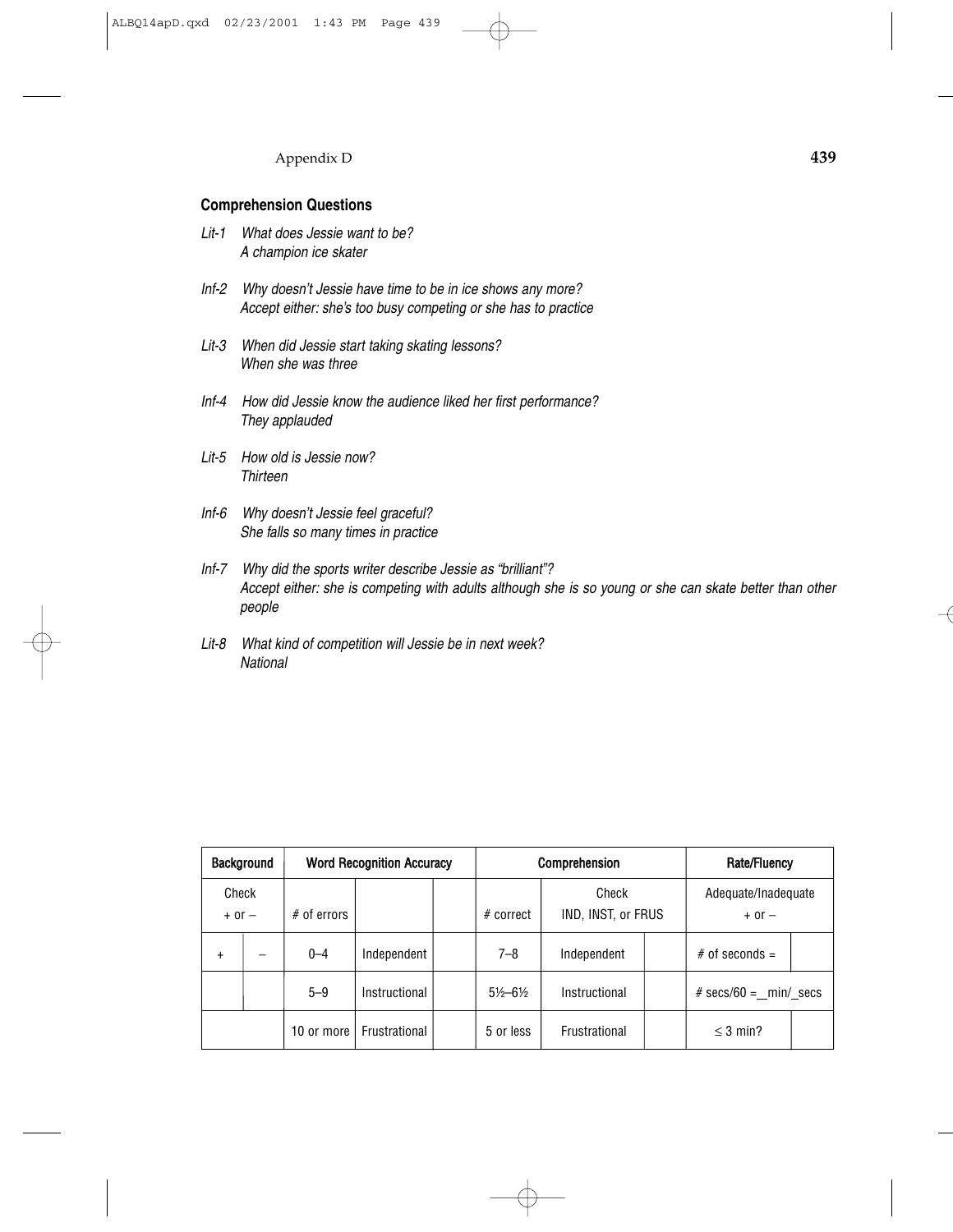**Level 5, Oral Passage 289 Words**

**Background Question:** What is it like to go camping? What kinds of things do people do when they go camping? **Prompt:** Read this story to find out what happened when Ted and his family went camping.

# **Ted's Camping Trip**

Ted's family was taking one last camping trip before school started. They found the perfect campsite! It was just where a clear stream trickled into placid Green Lake. The surroundings were ideal. Ted and his brothers could swim to their hearts' content. They could row into hidden coves along the shore. It was a perfect place to fish or relax.

The first two days were great, with spectacular sunrises and adventurous days. The nights were cool and refreshing. Just before nightfall on the third day, a rainfall began. Everyone joked and laughed as they packed their belongings. But, by the second day of continuous rain, tensions rose. The four boys grew tired of sharing their cramped tent. Late that night, Ted was awakened by a loud crash. He realized he was floating! Their quiet stream had become a rampaging river and their tent had been washed into it! Ted roused his brothers and they thrashed about in the darkness as they struggled to pull themselves onto the riverbank. Streaks of lightning flashed across the sky. Thunderbolts shook the earth. The storm raged through the night.

Near daybreak, the lightning and thunder ceased. The brothers could see the path of destruction left by the storm. The huge oak across the stream had been struck down. Now it was no more than a jumbled woodpile. Their canoes had been tossed about the shore like toys. They worked hard all morning to restore their campsite. During lunch, a park ranger came by to see if they were okay. He told them a camper had been injured when a tree was hit by lightning and fell on his tent. Ted and his brothers were lucky to have escaped with only scratches and bruises.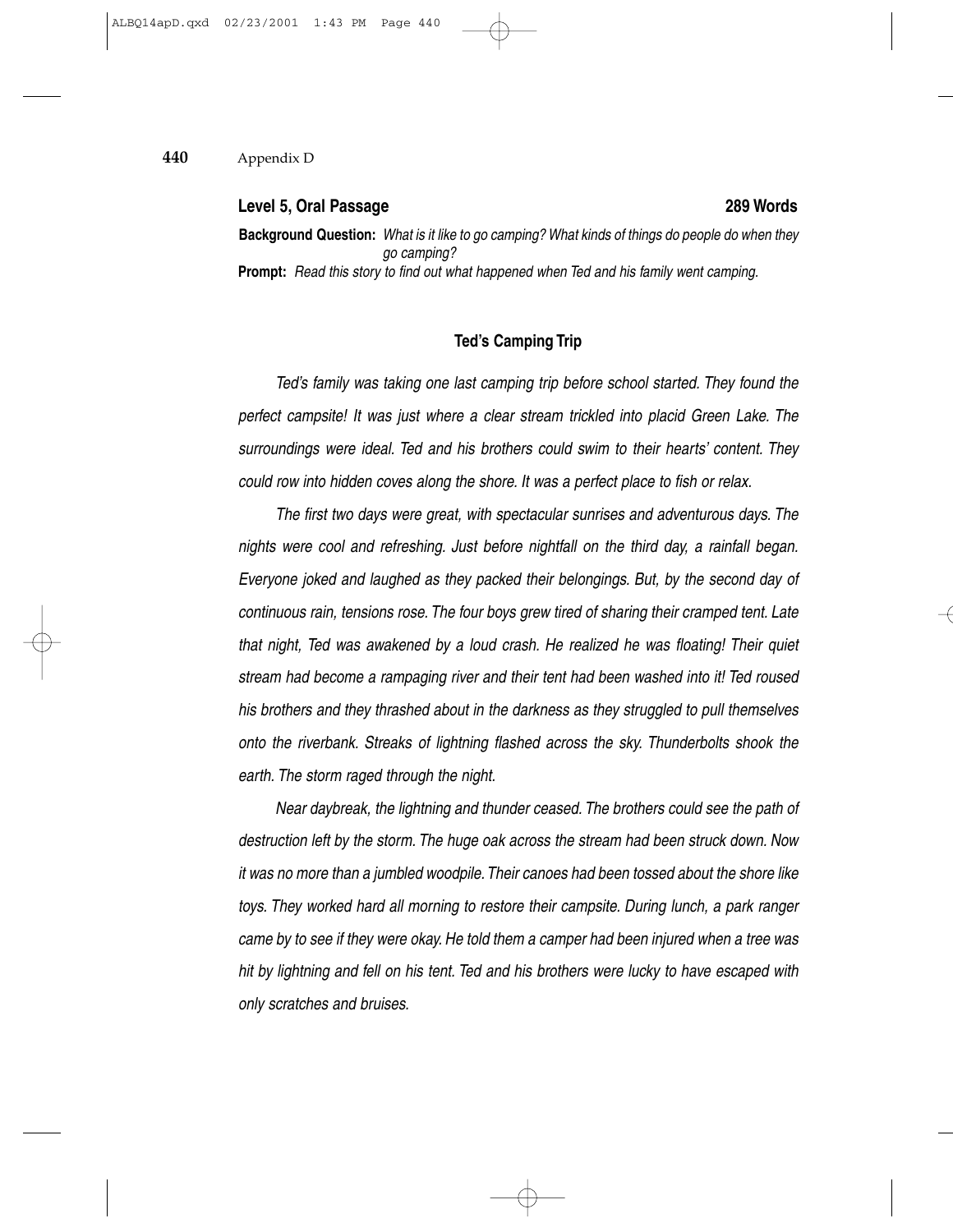- Inf-1 Why did Ted and his family think the campsite was perfect? Accept any of the following: They could do all the things they liked, it was quiet,or it was near a lake
- Lit-2 What were some of the things that Ted and his brothers liked to do? Accept any two: swim, fish, row
- Inf-3 What was the loud crash that Ted heard? Accept either: lightning and thunder or the oak tree falling
- Lit-4 What awoke Ted? Accept any of the following: a loud noise, thunder or the tree falling
- Inf-5 How did the stream become a dangerous river? All the rain made it bigger and faster
- Lit-6 What did the brothers see when the storm was over? Accept either: How much of the area had been destroyed or specific items, damaged canoes or tree
- Lit-7 Why did the park ranger come to the campsite? To see if they were okay
- Inf-8 Why did Ted and his brothers have to work so hard to restore the campsite? Because the storm had done so much damage

| <b>Background</b><br><b>Word Recognition Accuracy</b> |  |               | <b>Comprehension</b> | <b>Rate/Fluency</b> |                               |                             |  |                                   |  |
|-------------------------------------------------------|--|---------------|----------------------|---------------------|-------------------------------|-----------------------------|--|-----------------------------------|--|
| Check<br>$+0r-$                                       |  | $#$ of errors |                      |                     | $#$ correct                   | Check<br>IND, INST, or FRUS |  | Adequate/Inadequate<br>$+$ or $-$ |  |
| $\ddot{}$                                             |  | $0 - 7$       | Independent          |                     | $7 - 8$                       | Independent                 |  | $#$ of seconds =                  |  |
|                                                       |  | $8 - 15$      | Instructional        |                     | $5\frac{1}{2} - 6\frac{1}{2}$ | Instructional               |  | $#$ secs/60 = $min/$ secs         |  |
|                                                       |  | 16 or more    | Frustrational        |                     | 5 or less                     | Frustrational               |  | $\leq$ 3 min, 42 sec?             |  |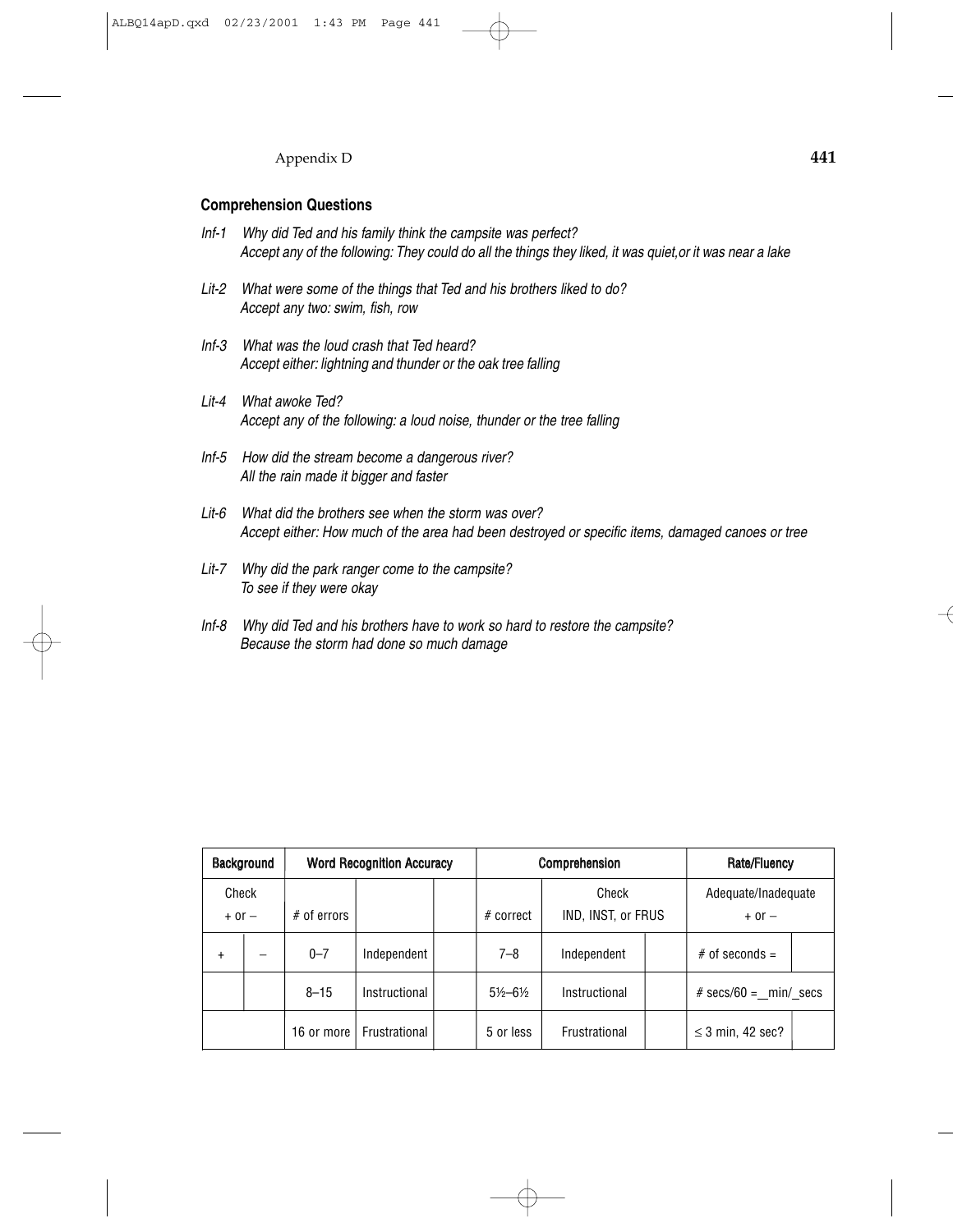Level 6, Oral Passage 328 Words

**Background Question:** What do you have to do if you don't have enough money to buy something special?

**Prompt:** Read this story to find out how Mike worked to earn money for something he wanted very badly.

### **Mike's New Bike**

Mike squinted at the midday sky. He had been working since sunup and needed a break. Wiping the perspiration from his face, he continued his exhausting work.

Mike had been working all summer to earn enough money for a new bike. His ancient, beaten up bike was a total embarrassment. But his mom said they couldn't afford a new one. Even though Mike knew she was right, in his frustration, he shouted back at her, "You never give me anything!"

He only needed fifty more dollars. Mr. Painter had offered him forty dollars to dig a new drainage ditch. He wanted to stop the flooding in his rose garden. Mr. Painter wanted the new ditch to run parallel to the old one. Mike didn't think that would be effective in a downpour. So he suggested an alternate plan to direct the rainwater away from the house.

Mike noticed Mr. Painter watching him from behind a curtain. Knowing the old grouch, he'd deduct that little brow-wiping break from his pay. As he returned to his work, Mike waved. Mr. Painter acknowledged the wave and disappeared.

Mike worked steadily until midafternoon. Then Mr. Painter came out for an inspection. "Why don't you lay off for today and get a fresh start tomorrow?"

"I'd rather finish up," replied Mike. "It's supposed to rain tonight, and I'd like to have this operational before the next storm."

About six-thirty, Mike laid the last pipe in place. As he was returning the tools to the shed, Mr. Painter walked up, "Mike, you're an enterprising young man.You don't see many young people these days who care about their work." He handed Mike an envelope and went to inspect his roses.

When Mike opened the envelope, he counted three twenty-dollar bills. He ran to catch Mr. Painter and started to hand one back to him. Mr. Painter declined the offer, "Take it as thanks for keeping an old man from making the same mistake twice."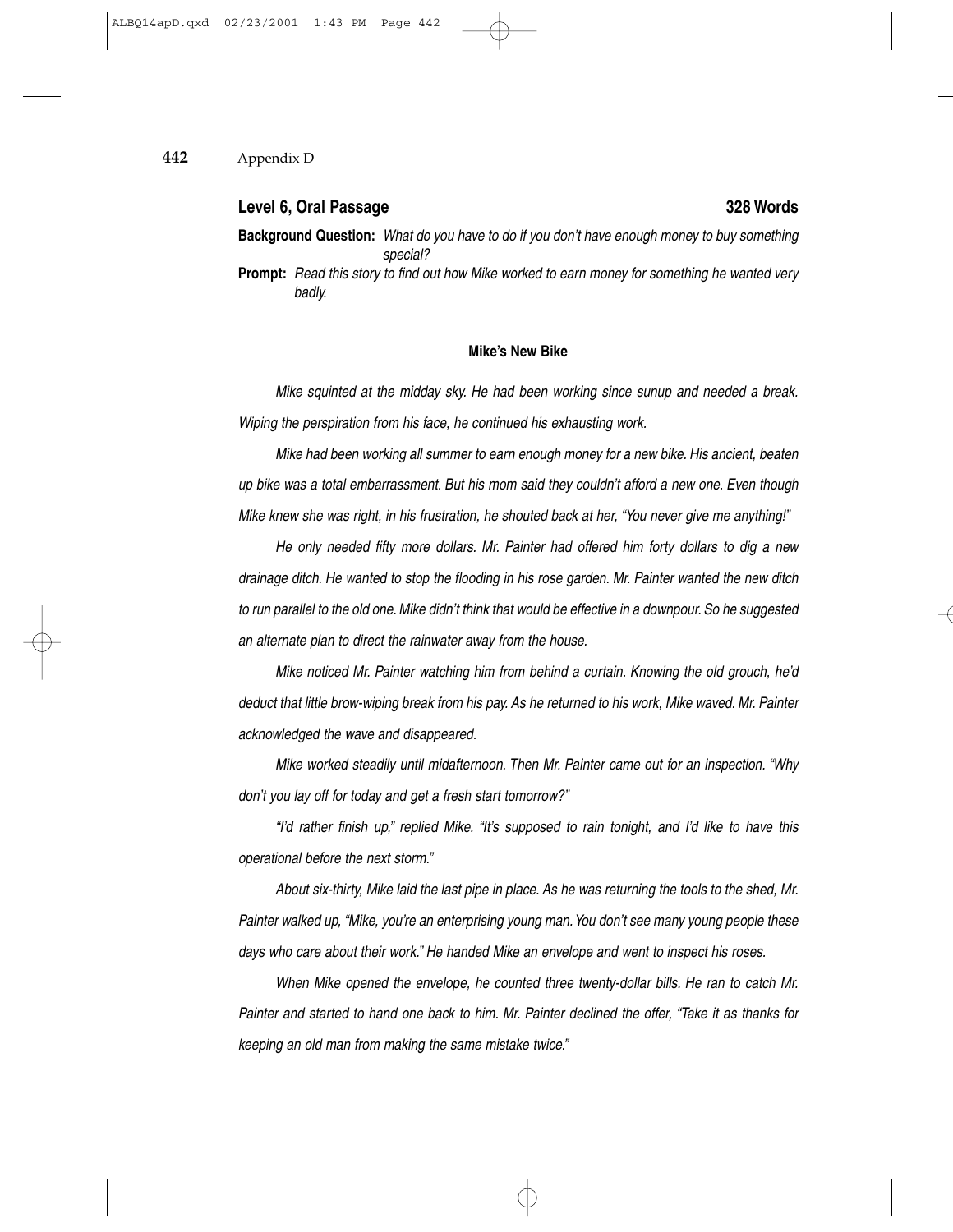- Lit-1 Why was Mike trying to earn money? To buy a bike
- Lit-2 What was Mike doing to earn money? Digging a ditch
- Inf-3 What was wrong with Mike's old bike? Accept either: it was an embarrassment or it was old and beaten up
- Inf-4 Why did Mike yell at his mom? Accept either: He was frustrated or angry that she said she couldn't buy him a bike
- Inf-5 Why didn't Mike think Mr. Painter's plan for the drainage ditch would be effective? It was in the same direction as the old ditch
- Inf-6 How do you think Mike felt about Mr. Painter as he was working? He didn't like him
- Lit-7 How much more money did Mike need to buy the bike he wanted? Fifty dollars
- Lit-8 Why didn't Mike want to stop when Mr. Painter suggested he quit for the day? He wanted to finish before it rained
- Lit-9 How much did Mr. Painter promise to pay Mike for digging the ditch? Forty dollars
- Inf-10 Why do you think Mr. Painter paid Mike more than he had promised? Accept any of these: Mike suggested how to dig the ditch, he wanted to stay and finish, or he cleaned the tools

| <b>Background</b>   |  | <b>Word Recognition Accuracy</b> |               |                                            |                    | <b>Comprehension</b>              | Rate/Fluency |                            |  |
|---------------------|--|----------------------------------|---------------|--------------------------------------------|--------------------|-----------------------------------|--------------|----------------------------|--|
| Check<br>$+$ or $-$ |  | $#$ of errors                    |               | Check<br>IND, INST, or FRUS<br>$#$ correct |                    | Adequate/Inadequate<br>$+$ or $-$ |              |                            |  |
| $\ddot{}$           |  | $0 - 7$                          | Independent   |                                            | $9 - 10$           | Independent                       |              | $#$ of seconds =           |  |
|                     |  | $8 - 18$                         | Instructional |                                            | $7 - 8\frac{1}{2}$ | Instructional                     |              | $# \sec s/60 = min/ sec s$ |  |
|                     |  | 19 or more                       | Frustrational |                                            | $6\%$ or less      | Frustrational                     |              | $\leq$ 2 min, 54 sec?      |  |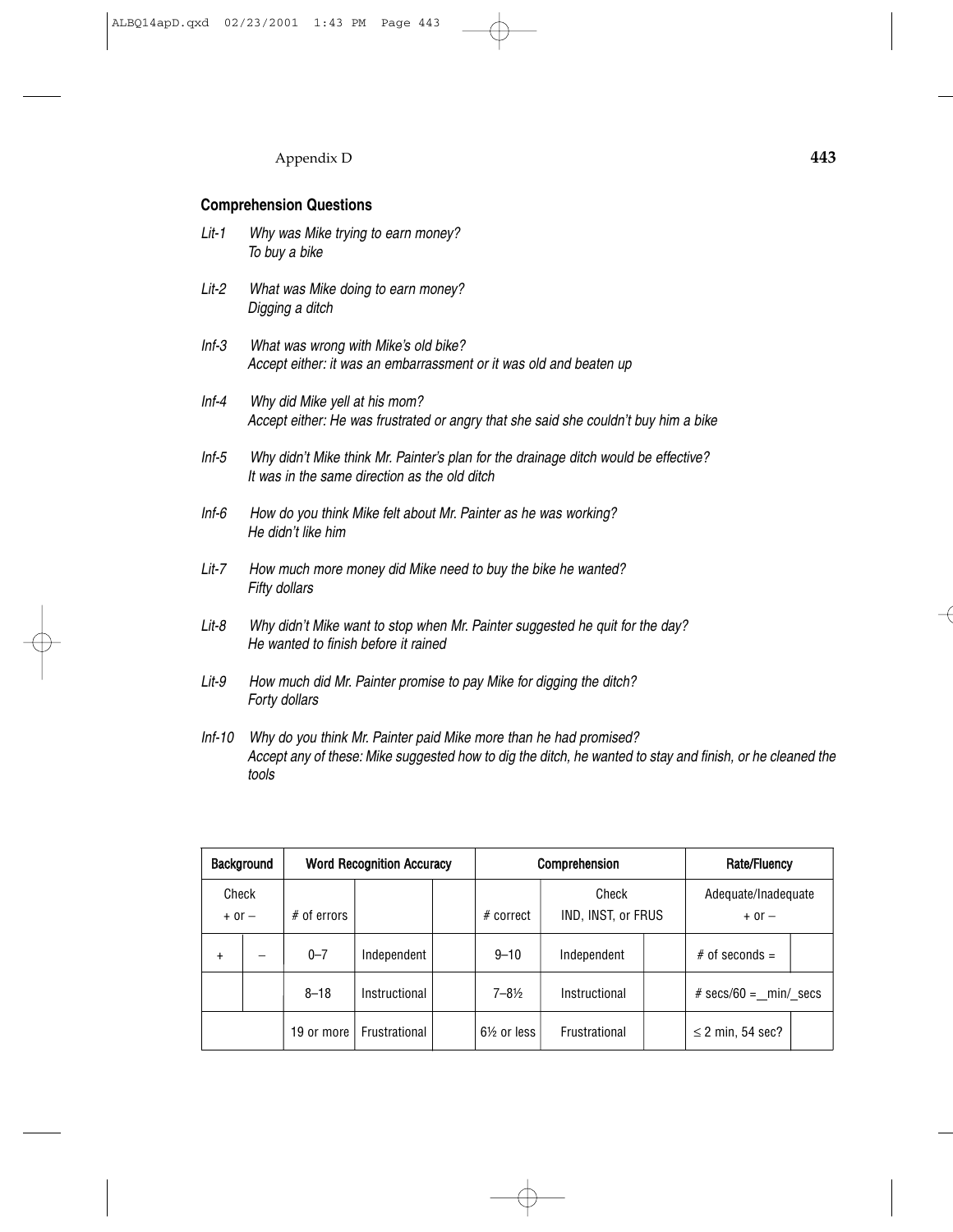# Level 7, Oral Passage **350 Words**

**Background Question:** What happens when someone gets in trouble in your class? **Prompt:** In this passage, Peter gets in trouble with Mr. Galvin. Read it to find out what happens.

### **In Trouble Again**

I knew I shouldn't be drawing in algebra class, but I just couldn't resist. Mr. Galvin had such a comical look as he peered over his bifocals at Jamie's futile attempt to solve the problem on the board. Maybe I could call this brilliant work of art "Galvin-eyes" or something equally insulting.

I suddenly realized Mr. Galvin was calling my name, "Peter, what is your solution to this problem?" Oh no, Mr. Galvin was walking in my direction! If I got in trouble again, I could be suspended. In desperation, I tried to adjust my book to cover the drawing, but it was too late. "Peter, have you completed the computation for problem number seven?"

Even though I hadn't even started the problem, I replied in my most respectful tone, "Not quite, sir." When he stopped at the front of the row, it bolstered my confidence. "I'll have it done in just a couple of minutes." Why did I always have to open my big mouth, instead of leaving well-enough alone? Now he was coming directly toward my desk.

Mr. Galvin, in a tone of total mistrust, suggested, "Why don't you come to the board and show us how far you've gotten, and perhaps your classmates can help you complete the problem?"

As I fumbled for an answer, Mr. Galvin reached my desk. He lifted my book with the expectation of finding a partially solved algebra problem. Instead, he found a drawing of himself, bifocals and all, glaring at Jamie with a quizzical look on his face. At least I hadn't had time to write the caption!

"Peter!" boomed Mr. Galvin, "just what do you expect to make of yourself with this kind of behavior?"

Without thinking how it might be taken, I replied, "A cartoonist."

Wrong answer! The class gave an appreciative round of applause. But Mr. Galvin perceived this as yet another attempt on my part to confront him. Once again, I had tried to undermine his authority with the class.

I had ample opportunity to think of alternative replies while I waited in the assistant principal's office.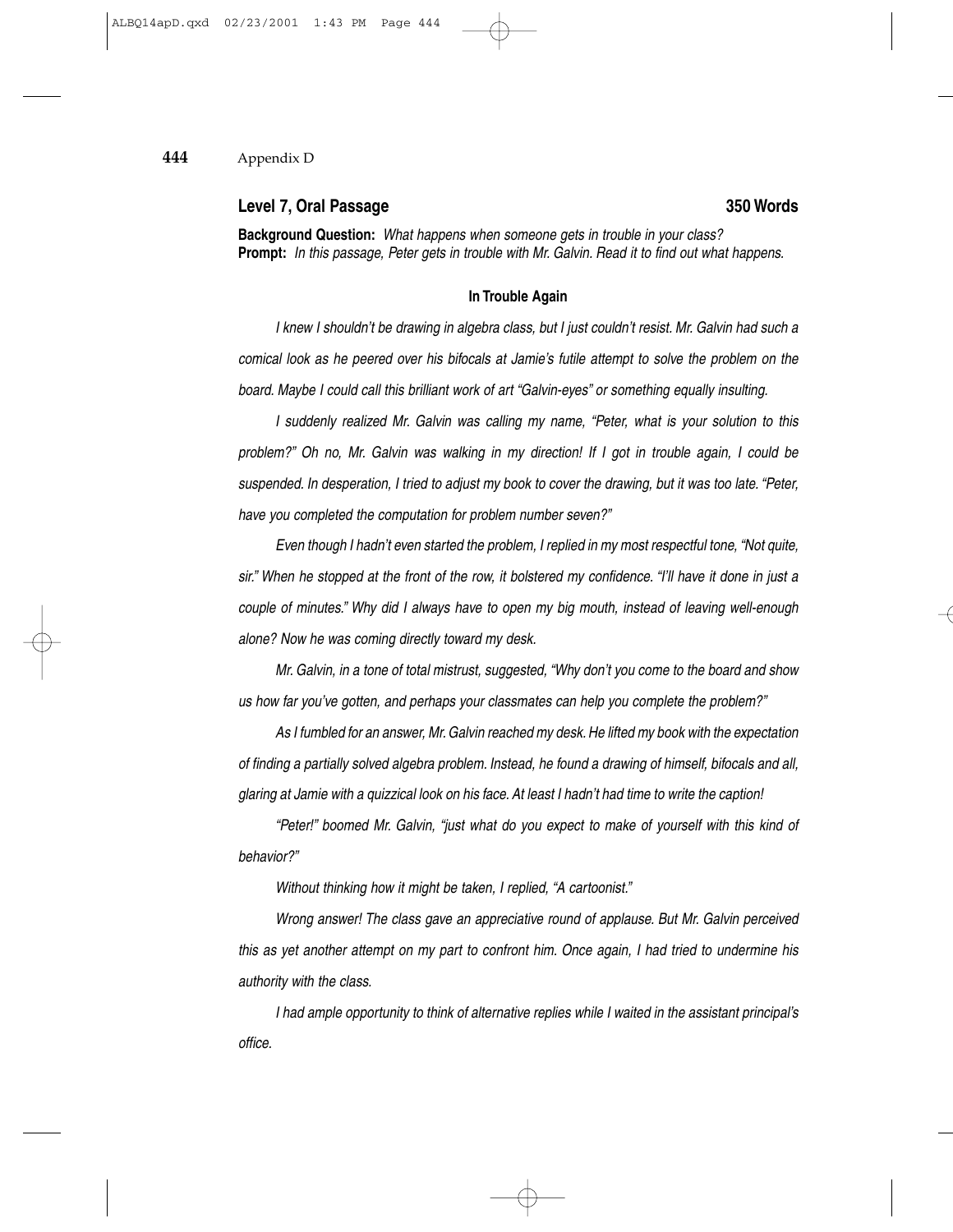- Lit-1 What was Peter doing instead of his algebra problem? He was drawing a cartoon of Mr. Galvin
- Inf-2 Why was Peter drawing a picture of Mr. Galvin? Accept any of these: Because he thought he looked so funny, he didn't like him or he wanted to be a cartoonist
- Inf-3 Why did Peter lie when Mr. Galvin asked him if he had finished the problem? If he got in trouble any more, he could be suspended
- Lit-4 Who did Mr. Galvin say could help Peter finish the problem? His classmates
- Lit-5 What did Mr. Galvin expect to find under Peter's algebra book? His algebra problem
- Lit-6 What did Mr. Galvin really find under the algebra book? Accept either: Peter's drawing or a picture of himself
- Inf-7 Why do you think Peter was glad he hadn't written a caption? It would have been even more insulting to his teacher than the drawing
- Lit-8 What does Peter want to be when he grows up? A cartoonist
- Inf-9 Why did Peter's answer make Mr. Galvin so angry? Accept any of the following: He thought Peter was making fun of him, he thought Peter was confronting him, or he thought Peter was trying to undermine his authority
- Inf-10 How do you know this isn't the first time Peter has gotten in trouble in algebra class? Accept either: Mr. Galvin thinks this was another attempt by Peter to disrupt the class or Peter thinks if he gets in trouble again, he will be suspended

| <b>Background</b>   |  | <b>Word Recognition Accuracy</b> |               |  | Comprehension      |                             |  | Rate/Fluency                      |  |
|---------------------|--|----------------------------------|---------------|--|--------------------|-----------------------------|--|-----------------------------------|--|
| Check<br>$+$ or $-$ |  | $#$ of errors                    |               |  | $#$ correct        | Check<br>IND, INST, or FRUS |  | Adequate/Inadequate<br>$+$ or $-$ |  |
| $\ddot{}$           |  | $0 - 8$                          | Independent   |  | $9 - 10$           | Independent                 |  | $#$ of seconds =                  |  |
|                     |  | $9 - 19$                         | Instructional |  | $7 - 8\frac{1}{2}$ | Instructional               |  | $# \sec s/60 = min/ sec s$        |  |
|                     |  | 20 or more                       | Frustrational |  | $6\%$ or less      | Frustrational               |  | $\leq$ 3 min, 6 sec?              |  |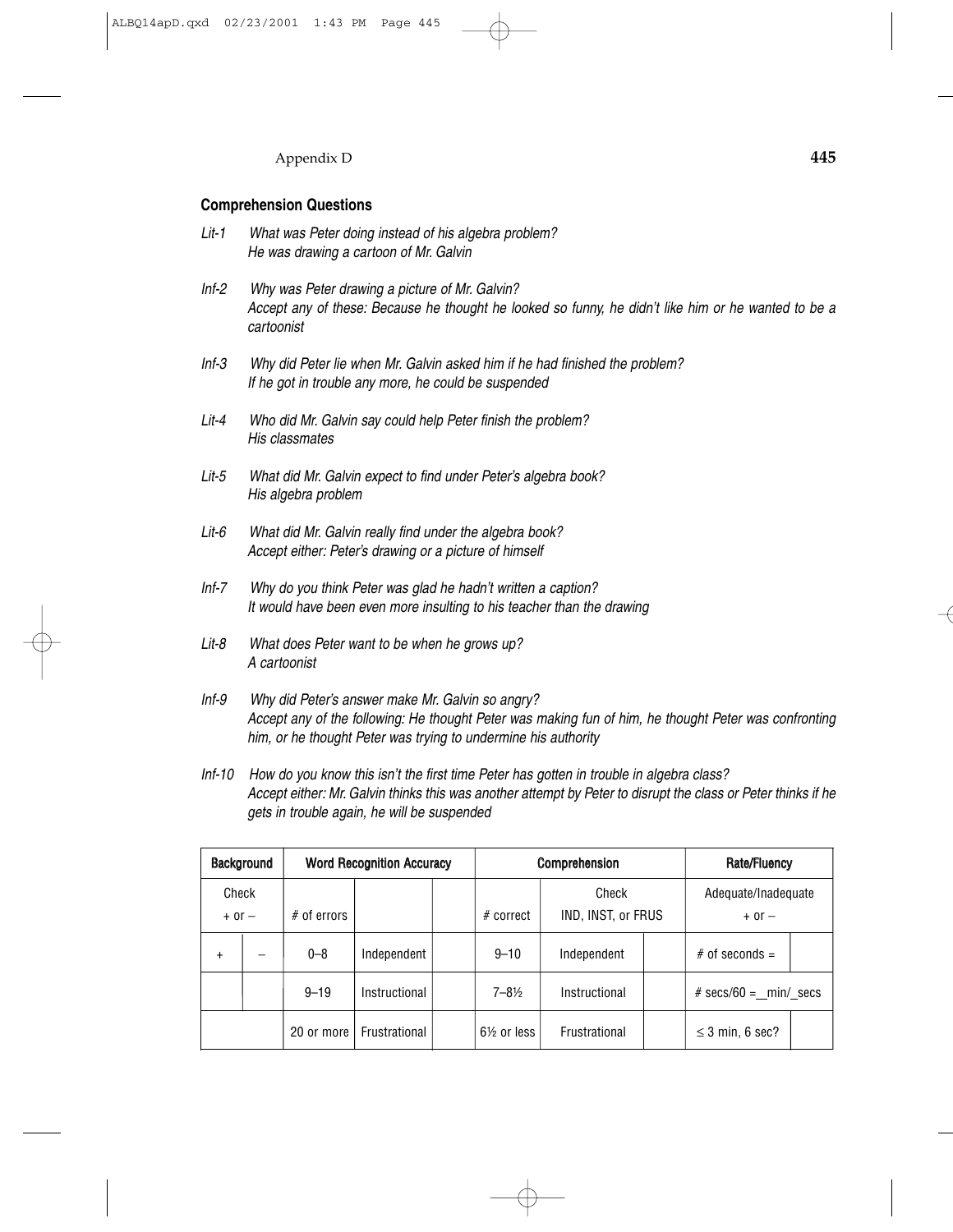# Level 8, Oral Passage 336 Words

**Background Question:** What is biology? What does dissecting mean? **Prompt:** In this passage, James is about to take biology. Read it to find out what happens.

#### **Biology Woes**

James had always excelled in science, winning every science fair and making straight A's. But this year, he would be taking Biological Studies, and he knew that meant dissecting animals. He was agonizing over the thought of cutting up a creature that had been alive. He couldn't even envision cutting into a cockroach—and he hated those! James started the summer with an overpowering fear of embarrassing himself. By July, he had worked himself into a state of near hysteria.

To solve his problem, James bought a dissecting kit to practice. Inside the kit, he found an address to order preserved animals. After some contemplation, James chose an earthworm, a crawfish, a frog, and a snake.

When the animals arrived, James carefully dismantled the corrugated box so he wouldn't damage the contents. When he reached the innermost container, he was shocked beyond words! There must have been a mistake. Not only were these animals not preserved, they weren't even dead! James looked at the order form and discovered his mistake. He had marked the wrong code!

Suddenly, James was the proud owner of four creatures who were very much alive. He had no idea what to feed any of these animals, nor any desire to find out. Deciding to dispose of them as quickly as possible, he biked to the nearest pet shop to sell the animals. The manager told him they only bought from licensed dealers. He tried the administrator of the zoo, but she didn't have room for any more animals just now. James was disheartened. He realized he would have to accept responsibility for the animals himself.

First, James went to the library. There he learned that the animals would have to be housed in separate containers. He went back to the pet store and bought four small aquariums. By the end of the summer, James had learned an extensive amount of information about his new pets. What had started as a dissection project had turned into a valuable study of live animals.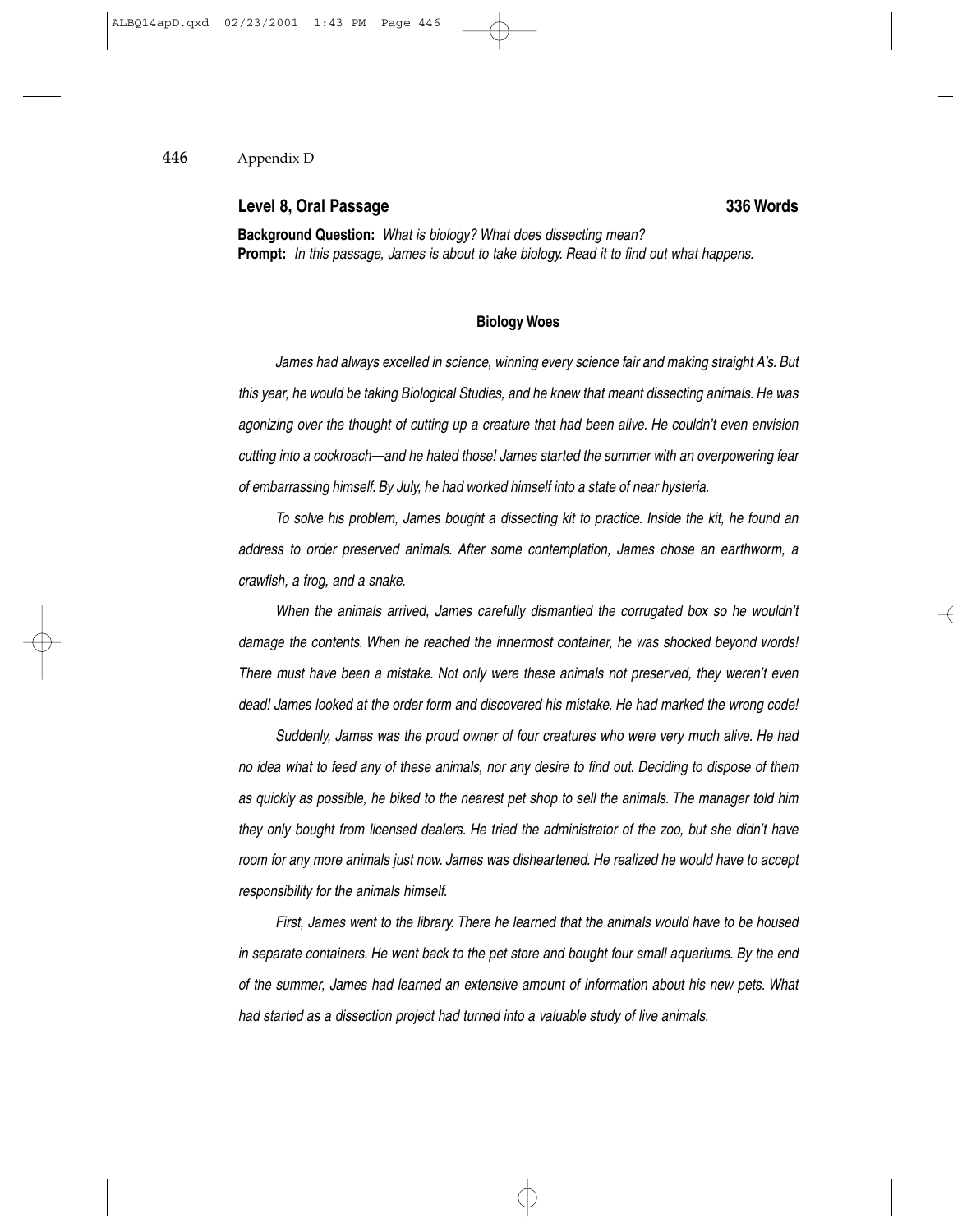- Lit-1 What school subject was James best at? Science
- Inf-2 Why was James worried about taking biology? Accept either: he was afraid he would embarrass himself or he didn't want to cut up animals
- Lit-3 How did James decide to solve his problem? He bought a dissecting kit to practice
- Lit-4 What is one kind of animal that James thought he would need? Accept any: Earthworm, crawfish, snake, frog
- Inf-5 Why was James surprised when he opened the boxes? The animals were alive
- Lit-6 Why wouldn't the pet shop take the animals? They could only buy from licensed dealers
- Lit-7 Why wouldn't the children's zoo take the animals? They didn't have room
- Inf-8 How do we know that James cared about animals? Accept any of these: he tried to find a home for them, he fed them, he took care of them, or he didn't want to dissect them
- Inf-9 What did James finally do with the animals? Accept either: he kept them or he took care of them
- Inf-10 How did James' mistake become a positive experience? Accept either: he learned a lot about the animals or he got four new pets

| Background          |  | <b>Word Recognition Accuracy</b> |               |  | Comprehension      |                             |  | Rate/Fluency                      |  |
|---------------------|--|----------------------------------|---------------|--|--------------------|-----------------------------|--|-----------------------------------|--|
| Check<br>$+$ or $-$ |  | $#$ of errors                    |               |  | $#$ correct        | Check<br>IND, INST, or FRUS |  | Adequate/Inadequate<br>$+$ or $-$ |  |
| $\ddot{}$           |  | $0 - 8$                          | Independent   |  | $9 - 10$           | Independent                 |  | $#$ of seconds =                  |  |
|                     |  | $9 - 18$                         | Instructional |  | $7 - 8\frac{1}{2}$ | Instructional               |  | $# \sec s/60 = min/ sec s$        |  |
|                     |  | 19 or more                       | Frustrational |  | $6\%$ or less      | Frustrational               |  | $\leq$ 2 min, 58 sec?             |  |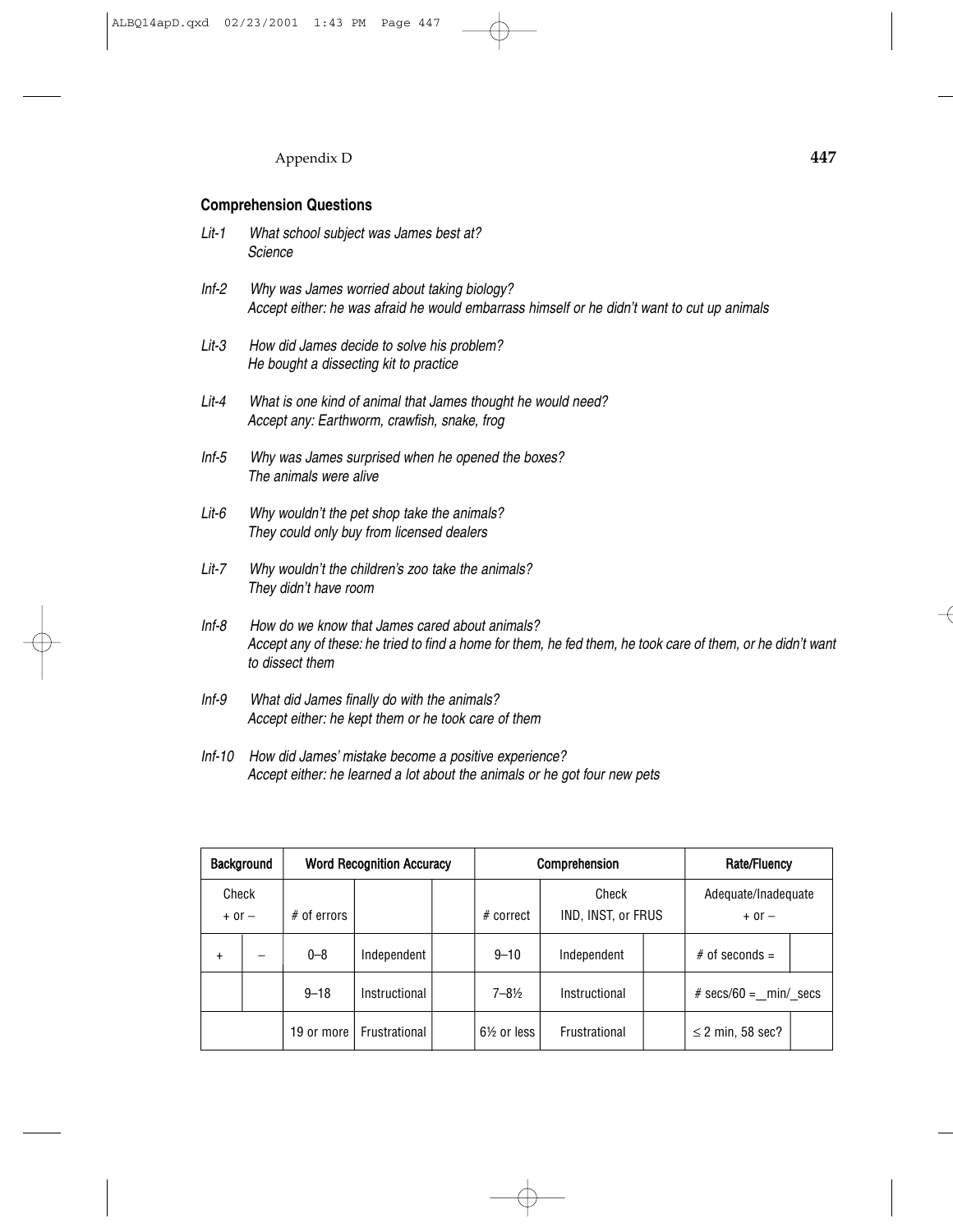# **Preprimer Level, Silent Passage 62 Words**

**Background Question:** What is a pet? **Prompt:** Read this story to find out what happened when Bill wanted a pet.

# **Bill Wants a Pet**

Bill wanted a pet. He asked his mom for a pet. She said he had to wait.

One day, Bill saw a little dog. The dog was crying.

Bill said, "This dog is lost." Bill took the dog home.

Bill's mom saw the dog. Bill asked, "May I keep it?"

Bill's mom said he could keep the dog.

Bill had a pet!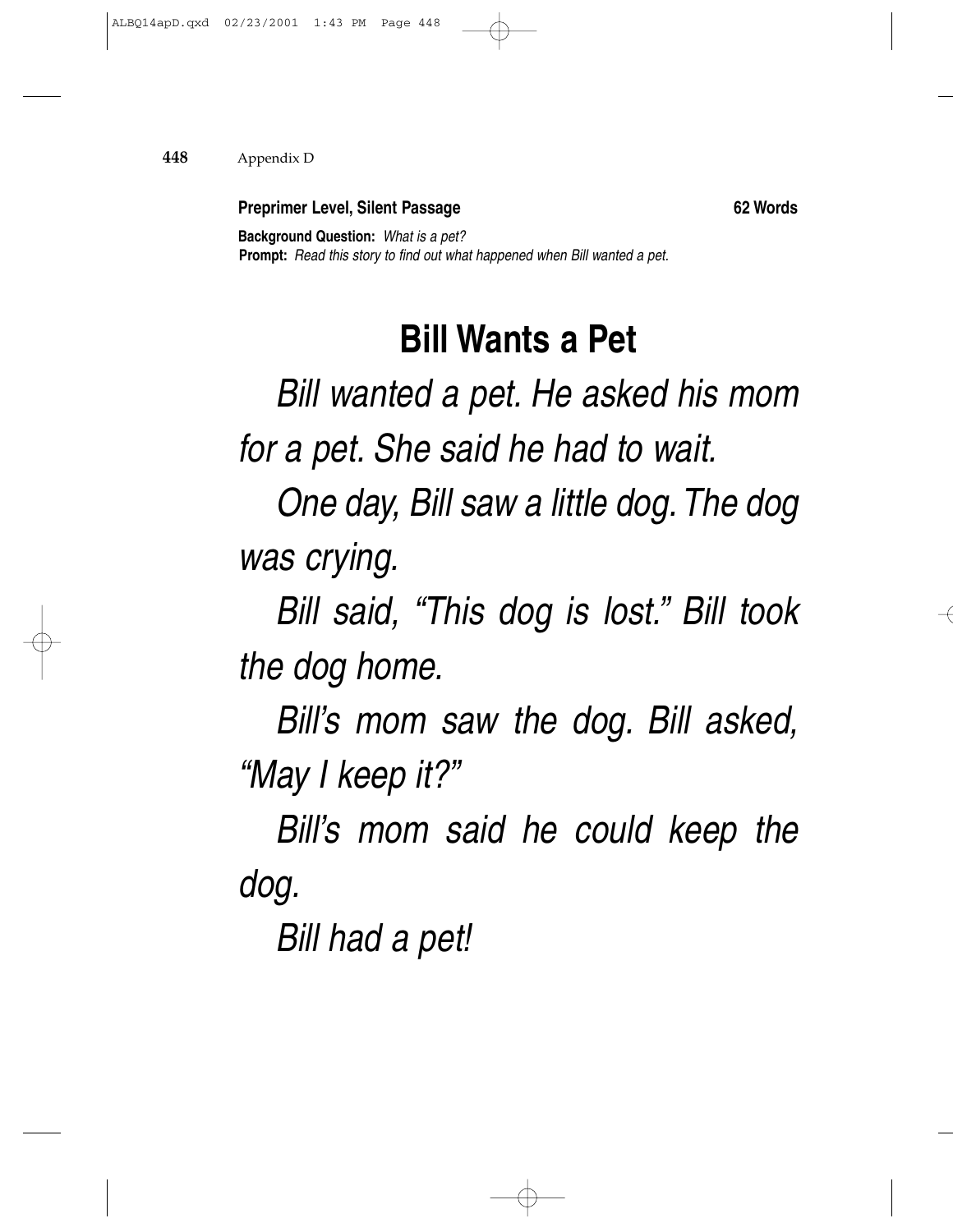- Lit-1 What did Bill want in this story? Accept either: a pet or a dog
- Lit-2 In the beginning of the story, what did Bill's mother say when he asked for a pet? Accept either: he had to wait or no
- Inf-3 Why did Bill think the dog was lost? It was crying
- Lit-4 Where did Bill and the dog go? Home
- Inf-5 Why did Bill take the dog home? Accept any: he wanted to keep it, it was crying, or it was lost
- Inf-6 How did Bill finally get a pet? Accept either: he took a lost dog home to show his mother or his mother let him keep it

| <b>Background</b>   |  |                    | Comprehension               |  | <b>Rate/Fluency</b>           |  |  |
|---------------------|--|--------------------|-----------------------------|--|-------------------------------|--|--|
| Check<br>$+$ or $-$ |  | $#$ correct        | Check<br>IND, INST, or FRUS |  | Adequate/Inadequate<br>$+0r-$ |  |  |
| $\ddot{}$           |  | $5\frac{1}{2}$ -6  | Independent                 |  | $#$ of seconds                |  |  |
|                     |  | $4\frac{1}{2} - 5$ | Instructional               |  | $# \sec/60 =$ min/ secs       |  |  |
|                     |  | 4 or less          | Frustrational               |  | $\leq$ 4 min, 46 sec?         |  |  |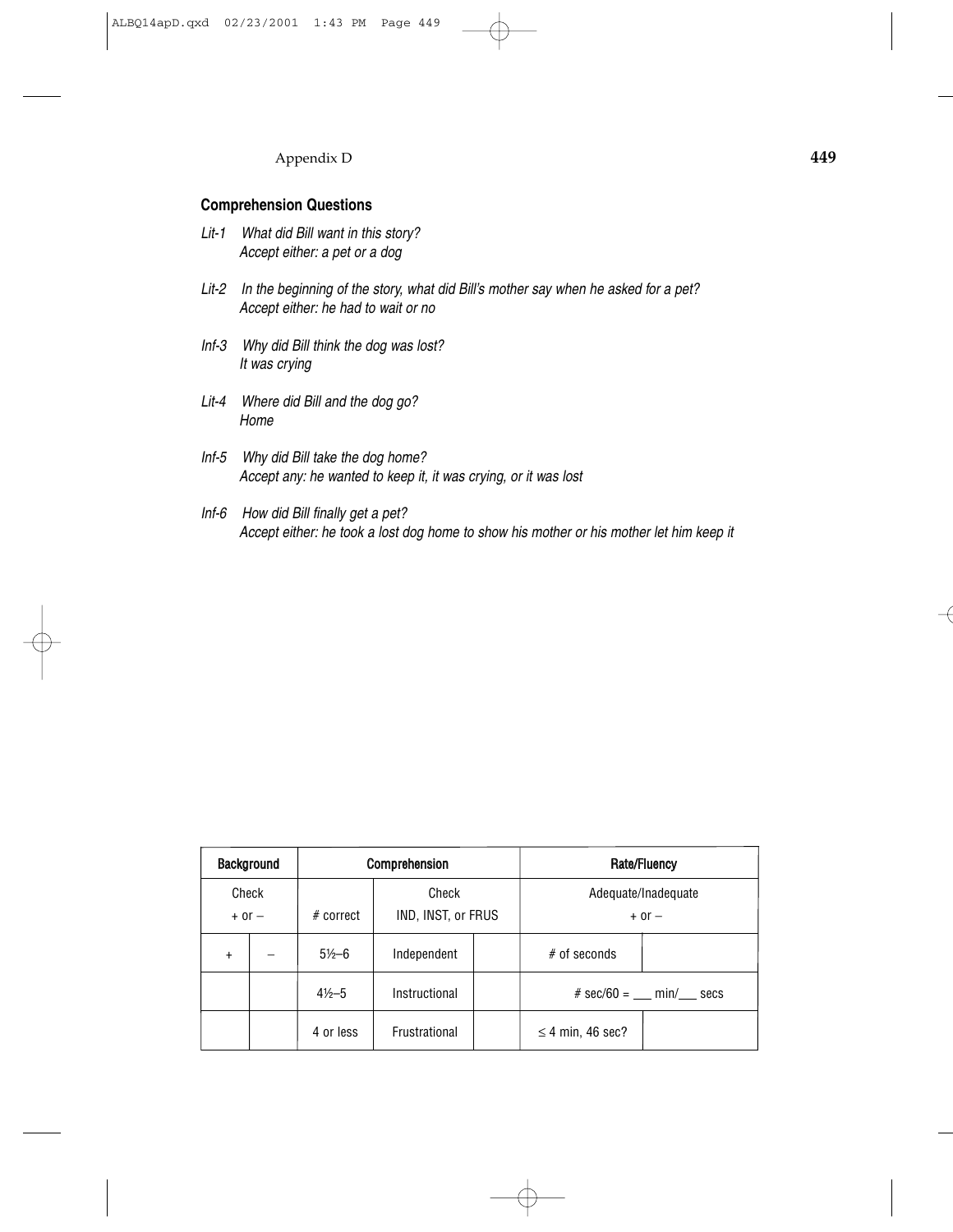# Retelling Protocol

| <b>Story Element</b> | <b>Student's Response</b>                         |  |  | ⅓ |  |  |  |  |  |
|----------------------|---------------------------------------------------|--|--|---|--|--|--|--|--|
| <b>Characters</b>    | Includes Bill, mom, and dog                       |  |  |   |  |  |  |  |  |
| Problem/Issue        | Bill wants a pet, but his mom says he has to wait |  |  |   |  |  |  |  |  |
| <b>Events</b>        | Bill asked his mom for a pet                      |  |  |   |  |  |  |  |  |
|                      | She said he had to wait                           |  |  |   |  |  |  |  |  |
|                      | Bill found a dog                                  |  |  |   |  |  |  |  |  |
|                      | The dog was lost or crying                        |  |  |   |  |  |  |  |  |
|                      | Bill took the dog home                            |  |  |   |  |  |  |  |  |
|                      | Bill asked if he could keep the dog               |  |  |   |  |  |  |  |  |
|                      | Bill's mom said he could keep the dog             |  |  |   |  |  |  |  |  |
| <b>Resolution</b>    | The dog became Bill's pet                         |  |  |   |  |  |  |  |  |
| Total                |                                                   |  |  |   |  |  |  |  |  |
| <b>Check</b>         | $FRUS = 6\%$<br>$IND = 9 - 10$<br>$INST = 7-8$    |  |  |   |  |  |  |  |  |
| <b>IND/INST/FRUS</b> |                                                   |  |  |   |  |  |  |  |  |

 $\bigoplus$ 

Other information included in retelling: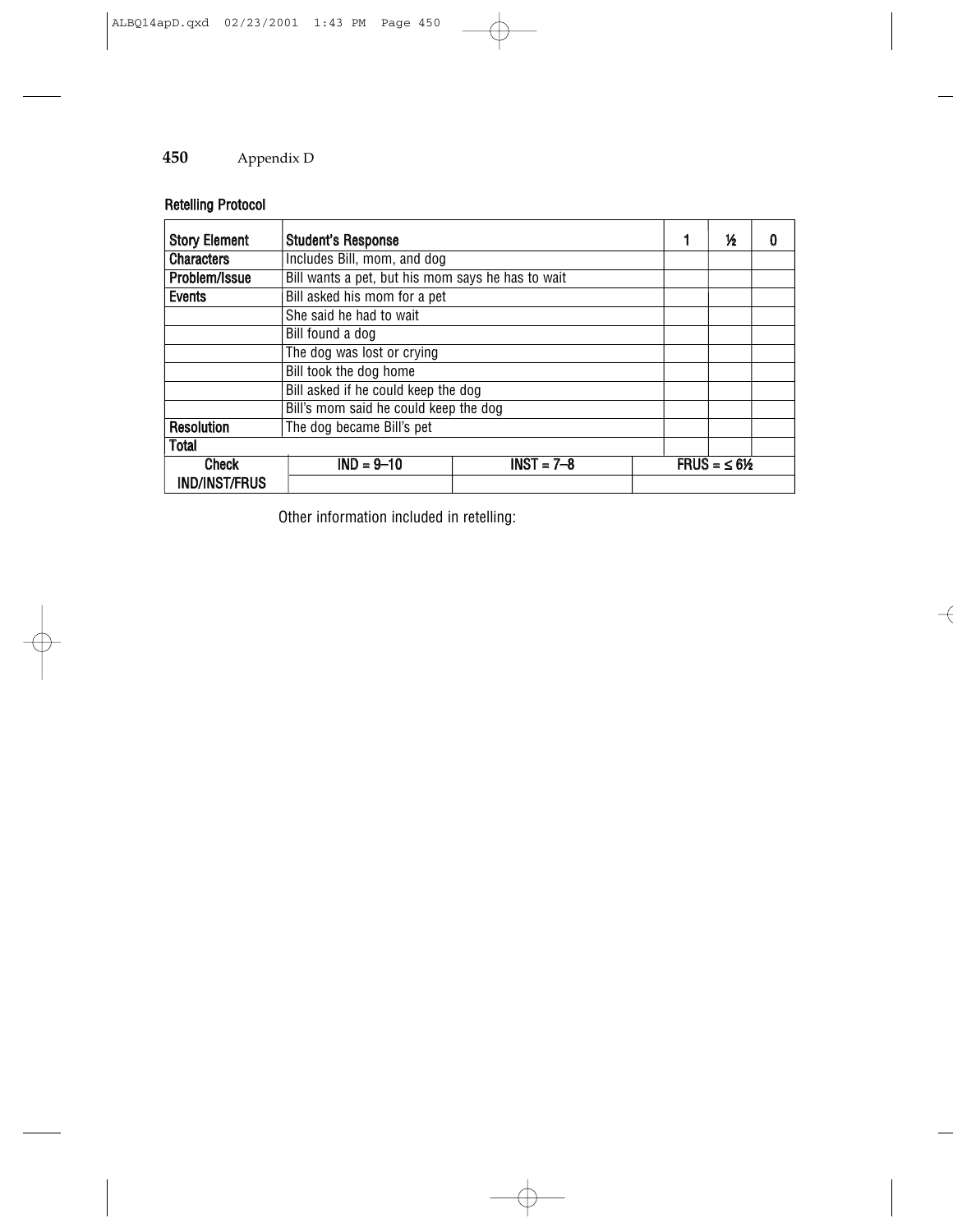**Primer Level, Silent Passage 100 Words** 

**Background Question:** Have you ever made a pretend house to play in with your friends? What kinds of things could you use to make a pretend house? **Prompt:** Read this story to find out how Jane and Meg made a house to play in.

# **Jane and Meg's House**

Jane and Meg are friends. One day, Meg went to Jane's house to play.

They went outside. Jane showed Meg a big tree. Jane said, "I want to make a house next to this tree."

Meg said, "I know! Come to my house! My mother just got a new bed. It came in a very big box. Maybe we can have the box for our house."

Meg and Jane went to Meg's house. They asked Meg's mother if they could have the box. Meg's mother said yes.

Jane and Meg took the box to make a house. They had fun.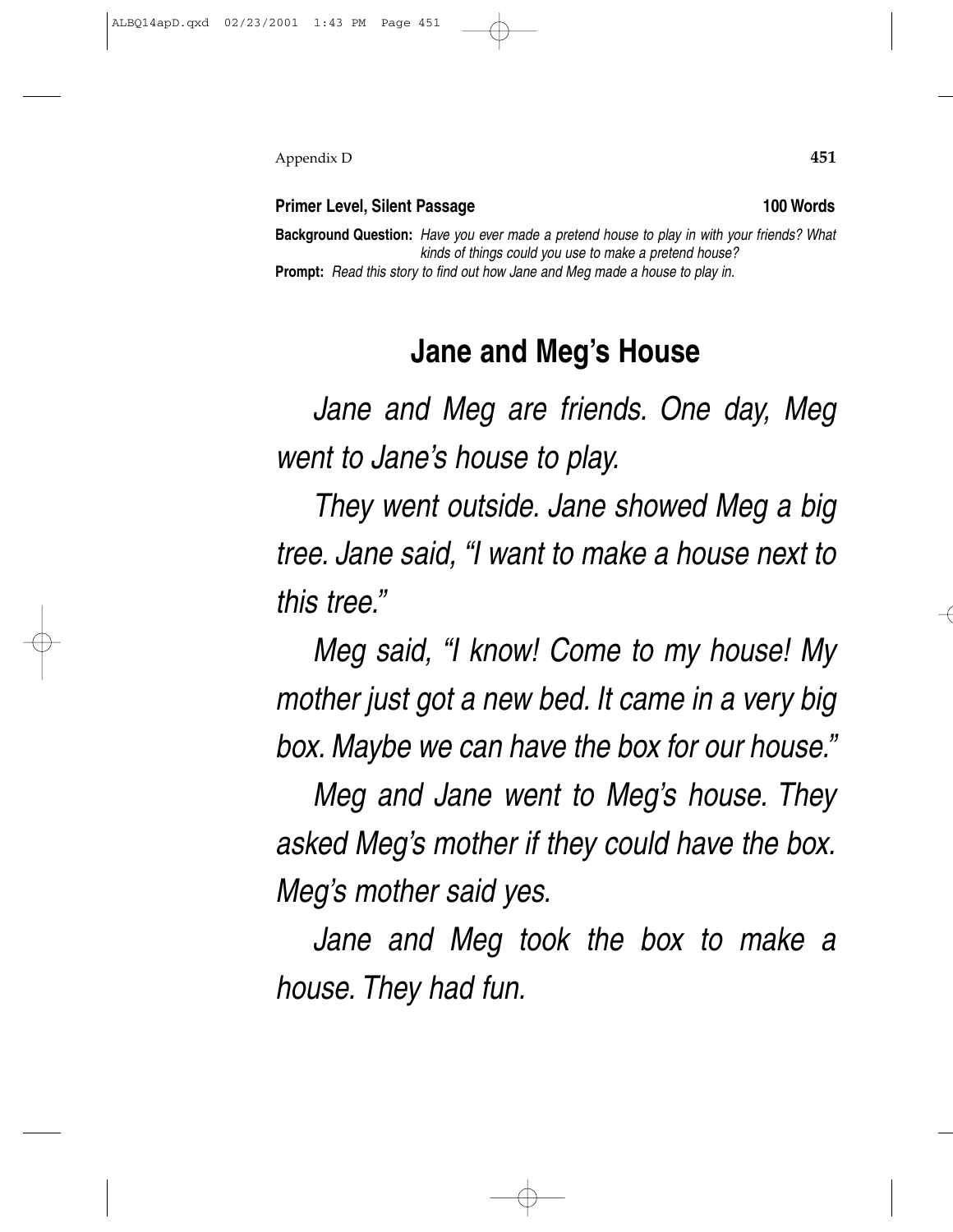- Lit-1 Where were Meg and Jane playing? Accept either: at Jane's house or in the yard
- Lit-2 What did Jane want to make? A house
- Lit-3 Where did Jane want to make the house? Next to the tree
- Inf-4 How did Meg's mother help the girls? She said they could use the box from her mom's new bed
- Inf-5 Why did Meg's mother have a box? Her new bed came in it
- Inf-6 Why did Meg think the box will be good for a house? It is big

| <b>Background</b> |  |                    | Comprehension               |  | Rate/Fluency                  |  |  |
|-------------------|--|--------------------|-----------------------------|--|-------------------------------|--|--|
| Check<br>$+0r-$   |  | $#$ correct        | Check<br>IND, INST, or FRUS |  | Adequate/Inadequate<br>$+0r-$ |  |  |
| $+$               |  | $5\frac{1}{2} - 6$ | Independent                 |  | $#$ of seconds                |  |  |
|                   |  | $4\frac{1}{2} - 5$ | Instructional               |  | $# \sec/60 = \min/$ secs      |  |  |
|                   |  | 4 or less          | Frustrational               |  | $\leq$ 3 min, 34 sec?         |  |  |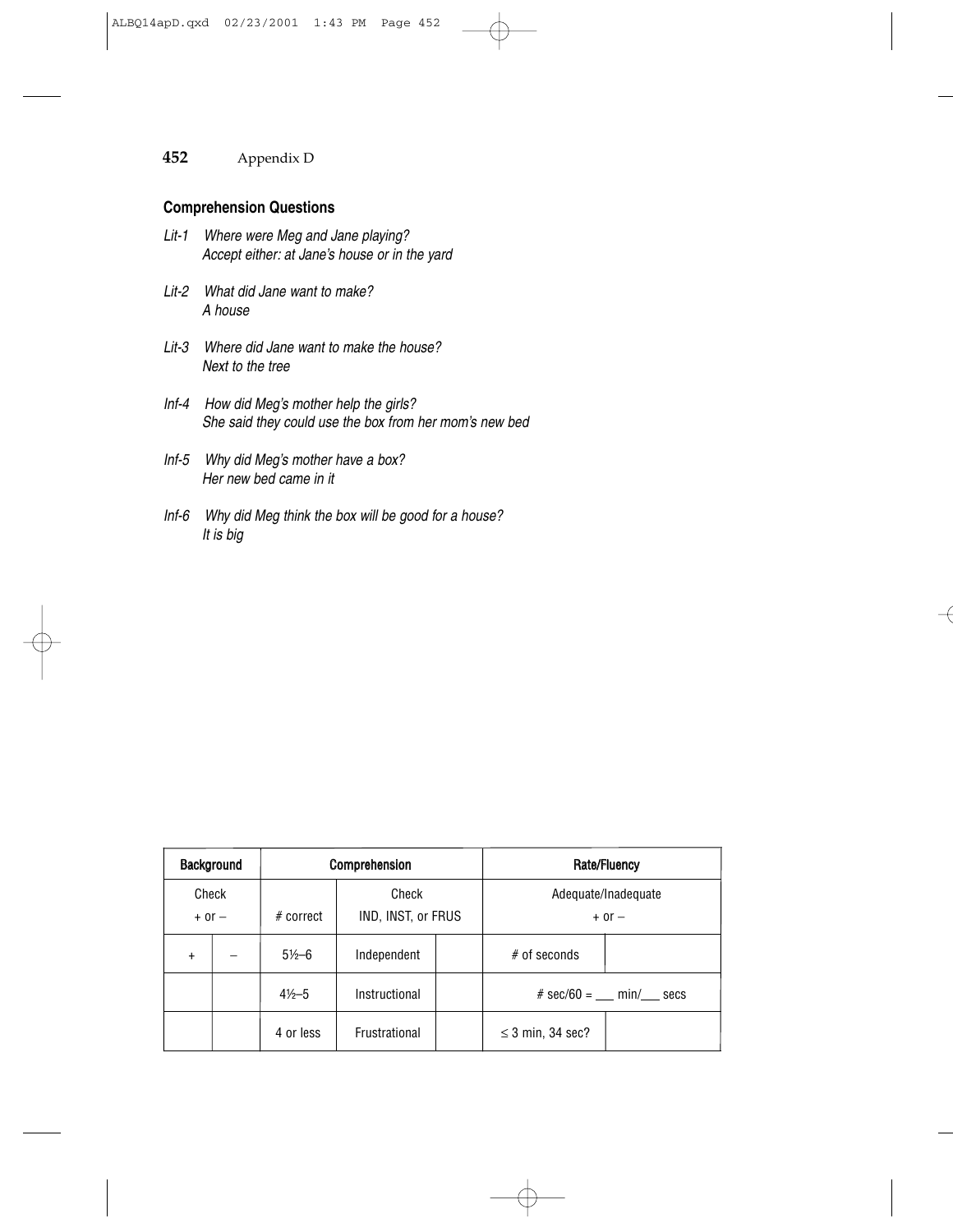# Retelling Protocol

| <b>Story Element</b> | <b>Student's Response</b>                                  |                                                          |  |  | 1/2 |                       |  |  |
|----------------------|------------------------------------------------------------|----------------------------------------------------------|--|--|-----|-----------------------|--|--|
| <b>Characters</b>    | Includes Jane, Meg (may include Meg's mother)              |                                                          |  |  |     |                       |  |  |
| Problem/Issue        | Jane and Meg want to make a house                          |                                                          |  |  |     |                       |  |  |
| <b>Events</b>        | Jane and Meg are friends                                   |                                                          |  |  |     |                       |  |  |
|                      | They went to Jane's house to play                          |                                                          |  |  |     |                       |  |  |
|                      |                                                            | They wanted to make a house (next to a tree)             |  |  |     |                       |  |  |
|                      | Meg invites Jane to her house (because Meg's mom has a big |                                                          |  |  |     |                       |  |  |
|                      | box)                                                       |                                                          |  |  |     |                       |  |  |
|                      |                                                            | Meg's mother just got a new bed, which came in a big box |  |  |     |                       |  |  |
|                      | They asked Meg's mother if they could have the box         |                                                          |  |  |     |                       |  |  |
|                      | Meg's mother gave them the box                             |                                                          |  |  |     |                       |  |  |
| <b>Resolution</b>    |                                                            | They used the box to make a house                        |  |  |     |                       |  |  |
| Total                |                                                            |                                                          |  |  |     |                       |  |  |
| <b>Check</b>         | $IND = 9 - 10$<br>$INST = 7-8$                             |                                                          |  |  |     | $FRUS = 6\frac{1}{2}$ |  |  |
| <b>IND/INST/FRUS</b> |                                                            |                                                          |  |  |     |                       |  |  |

 $\oplus$ 

Other information included in retelling: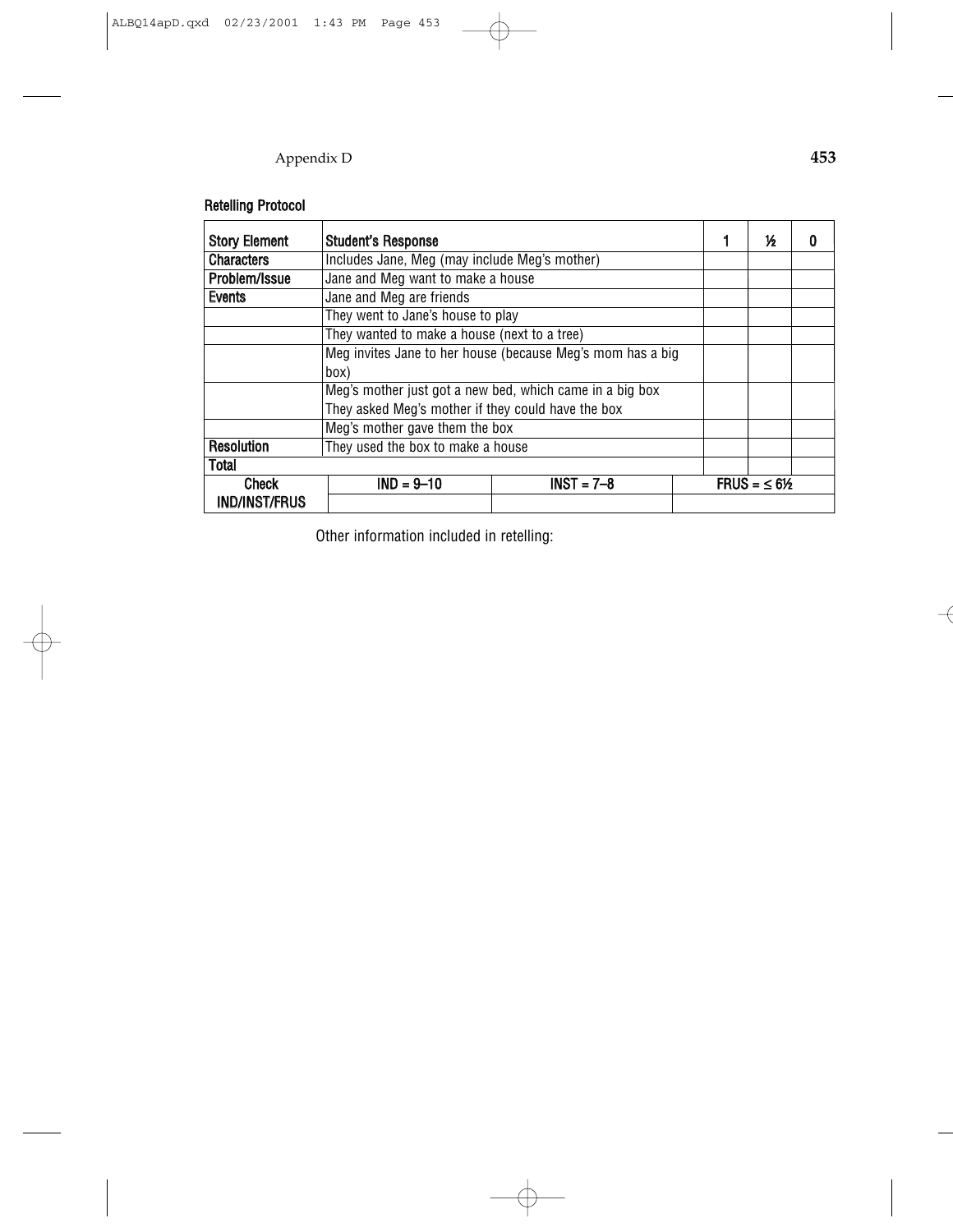Level 1, Silent Passage **101 Words** 

**Background Question:** What kinds of books do you like to read? Prompt: Read this story about Jan and her favorite kind of book.

# **Jan's Favorite Book**

Jan loves to read books. Most of all, Jan loves books about animals. She likes books about dogs that help put out fires. She likes books about cats that get stuck in trees.

The best book is about a doctor. The doctor in the book takes care of animals. Jan loves to read about him.

In the book, a tiger at the zoo was hurt. The doctor came to the zoo. He put something on the tiger's leg. Soon the tiger was well again. When Jan grows up, she wants to be a doctor. She will take care of animals, too.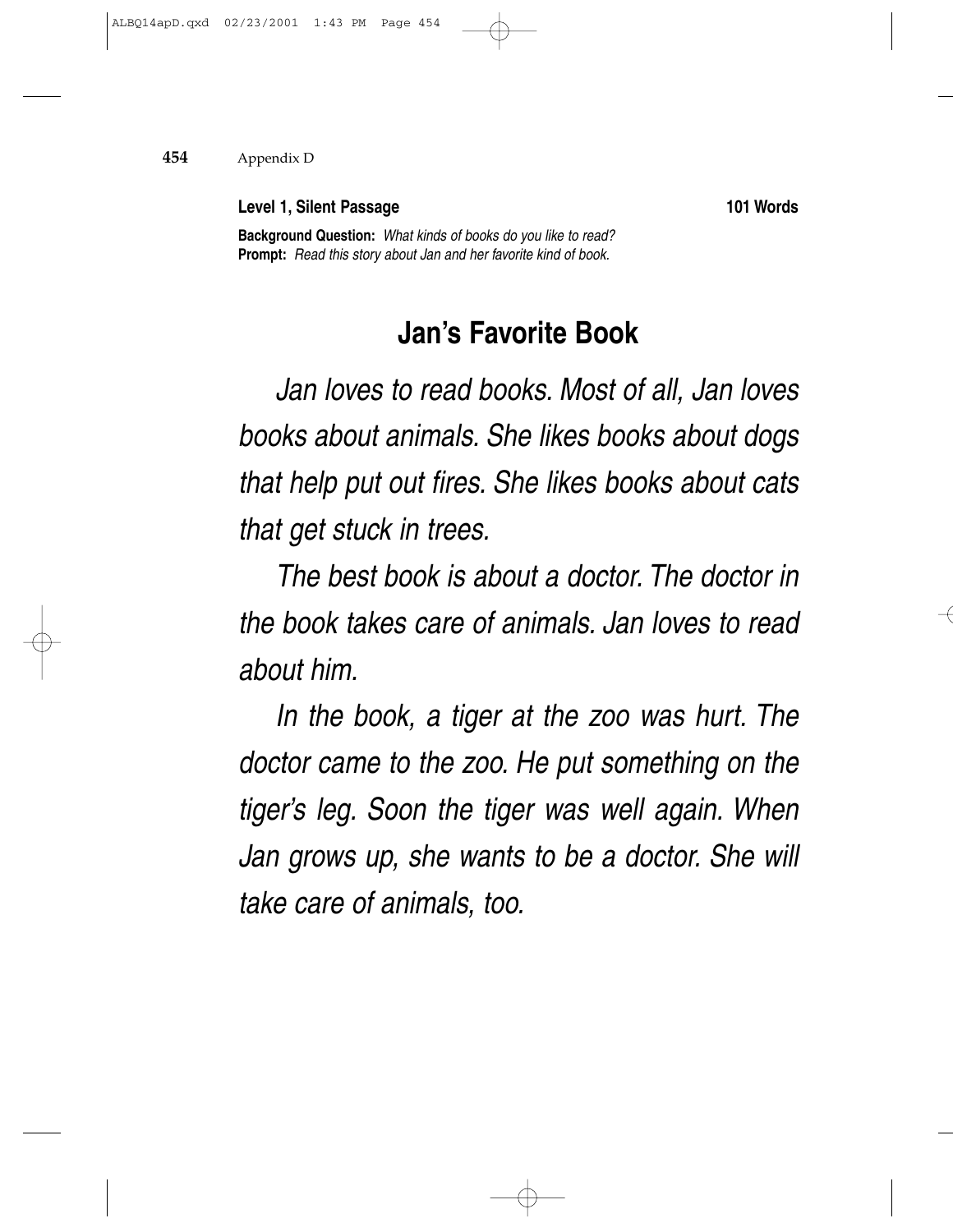- Lit-1 What does Jan like to do? Read books
- Lit-2 What does Jan like to read about? Accept either: animals or animal doctors
- Inf-3 Why do you think Jan likes to read about animals so much? Accept any of these: she wants to take care of them, she likes to read about them, or she wants to be a vet
- Lit-4 What are two animals that Jan likes to read about? Accept any two: dogs, cats, tiger
- Lit-5 What is Jan's favorite book about? Accept either: A doctor that takes care of animals or animals
- Inf-6 Why did the doctor in the book have to go to the zoo? To take care of the tiger
- Inf-7 What kind of doctor does Jan want to be? One that takes care of animals
- Inf-8 How do you know Jan likes animals? Accept either: she likes to read about them or she wants to be a doctor who takes care of animals

| <b>Background</b> |  |                               | <b>Comprehension</b>        |  | Rate/Fluency                      |                        |  |
|-------------------|--|-------------------------------|-----------------------------|--|-----------------------------------|------------------------|--|
| Check<br>$+0r-$   |  | $#$ correct                   | Check<br>IND, INST, or FRUS |  | Adequate/Inadequate<br>$+$ or $-$ |                        |  |
| $+$               |  | $7 - 8$                       | Independent                 |  | $#$ of seconds                    |                        |  |
|                   |  | $5\frac{1}{2} - 6\frac{1}{2}$ | Instructional               |  |                                   | # $sec/60 =$ min/ secs |  |
|                   |  | 5 or less                     | Frustrational               |  | $\leq$ 3 min, 10 sec?             |                        |  |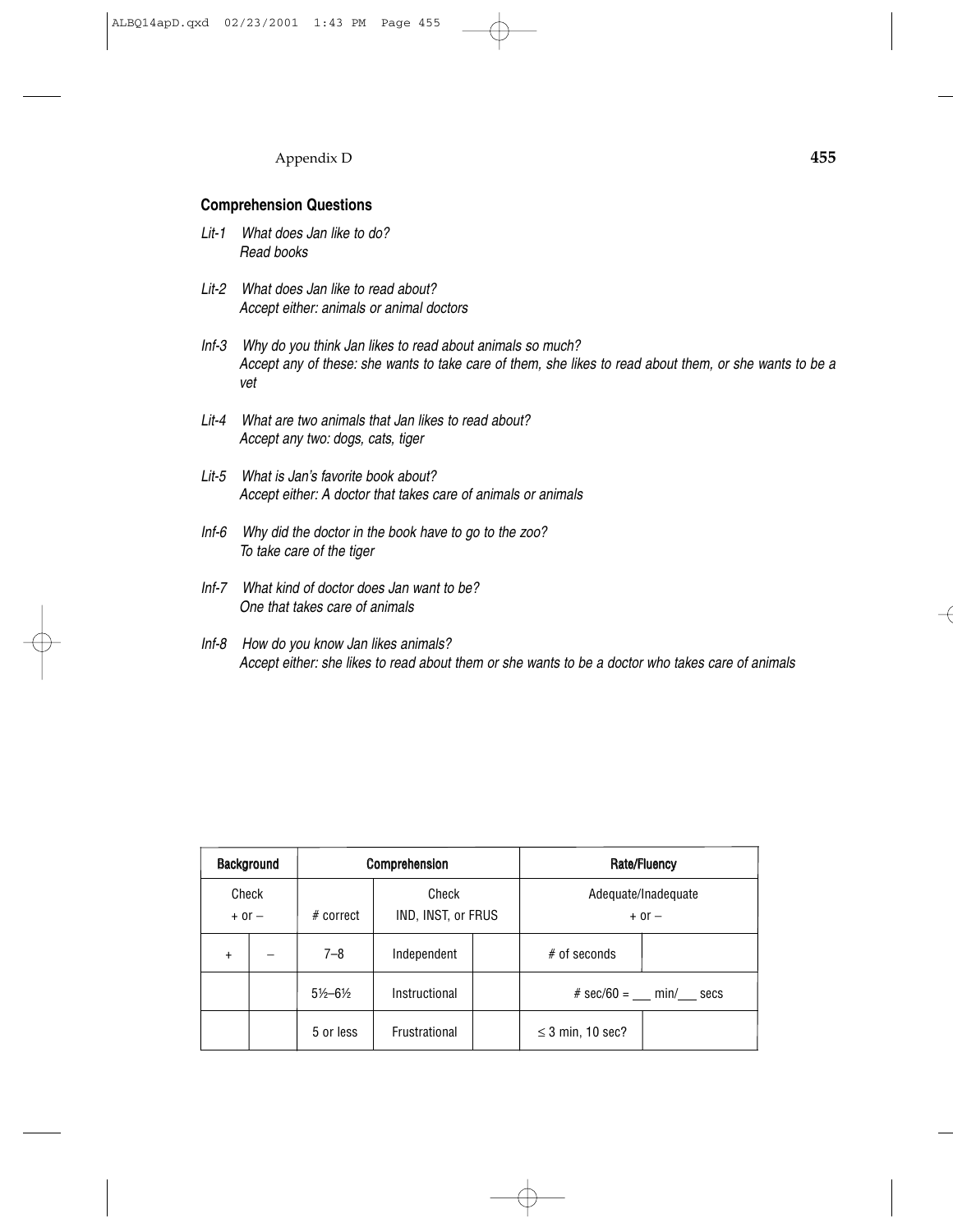# Retelling Protocol

| <b>Story Element</b> | <b>Student's Response</b>                             |                                                             |  | ⅓ |  |  |  |  |
|----------------------|-------------------------------------------------------|-------------------------------------------------------------|--|---|--|--|--|--|
| <b>Characters</b>    | Jan                                                   |                                                             |  |   |  |  |  |  |
| Problem/Issue        | Jan likes to read books                               |                                                             |  |   |  |  |  |  |
| <b>Events</b>        | Jan loves to read books                               |                                                             |  |   |  |  |  |  |
|                      | She especially likes books about animals (cats, dogs) |                                                             |  |   |  |  |  |  |
|                      | Jan's favorite book is about a doctor                 |                                                             |  |   |  |  |  |  |
|                      | In the book, a tiger at the zoo was hurt              |                                                             |  |   |  |  |  |  |
|                      | The doctor came to the zoo                            |                                                             |  |   |  |  |  |  |
|                      |                                                       | The doctor put something on the tiger's leg to make it well |  |   |  |  |  |  |
| <b>Resolution</b>    | When Jan grows up she wants to be an animal doctor    |                                                             |  |   |  |  |  |  |
| Total                |                                                       |                                                             |  |   |  |  |  |  |
| <b>Check</b>         | $IND = 9 - 10$<br>$FRUS = 6\%$<br>$INST = 7-8$        |                                                             |  |   |  |  |  |  |
| IND/INST/FRUS        |                                                       |                                                             |  |   |  |  |  |  |

 $\bigoplus$ 

Other information included in retelling: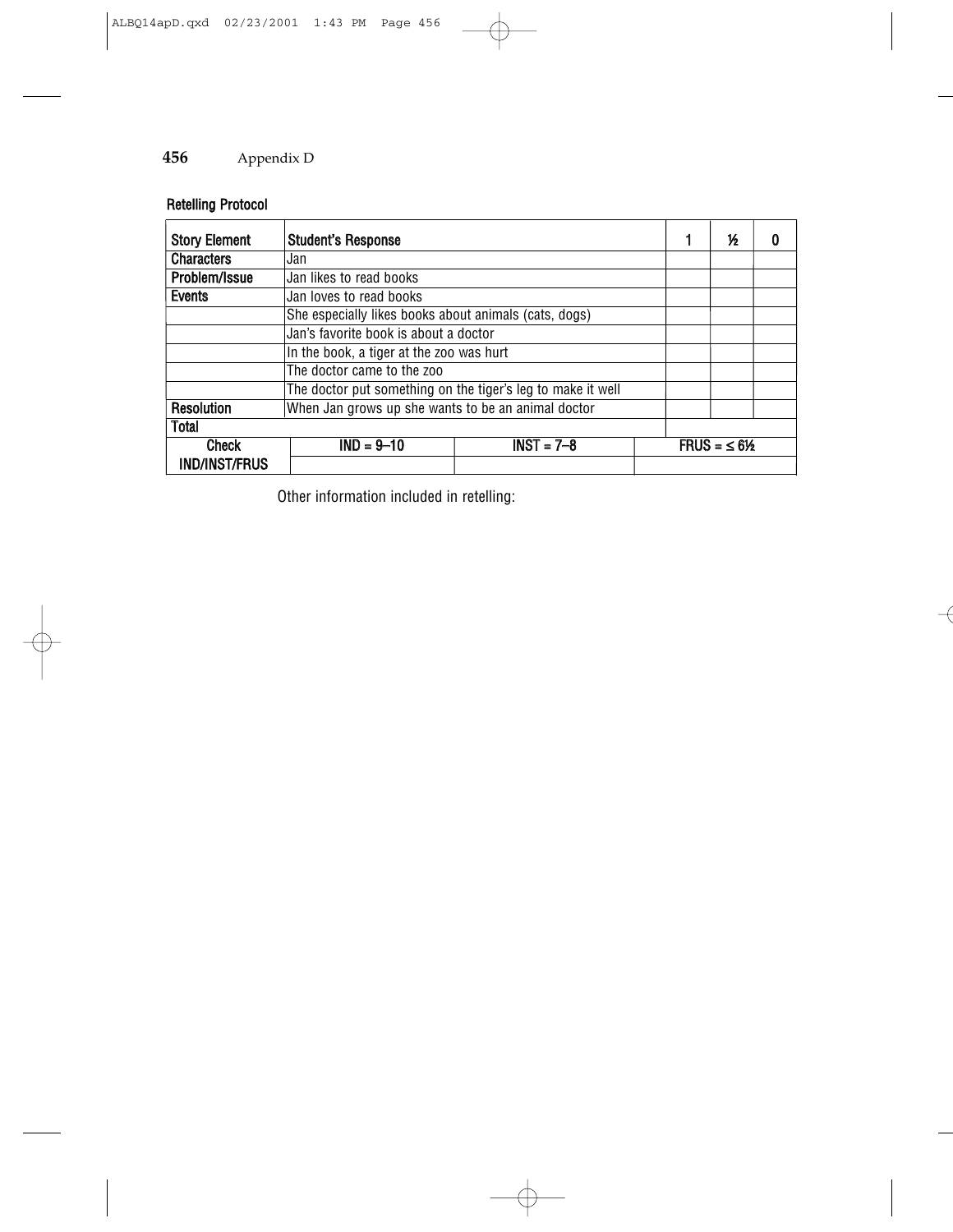### Level 2, Silent Passage 184 Words

**Background Question:** What is it like to go back to school when you don't know your teacher? What would it be like to think you were going to have one teacher and then to find out that teacher wouldn't be there and you would have a new teacher?

**Prompt:** Read this story to find out why Sarah is so worried about having a new teacher that she doesn't want to go to school.

# **Sarah's New Teacher**

Today is the first day of school. But Sarah doesn't want to go. This year, Sarah was supposed to have Mrs. Black for her teacher. But last June, Mrs. Black told the class she wouldn't be back this year. She told them their new teacher would be very nice.

Mrs. Black is the best teacher in the world! Last year, sometimes the big girls on the playground wouldn't let Sarah and her friends jump rope.Then Mrs. Black would come out to turn the rope just for them. Sarah doesn't think a new teacher will do that.

Sarah was surprised when she got to her classroom. The new teacher's name was Mr. Black. He said, "Good morning, boys and girls. My name is Mr. Black. I am married to Mrs. Black. I will be your new teacher. Mrs. Black asked me to tell you that she had a baby on Friday. I brought a picture of Mrs. Black and the baby."

Sarah and her friends made a card for Mrs. Black and the baby. Maybe the new teacher wouldn't be so bad after all.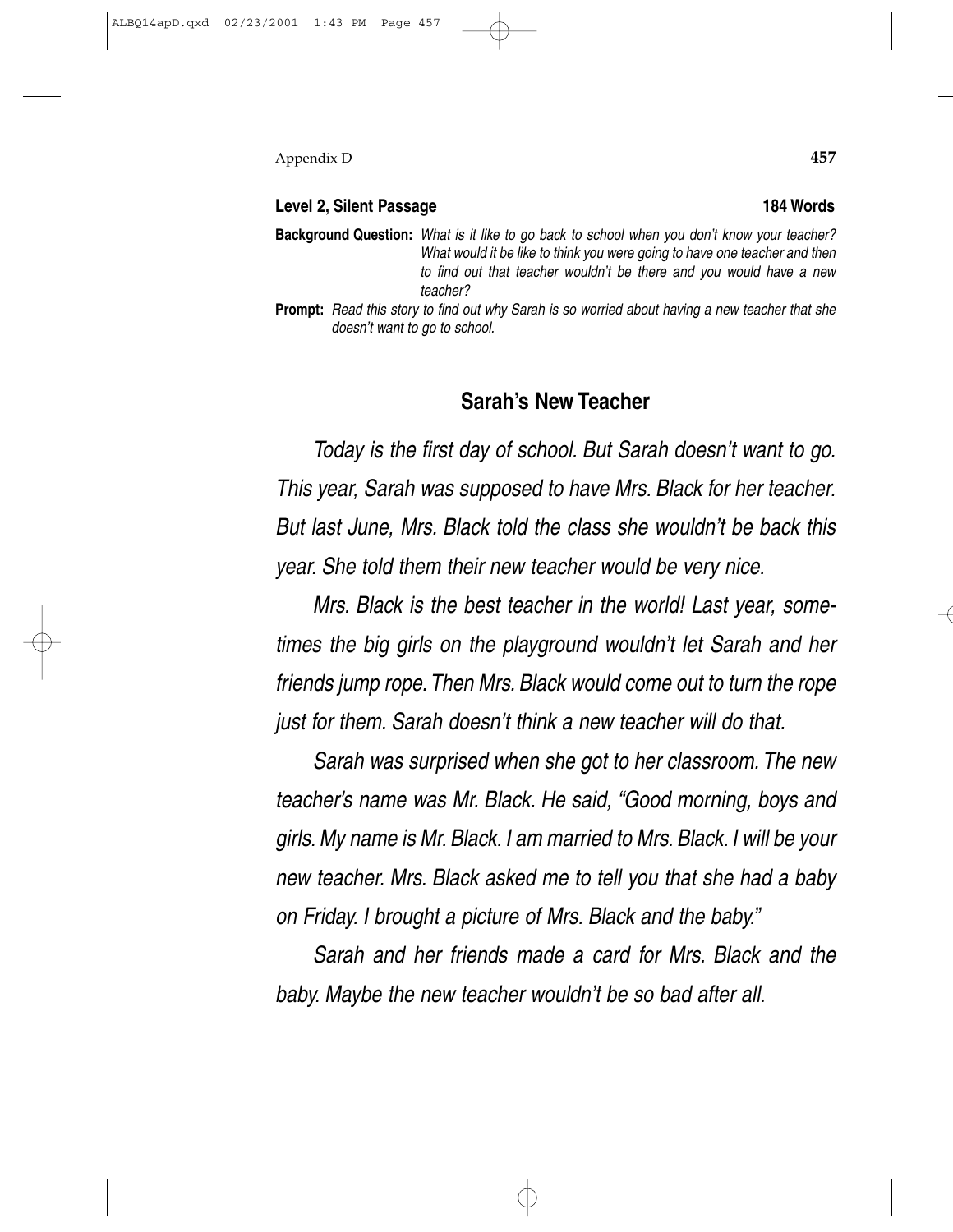- Inf-1 Why didn't Sarah want to go to school? Accept either: Mrs. Black wouldn't be there or she was going to have a new teacher
- Lit-2 What did Mrs. Black tell the class about the new teacher? She said the new teacher would be nice
- Inf-3 Why did Sarah think Mrs. Black was so nice? She turned the jump rope for Sarah and her friends
- Inf-4 Why wasn't Mrs. Black coming back this year? She was going to have a baby
- Inf-5 What did Sarah find out when she got to her classroom? Accept either: the new teacher was Mr. Black or Mrs. Black had had a baby
- Lit-6 Who is the new teacher? Accept either: Mr. Black or Mrs. Black's husband
- Lit-7 What did Sarah and her friends do for Mrs. Black? Made cards for her and the baby
- Lit-8 What does Sarah think of the new teacher at the end of the story? Accept either: she thinks he won't be so bad or she thinks he is nice

| <b>Background</b> |  |                               | Comprehension               |  | Rate/Fluency                      |                          |  |
|-------------------|--|-------------------------------|-----------------------------|--|-----------------------------------|--------------------------|--|
| Check<br>$+0r-$   |  | $#$ correct                   | Check<br>IND, INST, or FRUS |  | Adequate/Inadequate<br>$+$ or $-$ |                          |  |
| $+$               |  | $7 - 8$                       | Independent                 |  | $#$ of seconds                    |                          |  |
|                   |  | $5\frac{1}{2} - 6\frac{1}{2}$ | Instructional               |  |                                   | $# \sec/60 = \min/$ secs |  |
|                   |  | 5 or less                     | Frustrational               |  | $\leq$ 3 min, 32 sec?             |                          |  |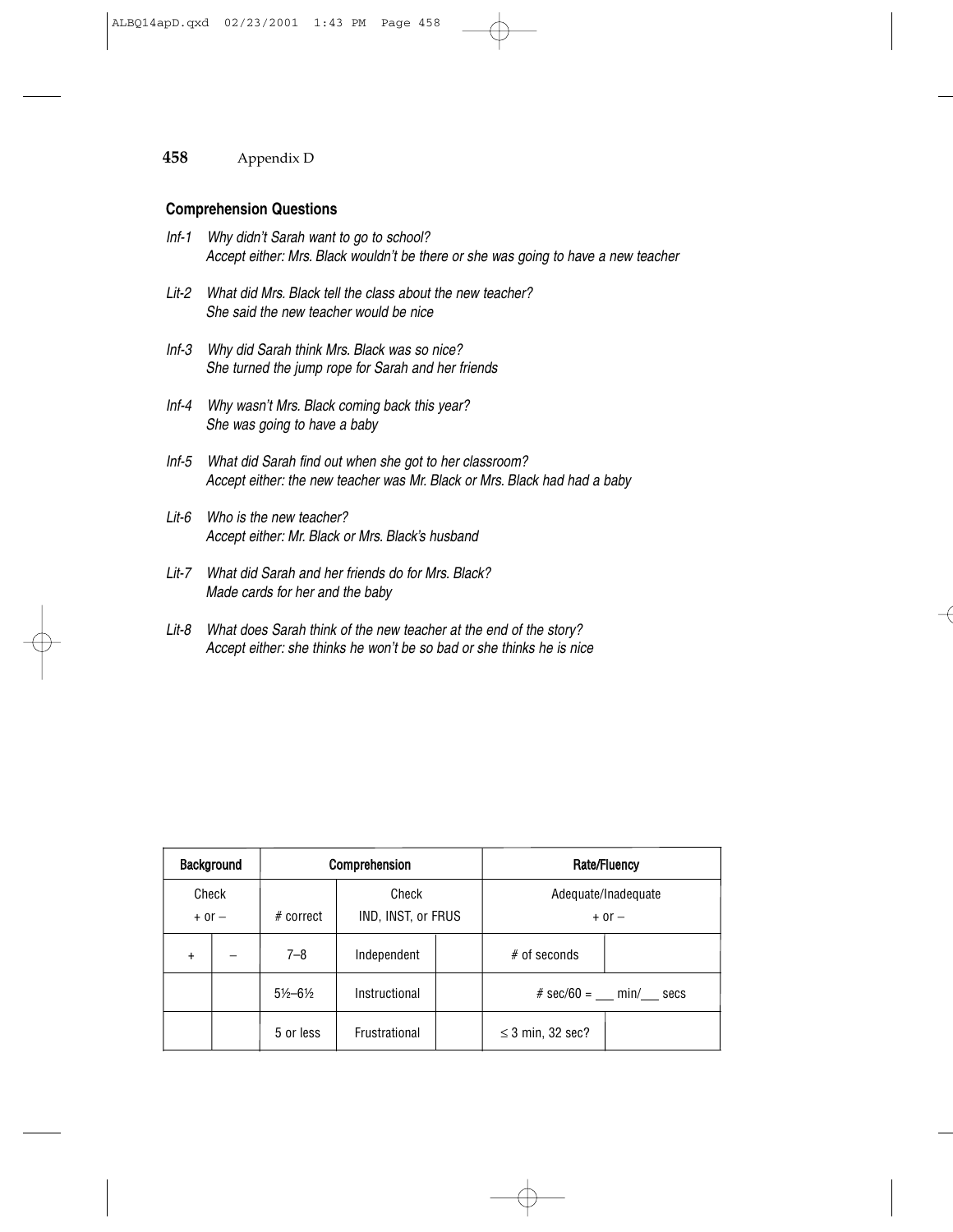Retelling Protocol

| <b>Story Element</b> | <b>Student's Response</b>                                                 |                                                               |  |  | ℅ | 0 |
|----------------------|---------------------------------------------------------------------------|---------------------------------------------------------------|--|--|---|---|
| <b>Characters</b>    | Sarah, friends, Mr. and Mrs. Black                                        |                                                               |  |  |   |   |
| Problem/Issue        |                                                                           | Sarah doesn't want to go to school because she isn't going to |  |  |   |   |
|                      | have Mrs. Black for her teacher                                           |                                                               |  |  |   |   |
| <b>Events</b>        | Today is the first day of school                                          |                                                               |  |  |   |   |
|                      | Sarah doesn't want to go                                                  |                                                               |  |  |   |   |
|                      | She was supposed to have Mrs. Black                                       |                                                               |  |  |   |   |
|                      | Mrs. Black told them (last June) that she wouldn't be back this           |                                                               |  |  |   |   |
|                      | vear                                                                      |                                                               |  |  |   |   |
|                      | Mrs. Black told them their new teacher would be very nice                 |                                                               |  |  |   |   |
|                      |                                                                           | Mrs. Black is a good teacher because she turned the jump rope |  |  |   |   |
|                      | for Sarah and her friends                                                 |                                                               |  |  |   |   |
|                      | The new teacher is Mr. Black or Mrs. Black's husband                      |                                                               |  |  |   |   |
|                      |                                                                           | Mr. Black told the children Mrs. Black had a baby on Friday   |  |  |   |   |
|                      | Mr. Black brought a picture of Mrs. Black and the baby                    |                                                               |  |  |   |   |
|                      | The children made a card for Mrs. Black and the baby                      |                                                               |  |  |   |   |
| <b>Resolution</b>    | Sarah decided the new teacher would be OK                                 |                                                               |  |  |   |   |
| Total                |                                                                           |                                                               |  |  |   |   |
| <b>Check</b>         | $IND = 11\frac{1}{2} - 13$<br>$FRUS = \leq 8\frac{1}{2}$<br>$INST = 9-11$ |                                                               |  |  |   |   |
| IND/INST/FRUS        |                                                                           |                                                               |  |  |   |   |

 $\oplus$ 

Other information included in retelling: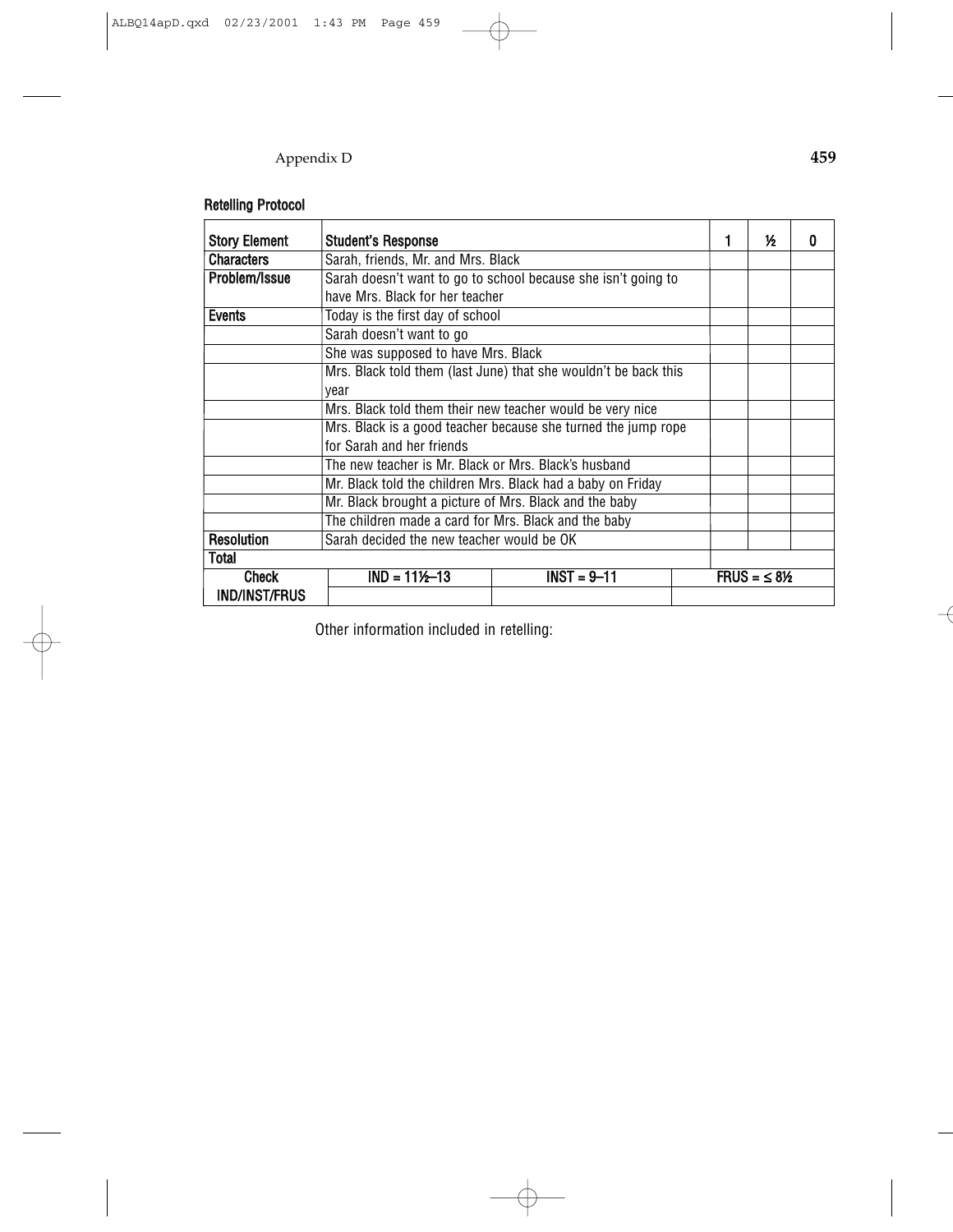**Level 3, Silent Passage 224 Words**

**Background Question:** What does a person have to do to be a hero? Prompt: Read this story to find out how Bill's dad became a hero.

# **The Accident**

Yesterday, Bill's dad ran into the kitchen, shouting, "There has been an accident!" He told Bill to call the police. He said to tell them a bus had hit a car at the corner of Oak and Maple streets.

Bill wanted to go back to the corner with his dad. He wanted to join the excitement. But his dad said it was too dangerous. Bill watched out the window as his dad ran back out to the street. He hoped his dad wouldn't go on the bus. It was leaning against a wall. The car was underneath the bus, and gas was all over the ground.

But his dad did go back on the bus. Bill watched as his dad carried people from the bus to the grass. Bill saw his dad carry a little girl from the bus. She was clinging to a teddy bear. He said, "Thank goodness, that's the last one!" Just then, a truck screeched to a stop as the rescue workers arrived. The rescue workers rushed to care for the people who were hurt. They even put a bandage on the little girl's bear!

Then the news reporters arrived. They wanted information about Bill's dad. This morning there was a picture of Bill's dad in the paper. Under the picture, in big print, it said, "LOCAL HERO SAVES PASSENGERS."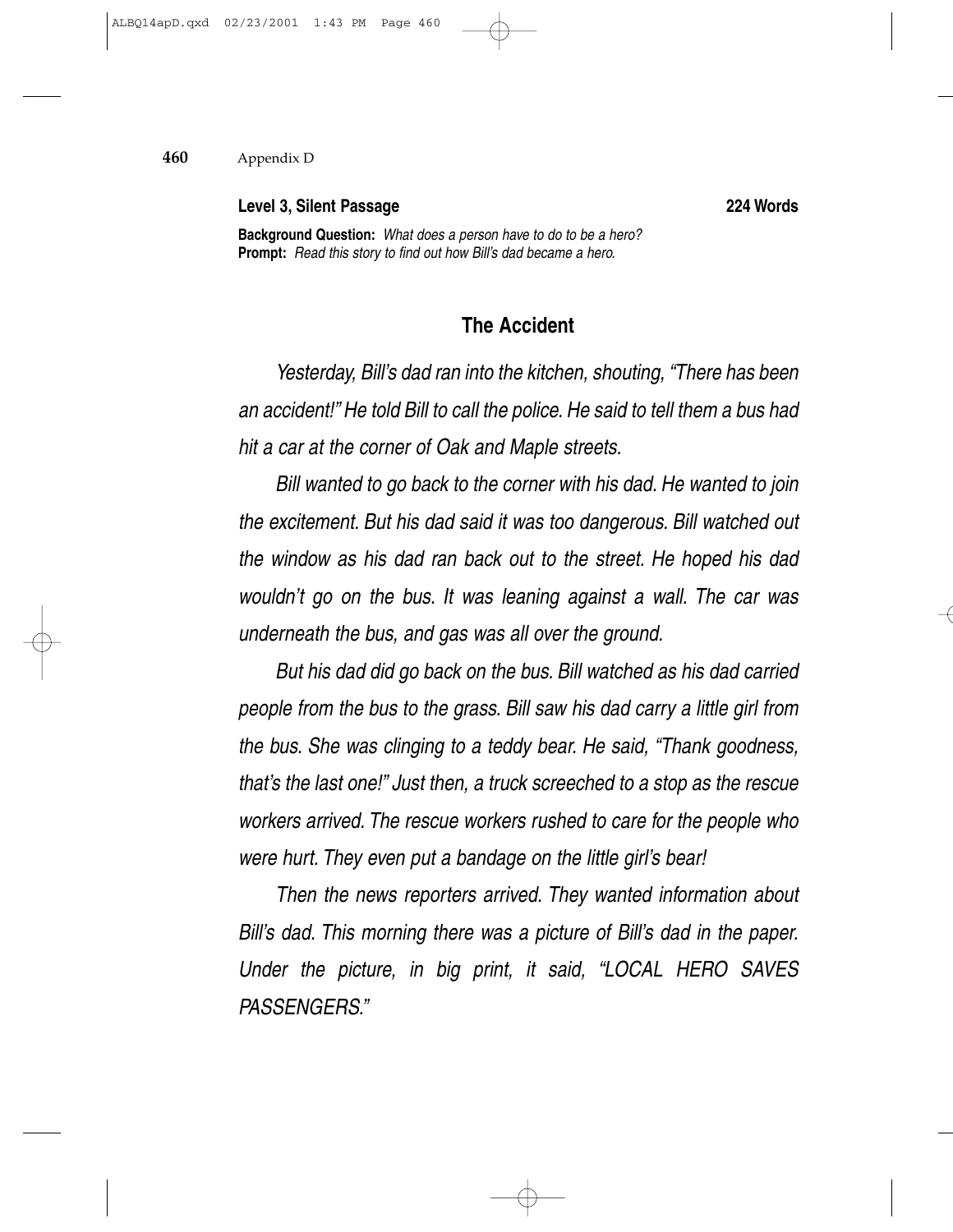- Inf-1 How did Bill find out about the accident? Accept either: his dad told him or his dad ran into the kitchen shouting about it
- Lit-2 What did Bill's dad tell him to do? Accept either: to call the police or to tell the police there had been an accident
- Lit-3 Why didn't Bill's dad let him go to the corner? He said it was too dangerous
- Inf-4 Why didn't Bill want his dad to go on the bus? Accept either: he was afraid it would fall over or he thought it was too dangerous
- Lit-5 How did Bill's dad help the people on the bus? He carried them off the bus
- Lit-6 What did the rescue workers do? Accept either: they cared for the people who were hurt or they put a bandage on the little girl's bear
- Inf-7 Why did the news reporters come to the accident? Accept either: they wanted to find out about Bill's dad or they wanted to put the accident on the news
- Inf-8 Why did reporters want information about Bill's dad? He was a hero or they wanted to write an article about him

| <b>Background</b> |  |                               | Comprehension               |  | Rate/Fluency                      |                                  |  |
|-------------------|--|-------------------------------|-----------------------------|--|-----------------------------------|----------------------------------|--|
| Check<br>$+0r-$   |  | $#$ correct                   | Check<br>IND, INST, or FRUS |  | Adequate/Inadequate<br>$+$ or $-$ |                                  |  |
| $+$               |  | $7 - 8$                       | Independent                 |  | $#$ of seconds                    |                                  |  |
|                   |  | $5\frac{1}{2} - 6\frac{1}{2}$ | Instructional               |  |                                   | $# \sec/60 = \text{min/} \sec s$ |  |
|                   |  | 5 or less                     | Frustrational               |  | $\leq$ 2 min, 38 sec?             |                                  |  |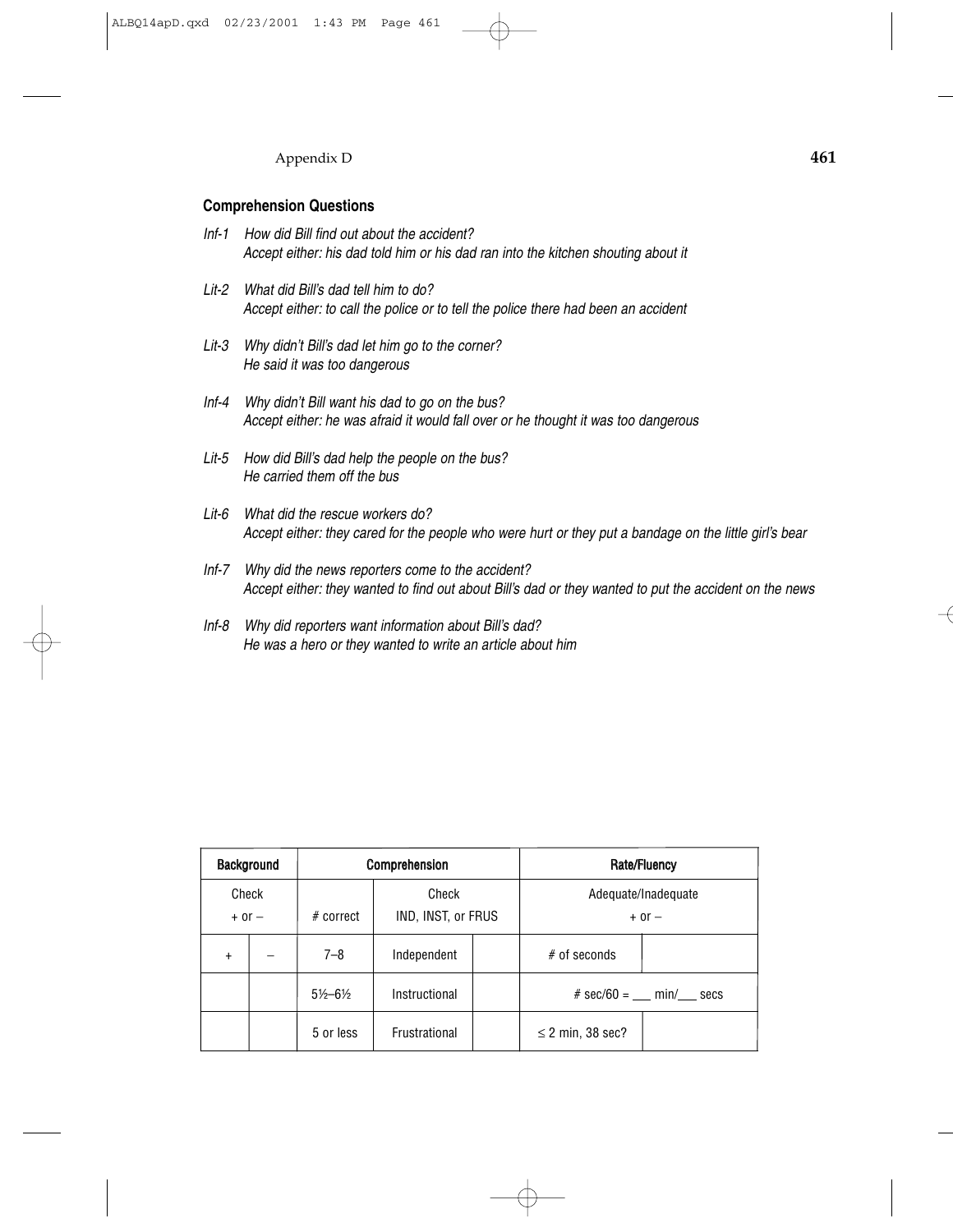# Retelling Protocol

| <b>Story Element</b> | <b>Student's Response</b>                                        |                                                                      |  | ℅ | o                                           |  |  |  |
|----------------------|------------------------------------------------------------------|----------------------------------------------------------------------|--|---|---------------------------------------------|--|--|--|
| <b>Characters</b>    | Bill, Dad, may include little girl, rescue workers, and          |                                                                      |  |   |                                             |  |  |  |
|                      | reporters                                                        |                                                                      |  |   |                                             |  |  |  |
| Problem/Issue        |                                                                  | There has been an accident between a bus and a car                   |  |   |                                             |  |  |  |
| <b>Events</b>        |                                                                  | Bill's dad came into the kitchen and told him there had been         |  |   |                                             |  |  |  |
|                      | an accident                                                      |                                                                      |  |   |                                             |  |  |  |
|                      | Bill's dad asked him to call the police                          |                                                                      |  |   |                                             |  |  |  |
|                      |                                                                  | Bill wanted to go to the corner with his dad                         |  |   |                                             |  |  |  |
|                      | His dad said he couldn't go because it was too dangerous         |                                                                      |  |   |                                             |  |  |  |
|                      | Bill doesn't want his dad to go on the bus because there was gas |                                                                      |  |   |                                             |  |  |  |
|                      | leaking                                                          |                                                                      |  |   |                                             |  |  |  |
|                      | Bill's dad went back on the bus                                  |                                                                      |  |   |                                             |  |  |  |
|                      | Bill watched as his dad carried people from the bus to the       |                                                                      |  |   |                                             |  |  |  |
|                      | grass                                                            |                                                                      |  |   |                                             |  |  |  |
|                      |                                                                  | Bill saw his dad carry a little girl from the bus (little girl had a |  |   |                                             |  |  |  |
|                      | teddy bear)                                                      |                                                                      |  |   |                                             |  |  |  |
|                      | Rescue workers arrive                                            |                                                                      |  |   |                                             |  |  |  |
|                      | Rescue workers cared for people who were hurt                    |                                                                      |  |   |                                             |  |  |  |
|                      | News reporters arrived to get information about Bill's dad       |                                                                      |  |   |                                             |  |  |  |
| <b>Resolution</b>    | A picture of Bill's dad was in the paper and he was called a     |                                                                      |  |   |                                             |  |  |  |
|                      | lhero                                                            |                                                                      |  |   |                                             |  |  |  |
| <b>Total</b>         |                                                                  |                                                                      |  |   |                                             |  |  |  |
| <b>Check</b>         | IND = 12½–14                                                     | $INST = 10 - 12$                                                     |  |   | FRUS = $\leq$ 9 <sup>1</sup> / <sub>2</sub> |  |  |  |
| IND/INST/FRUS        |                                                                  |                                                                      |  |   |                                             |  |  |  |

 $\oplus$ 

 $\bigoplus$ 

Other information included in retelling: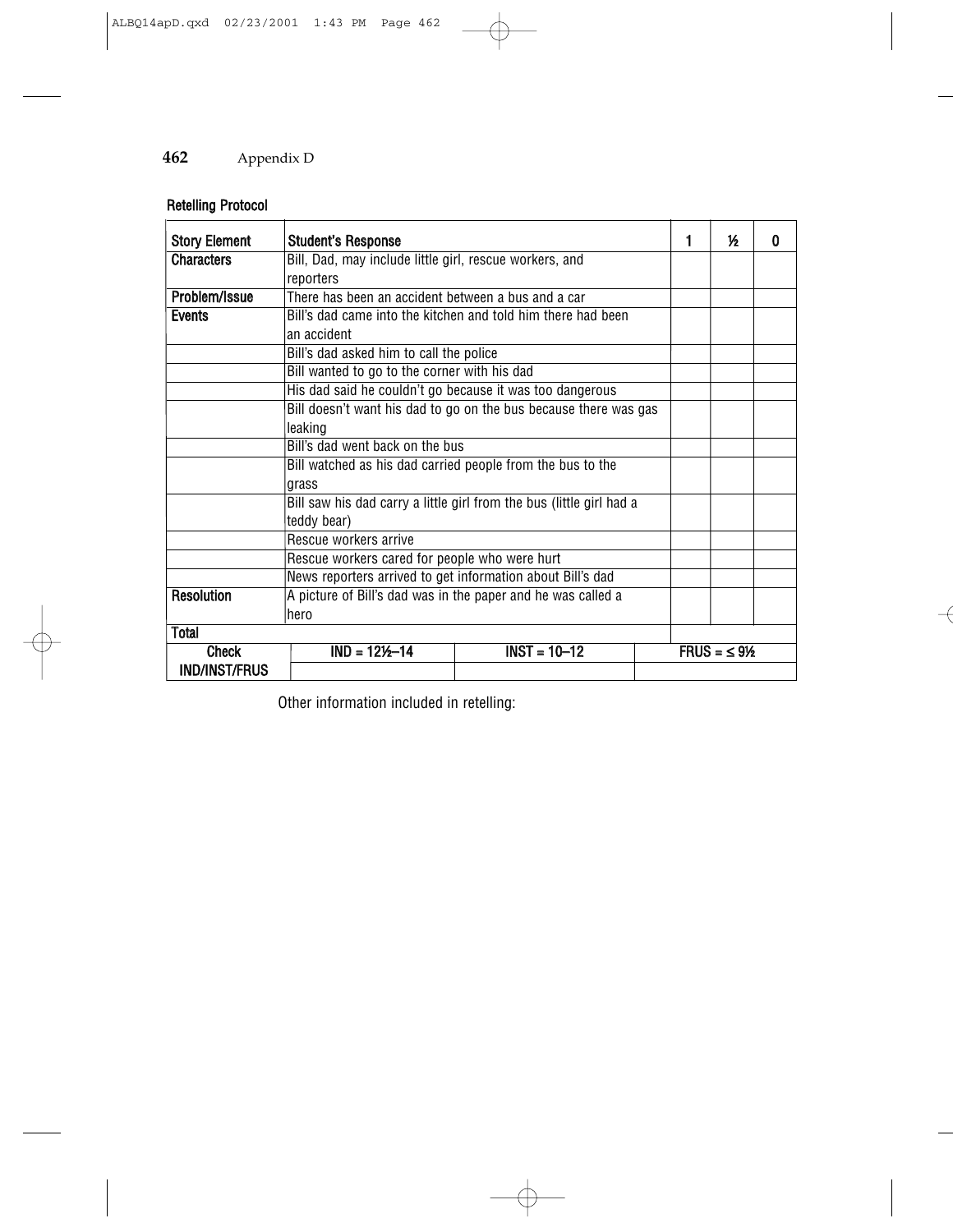**Level 4, Silent Passage 236 Words**

**Background Question:** What is skiing? What do you have to have to ski? What do you think it would be like to ski down a mountain? **Prompt:** Read this story about Josh's ski trip.

# **Josh's Ski Trip**

At daybreak, Josh looked out the window of the cabin. He looked through the icicles to the snow-covered mountainside. He couldn't wait to get out on the slopes! This year he would get to go on the Challenger Slope. He wanted to feel the wind rushing past his face as he raced down the hill.

When Josh's family came to Bear Mountain last year, Josh was the best skier in his class. But he was too short, and the ski patrol wouldn't permit him on the more difficult slopes. He tried to convince the captains of the ski patrol. He knew he was good enough to go on the tougher slopes, but they wouldn't bend the rules for anyone.

But during the long summer months, Josh had grown to five feet, seven inches, and nobody could stop him now! It was the first ski trip of the new season. The mountain was just outside the window, but everyone else was still sleeping peacefully. Josh couldn't stand it any longer! In silence, he picked up his boots and goggles and crept downstairs. He quietly lifted his gear down from the rack and slipped out the door.

The morning was perfect! The air was crisp, and the snow sparkled like silver in the sunrise as Josh made his way to the ski lift. He was anxious to feel the wind in his face. What a disappointment when he saw the new sign: "No Children under Fifteen without an Adult!"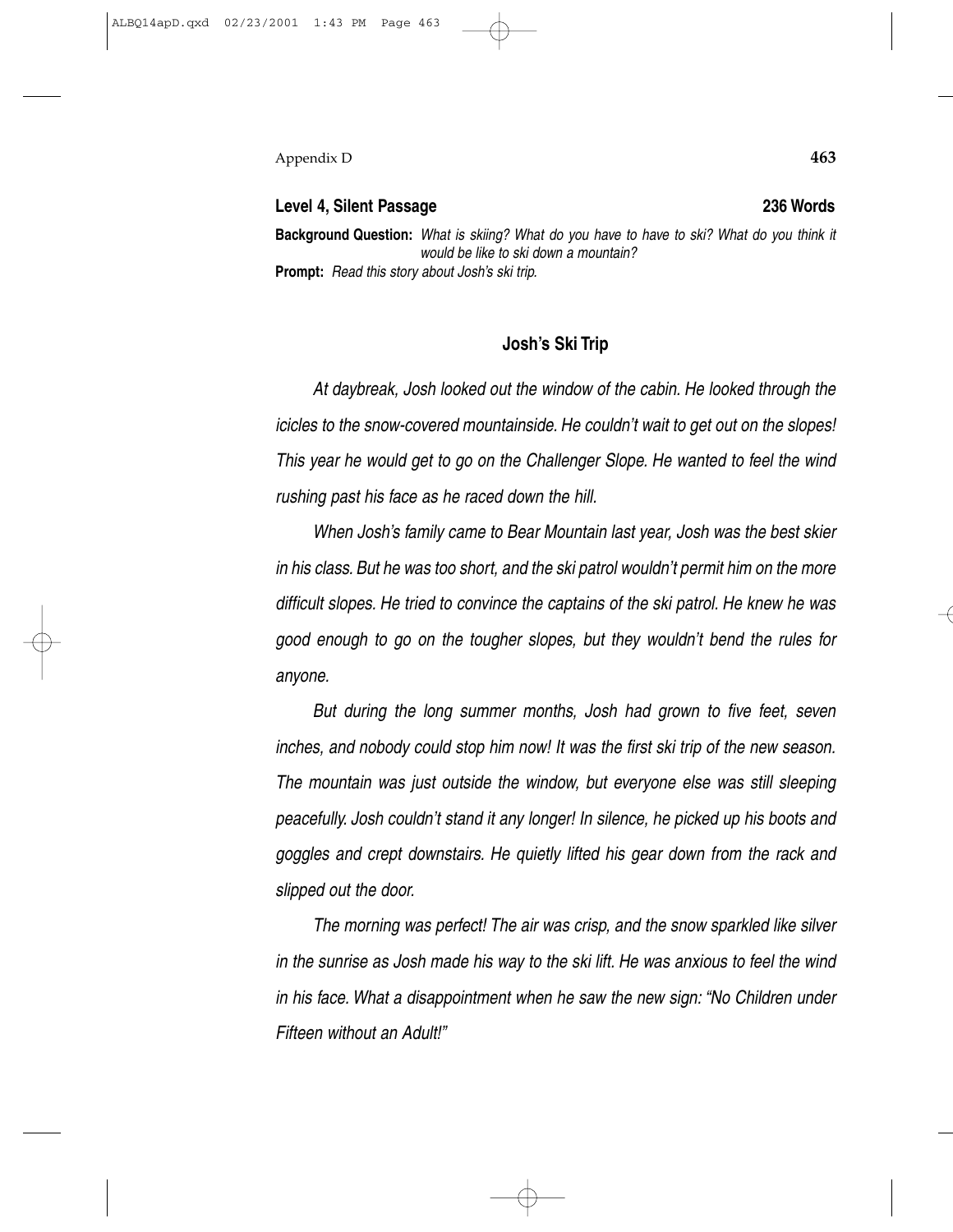- Lit-1 Where is Josh in this story? Accept any of these: on a ski trip at Bear Mountain or in a cabin
- Lit-2 What does Josh want to do? Accept any of these: go out on the mountain, ski, or go on the Challenger slope
- Lit-3 Why couldn't Josh ski on the Challenger slopes last year? He was too short
- Inf-4 How do you know Josh is a good skier? Accept any of these: He was the best in his class, he could handle more difficult slopes, or he liked skiing
- Inf-5 Why did Josh decide to sneak out of the house? Everyone else was sleeping and he didn't want to wait
- Inf-6 How far away is the ski slope? On the mountain, just outside the window
- Inf-7 Why did Josh creep downstairs? He was trying to sneak out of the house
- Inf-8 Why can't Josh go on the "Challenger" slope now? He is too young

|           | <b>Background</b><br>Comprehension |                               | Rate/Fluency                |  |                                   |  |
|-----------|------------------------------------|-------------------------------|-----------------------------|--|-----------------------------------|--|
| $+0r-$    | Check                              | $#$ correct                   | Check<br>IND, INST, or FRUS |  | Adequate/Inadequate<br>$+$ or $-$ |  |
| $\ddot{}$ |                                    | $7 - 8$                       | Independent                 |  | $#$ of seconds                    |  |
|           |                                    | $5\frac{1}{2} - 6\frac{1}{2}$ | Instructional               |  | $# \sec/60 =$ min/ secs           |  |
|           |                                    | 5 or less                     | Frustrational               |  | $\leq$ 3 min, 10 sec?             |  |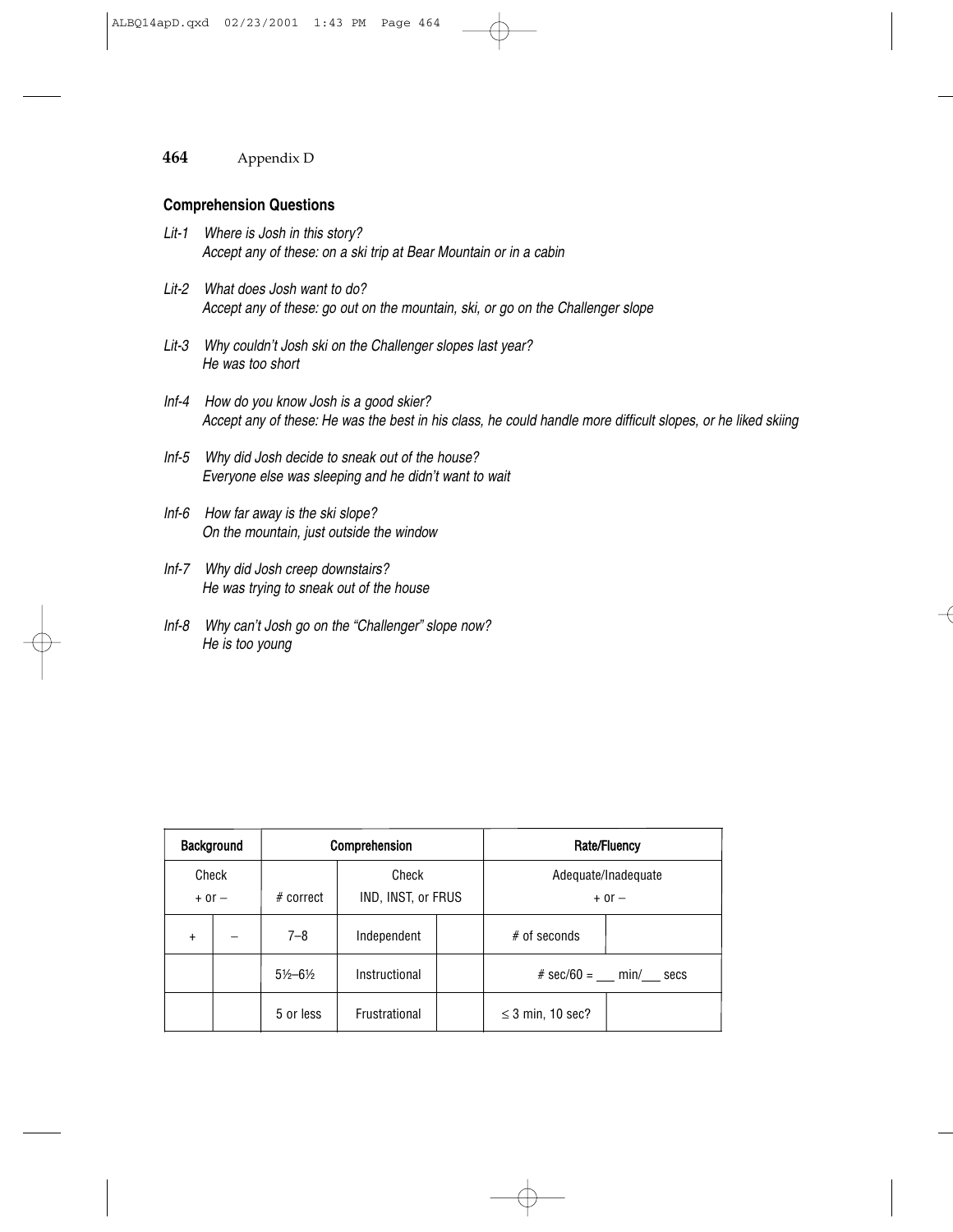# Retelling Protocol

| <b>Story Element</b> | <b>Student's Response</b>                                            |                                                                    |  |  | ⅓           | 0 |  |  |
|----------------------|----------------------------------------------------------------------|--------------------------------------------------------------------|--|--|-------------|---|--|--|
| <b>Characters</b>    | Josh                                                                 |                                                                    |  |  |             |   |  |  |
| Problem/Issue        |                                                                      | Josh wants to get out on the slopes to ski but his family is still |  |  |             |   |  |  |
|                      | asleep                                                               |                                                                    |  |  |             |   |  |  |
| <b>Events</b>        | Josh is looking out the window, wanting to get out on the            |                                                                    |  |  |             |   |  |  |
|                      | slopes to ski                                                        |                                                                    |  |  |             |   |  |  |
|                      | He wants to ski on the Challenger slope                              |                                                                    |  |  |             |   |  |  |
|                      | Last year, Josh was the best skier in his class                      |                                                                    |  |  |             |   |  |  |
|                      | Last year, Josh was too short to ski on the difficult slopes         |                                                                    |  |  |             |   |  |  |
|                      | Josh tried to convince the ski patrol to let him go on the difficult |                                                                    |  |  |             |   |  |  |
|                      | slopes, but they wouldn't bend the rules                             |                                                                    |  |  |             |   |  |  |
|                      | Josh had grown (during the summer)                                   |                                                                    |  |  |             |   |  |  |
|                      | Josh quietly left the cabin (where everyone was sleeping)            |                                                                    |  |  |             |   |  |  |
|                      |                                                                      | Now he found a sign that said "No children under 15 without an     |  |  |             |   |  |  |
|                      | adult"                                                               |                                                                    |  |  |             |   |  |  |
| <b>Resolution</b>    |                                                                      | Josh still can't go on the Challenger slope                        |  |  |             |   |  |  |
| Total                |                                                                      |                                                                    |  |  |             |   |  |  |
| Check                | $IND = 9 - 11$                                                       | $INST = 7\frac{1}{2} - 8\frac{1}{2}$                               |  |  | $FRUS = 57$ |   |  |  |
| <b>IND/INST/FRUS</b> |                                                                      |                                                                    |  |  |             |   |  |  |

 $\oplus$ 

Other information included in retelling: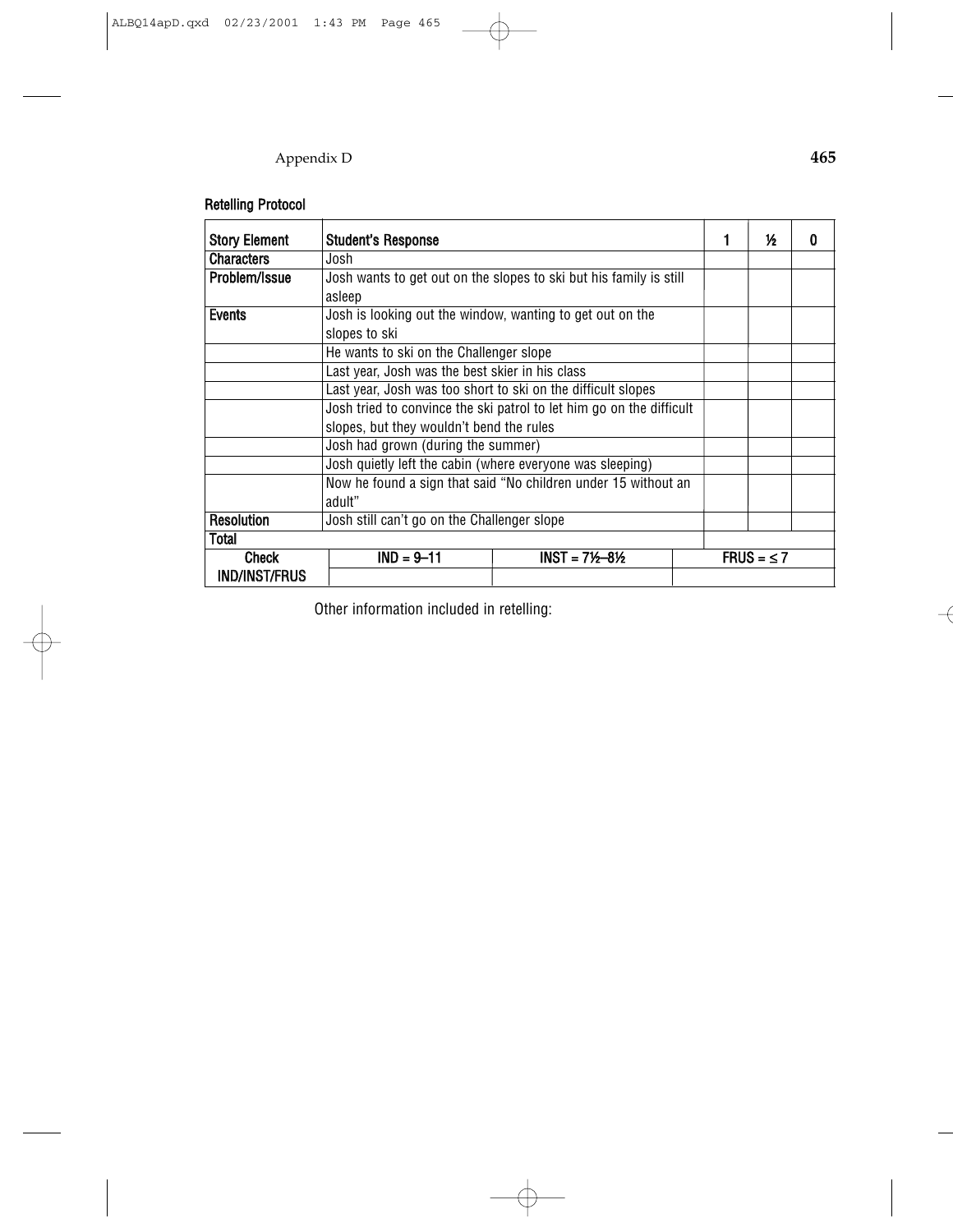# **Level 5, Silent Passage 244 Words**

**Background Question:** What do you think it would be like to live on a farm? **Prompt:** Read story to find out why Beth wishes she could live in the country.

### **Grandpa's Farm**

Sometimes Beth hated towns and cities! They were taking over, and the farms and open land were disappearing. Beth wished she could live on a farm, but her dad was a mechanic. He repaired machinery for a mill in town.

Beth's favorite times were spent with Grandpa on his farm. Beth spent almost all her weekends with Grandpa. On cool evenings, Grandpa would light a fire. Beth loved to read by the firelight, just like girls did when this was the frontier.

On Saturday mornings, Grandpa was always up early, ready for his long day of chores. First, the pigs had to be fed, and the chicken coop had to be cleaned. Then the stallion had to be brushed. When Beth was little, Grandpa let her help milk the cows, but now he used milking machines.

In the afternoon, Beth and Grandpa walked the horses. This was Beth's favorite chore. Grandpa's favorite place to walk the horses was Bear Mountain. It took most of the afternoon to ride all the way out to the mountain and back. Grandpa and Beth always packed a snack to eat on the mountaintop. As they shared their fruit and milk, they talked. Grandpa told her how much he liked to look out over the farms and towns for miles. These trips to the mountain reassured Beth. They showed her that there was still enough land and open spaces. They helped her to feel less closed in by civilization.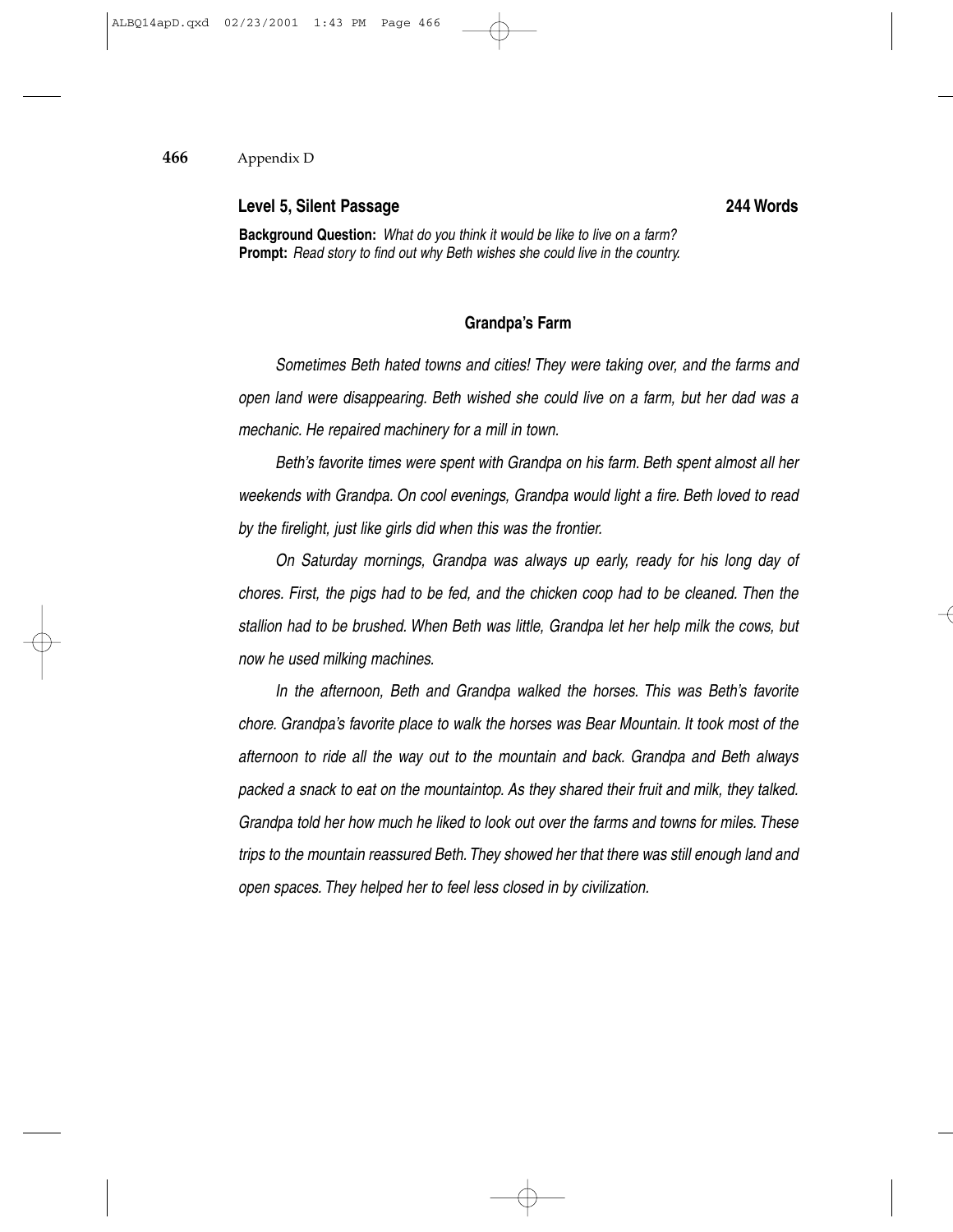- Inf-1 Why didn't Beth like where she lived? Accept any of these: she had to live in town, it was too crowded for her, or the town had no open land or farms
- Lit-2 Where did Beth like to spend her weekends? On Grandpa's farm
- Lit-3 Why did Beth's family live in town? Because her dad was a mechanic
- Inf-4 Why did Beth like going to her grandfather's farm? Accept any of these: she liked to do chores, to read by firelight, to go to the mountain, or she liked lots of space
- Lit-5 What were some of the chores that Beth and her grandfather did? Name two: feed the pigs, clean the chicken coop, brush the stallion, walk the horses
- Inf-6 Why do you think Beth's favorite chore was walking the horses? Accept either: because she likes to go to the mountain or she likes horses
- Lit-7 What did Beth and Grandpa take with them to the mountain? **Snack**
- Inf-8 Why did Beth like to go to the mountain? It made her feel there was enough space for people like her

| <b>Background</b><br>Comprehension |       | Rate/Fluency                  |                             |  |                                   |  |  |
|------------------------------------|-------|-------------------------------|-----------------------------|--|-----------------------------------|--|--|
| $+$ or $-$                         | Check | $#$ correct                   | Check<br>IND, INST, or FRUS |  | Adequate/Inadequate<br>$+$ or $-$ |  |  |
| $+$                                |       | $7 - 8$                       | Independent                 |  | $#$ of seconds                    |  |  |
|                                    |       | $5\frac{1}{2} - 6\frac{1}{2}$ | Instructional               |  | $# \sec/60 = \text{min/} \sec s$  |  |  |
|                                    |       | 5 or less                     | Frustrational               |  | $\leq$ 3 min, 8 sec?              |  |  |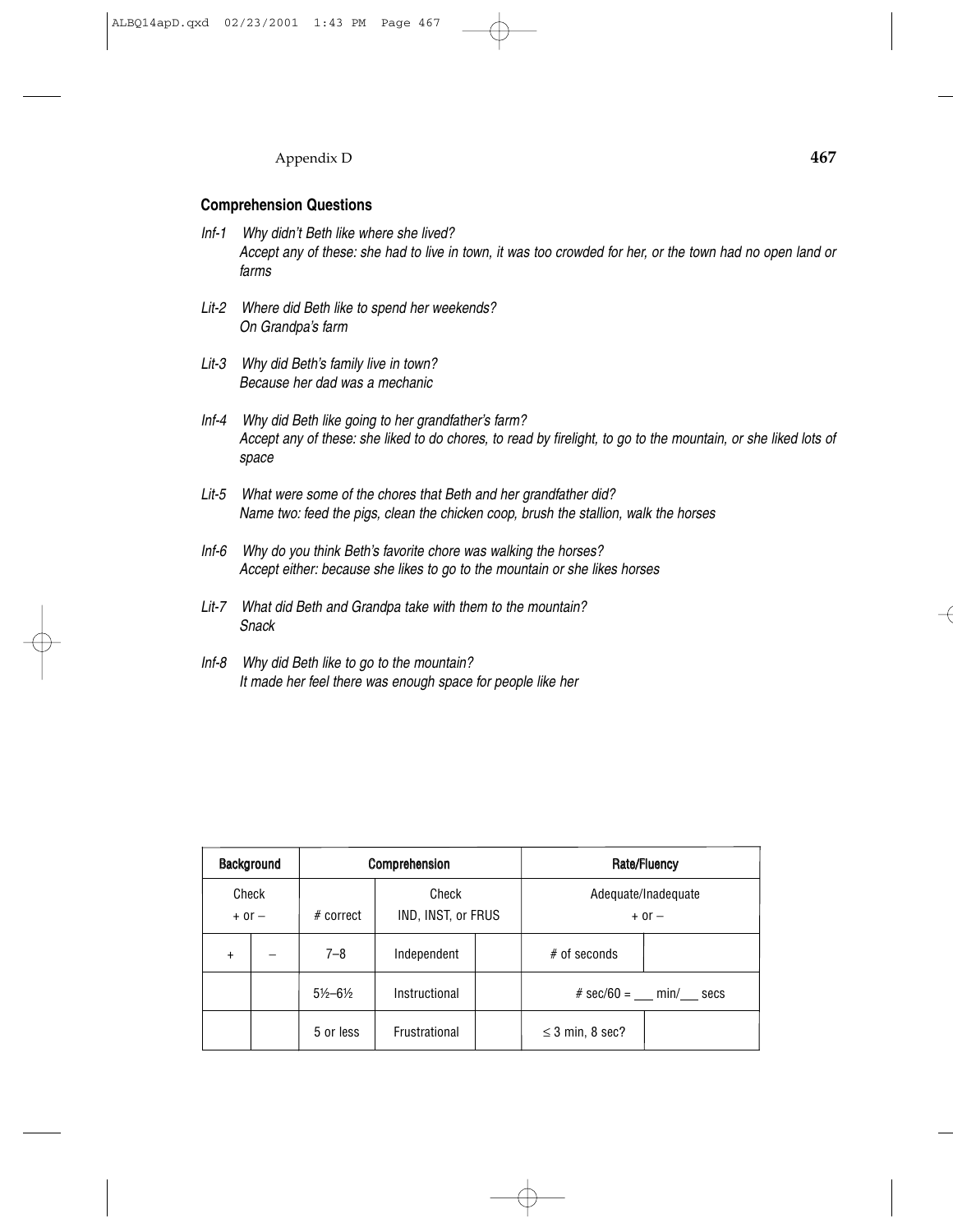# Retelling Protocol

| <b>Story Element</b> | <b>Student's Response</b>                                        |                                                                   | 1⁄2 |              |  |
|----------------------|------------------------------------------------------------------|-------------------------------------------------------------------|-----|--------------|--|
| <b>Characters</b>    | Beth and Grandpa                                                 |                                                                   |     |              |  |
| Problem/Issue        |                                                                  | Beth hated towns and cities, but her family lived in town because |     |              |  |
|                      | of her dad's job                                                 |                                                                   |     |              |  |
| <b>Events</b>        | Beth wished she could live on a farm because she hated           |                                                                   |     |              |  |
|                      | cities                                                           |                                                                   |     |              |  |
|                      |                                                                  | Beth couldn't live on a farm because her dad is a mechanic for a  |     |              |  |
|                      | mill in town                                                     |                                                                   |     |              |  |
|                      | Beth liked to spend time with her grandpa on his farm (she spent |                                                                   |     |              |  |
|                      | most weekends there)                                             |                                                                   |     |              |  |
|                      | Beth liked to read by firelight (just like frontier girls)       |                                                                   |     |              |  |
|                      | Beth did chores with grandpa                                     |                                                                   |     |              |  |
|                      | Beth's favorite chore was walking horses                         |                                                                   |     |              |  |
|                      |                                                                  | Beth liked to walk the horses to the mountain (snack on mountain, |     |              |  |
|                      | all afternoon)                                                   |                                                                   |     |              |  |
| Resolution           |                                                                  | Beth liked the trips to the mountain because they made her feel   |     |              |  |
|                      | there was enough room for people like her                        |                                                                   |     |              |  |
| Total                |                                                                  |                                                                   |     |              |  |
| <b>Check</b>         | $IND = 9 - 10$                                                   | $INST = 7 - 8\%$                                                  |     | $FRUS = 6\%$ |  |
| <b>IND/INST/FRUS</b> |                                                                  |                                                                   |     |              |  |

 $\oplus$ 

 $\bigoplus$ 

Other information included in retelling: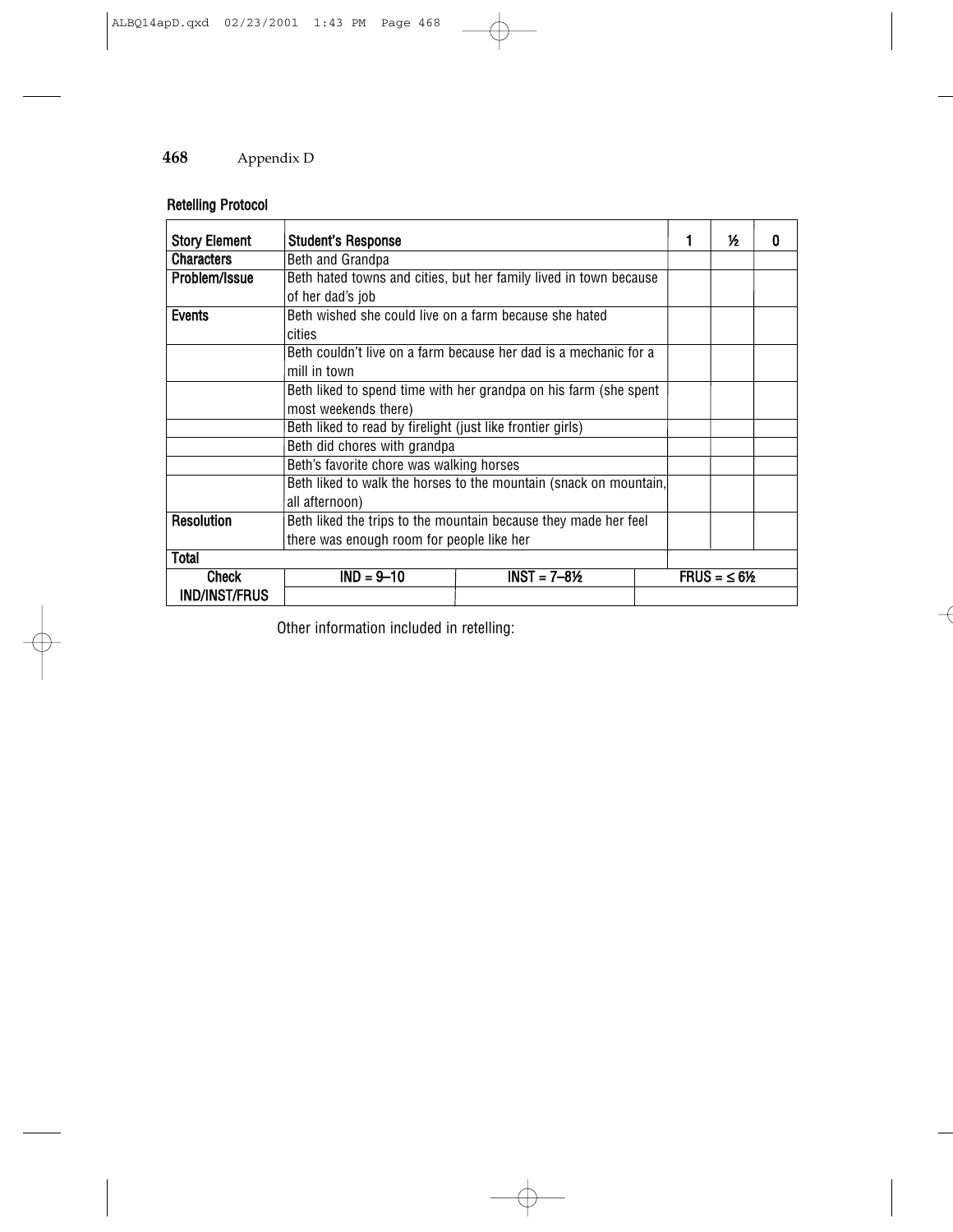## Level 6, Silent Passage **333 Words**

**Background Question:** What is a veterinarian? **Prompt:** Read this passage to find out about a girl named Pam, who wants to be a veterinarian.

#### **Pam's New Job**

More than anything, Pam wanted to be a veterinarian. She was great with animals. For the last two years, Pam had volunteered at the zoo. But this summer, she was going to be paid. Pam's biology teacher had recommended her to work in a special science program.

Pam was disappointed when she found out she was assigned to the zoo nursery. Pam didn't want to feed a bunch of baby animals. She had hoped for something more exciting, like reptiles. Pam decided to talk to the zoo's vet, Dr. Mack. Maybe she would understand how Pam felt, and Pam could ask her to convince the zookeeper to change her placement.

When Pam arrived at the zoo, Dr. Mack was in the nursery. There had been an emergency, and Dr. Mack had been called to help. The nurse asked Pam to wait for Dr. Mack in the observation room. She was surprised to find that the observation room overlooked a small operating room. There she saw Dr. Mack, working frantically to save a baby orangutan. After several minutes, the tiny ape started to breathe on its own, and Dr. Mack came out to greet Pam, "I thought we were going to lose her! Since we rescued her from a fire, we've been trying to bottle-feed her, but suddenly she stopped breathing. The nurse called me because I specialize in great apes. Now that I'm sure she'll be all right, how can I help you?"

"I'm glad she's going to be okay," replied Pam, "I didn't know you were equipped for surgery."

"That's why we need someone like you. We just added the hospital last winter. We had it built in the nursery because it had separate rooms to house sick or injured animals. We need someone who can handle frightened animals and comfort them while they wait for surgery and while they recover. Now, what was it you wanted to discuss?"

Pam replied, "I think you've answered all my questions. When can I start?"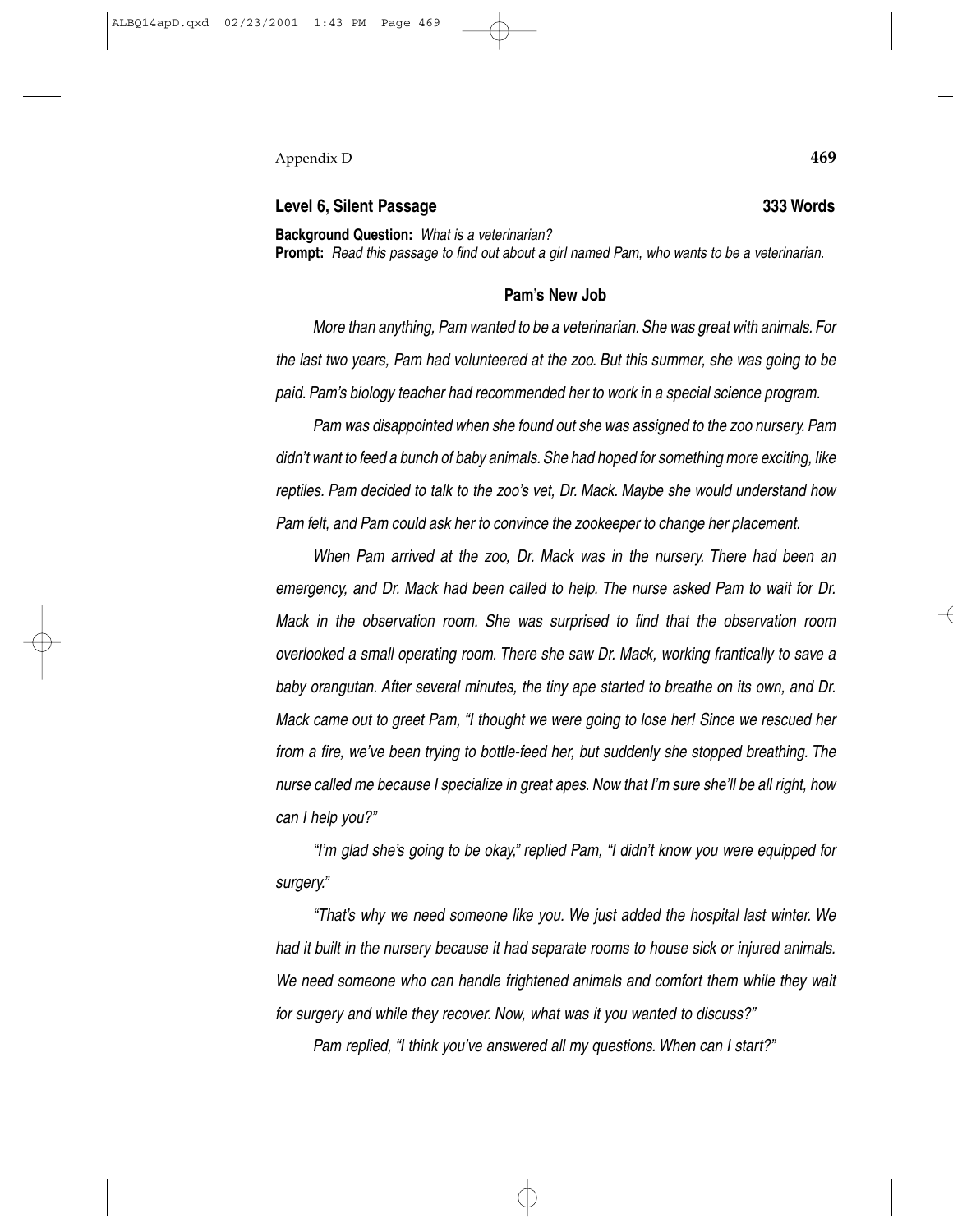- Inf-1 Who helped Pam get the job at the zoo? Her biology teacher
- Lit-2 Where did the zookeeper want Pam to work? In the children's zoo
- Inf-3 Why didn't Pam want to work in the baby animal zoo? She didn't think it was an important job
- Inf-4 What did Pam think would happen if she talked to the zoo's veterinarian? She thought the veterinarian would convince the zookeeper to let her work with other animals
- Lit-5 Why wasn't Dr. Mack in her office when Pam arrived at the zoo? She had been called to help with an emergency
- Lit-6 Where did the nurse ask Pam to wait for Dr. Mack? In an observation room
- Lit-7 What was wrong with the baby orangutan? Accept either: she had stopped breathing or she had been in a fire
- Lit-8 How did the zoo get the baby orangutan? They rescued her from a fire
- Lit-9 What was the job that Dr. Mack wanted Pam to do? Handle the frightened animals and take care of them while they recovered from surgery
- Inf-10 Why didn't Pam ever ask Dr. Mack to talk to the zookeeper? After she learned about the job Dr. Mack wanted her to do, she realized it was important

| <b>Background</b><br>Comprehension |       |                    | Rate/Fluency                |  |                                   |  |  |
|------------------------------------|-------|--------------------|-----------------------------|--|-----------------------------------|--|--|
| $+0r-$                             | Check | $#$ correct        | Check<br>IND, INST, or FRUS |  | Adequate/Inadequate<br>$+$ or $-$ |  |  |
| $+$                                |       | $9 - 10$           | Independent                 |  | $#$ of seconds                    |  |  |
|                                    |       | $7 - 8\frac{1}{2}$ | Instructional               |  | $# \sec/60 =$ min/ secs           |  |  |
|                                    |       | $6\%$ or less      | Frustrational               |  | $\leq$ 3 min?                     |  |  |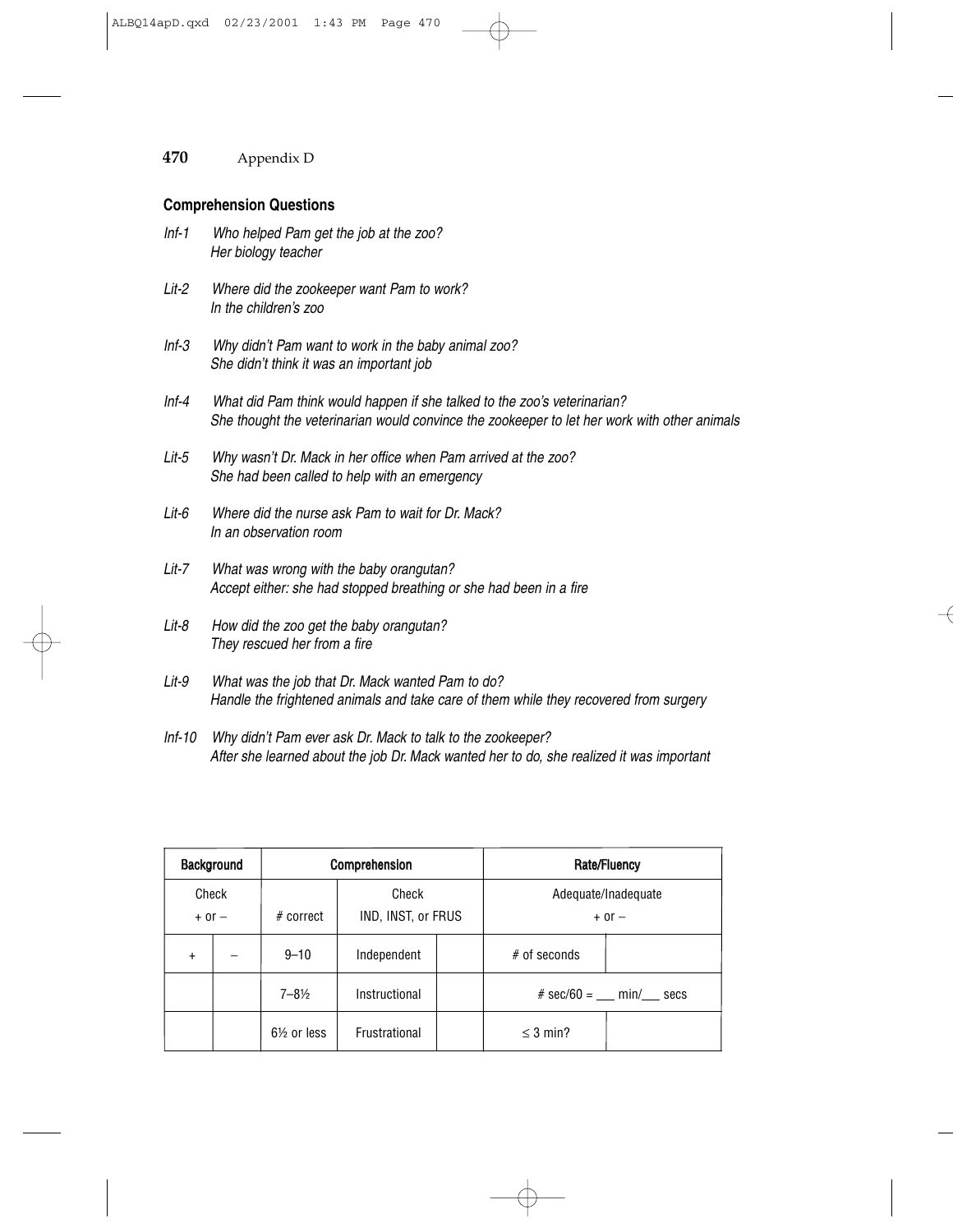# Retelling Protocol

| <b>Story Element</b> | <b>Student's Response</b>                                  |                                                                |  | ℅                 | o |
|----------------------|------------------------------------------------------------|----------------------------------------------------------------|--|-------------------|---|
| <b>Characters</b>    | Pam, Dr. Mack                                              |                                                                |  |                   |   |
| Problem/Issue        |                                                            | Pam doesn't want to work in the nursery at the zoo because she |  |                   |   |
|                      | thinks it will not be exciting enough                      |                                                                |  |                   |   |
| <b>Events</b>        | Pam wants to be a veterinarian (she is great with animals) |                                                                |  |                   |   |
|                      | Pam had been doing volunteer work at the zoo               |                                                                |  |                   |   |
|                      | This year Pam was going to work at the zoo for pay         |                                                                |  |                   |   |
|                      | Pam was supposed to work in the nursery at the zoo         |                                                                |  |                   |   |
|                      |                                                            | Pam wanted to work somewhere more exciting (such as with the   |  |                   |   |
|                      | reptiles)                                                  |                                                                |  |                   |   |
|                      | Pam went to the zoo to ask the zoo's vet to change her     |                                                                |  |                   |   |
|                      | assignment                                                 |                                                                |  |                   |   |
|                      | Dr. Mack (zoo's vet) was in the nursery                    |                                                                |  |                   |   |
|                      | Pam watch Dr. Mack operating on a baby orangutan           |                                                                |  |                   |   |
|                      | Dr. Mack explained that they had put the hospital in the   |                                                                |  |                   |   |
|                      | nursery because it had separate rooms for sick or injured  |                                                                |  |                   |   |
|                      | animals                                                    |                                                                |  |                   |   |
| <b>Resolution</b>    | Pam decided not to ask for a different placement           |                                                                |  |                   |   |
| Total                |                                                            |                                                                |  |                   |   |
| <b>Check</b>         | $IND = 11$ $1/2 - 13$                                      | $INST = 9 - 11$                                                |  | $FRUS = \leq 8\%$ |   |
| IND/INST/FRUS        |                                                            |                                                                |  |                   |   |

 $\oplus$ 

Other information included in retelling: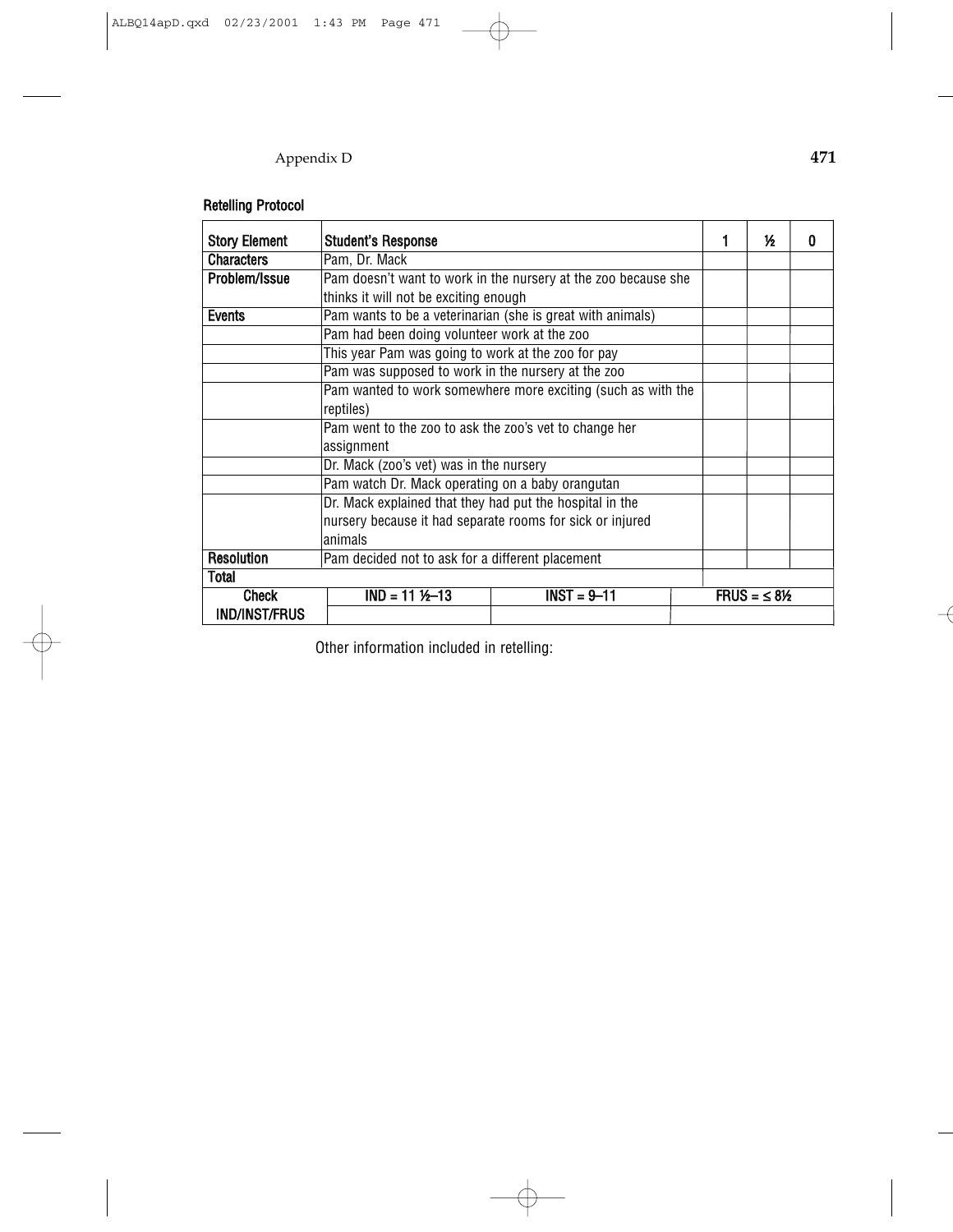# Level 7, Silent Passage 360 Words

**Background Question:** What do people do in gymnastics? **Prompt:** Read this passage to find out about what happens when Debbie and Kim do gymnastics

in gym class.

### **Gym Class**

Sometimes, Debbie wondered how she and Kim even tolerated each other, much less remained best friends. While Debbie was outgoing, Kim was quiet and shy. While Debbie was famous for her total lack of coordination, Kim was the most acrobatic person in the entire school. Yet the girls were inseparable, best friends since kindergarten. They were thrilled to find out they would be in gym class together. But as usual, they had opposite opinions about actually taking gym. Kim greeted the class enthusiastically, and Debbie had nothing but contempt for it.

Today, they began the gymnastics unit, and Debbie wished she could crawl into a deep hole and disappear. Down the hall came the new gymnastics teacher, Ms. Bain. She announced that today they would be tumbling. Then Ms. Bain described some of the moves the girls would be doing, the forward roll, the backward roll, and the cartwheel.

Ms. Bain asked if anyone could demonstrate any of the moves for the class. The whole class sang out in unison, "Kim!" Then Ms. Bain asked Kim if she had taken lessons, and she nodded shyly. When Ms. Bain asked if Kim had gotten far enough along to demonstrate any of these moves, the class giggled. Debbie realized that Kim was too modest to tell Ms. Bain the truth, so she spoke up proudly, "Ms. Bain, Kim is the state champion in gymnastics. She's a competitor at the national level."

Ms. Bain smiled at Kim and said, "Maybe you could give us a demonstration of the routine you performed at the state meet." With some encouragement from her classmates, Kim agreed to show the class part of her tumbling routine.

As Debbie watched in admiration, Kim stepped onto the floor mat. As soon as she started to perform, her whole personality changed. Usually Kim was awkward in front of people, but when she stepped onto the gym floor, her body became elegance in motion. Kim's normal shyness disappeared, and she seemed to be an actress playing the part of a gymnast. Even Ms. Bain was taken aback! She applauded approvingly and said she hoped Kim would invite her to her next meet.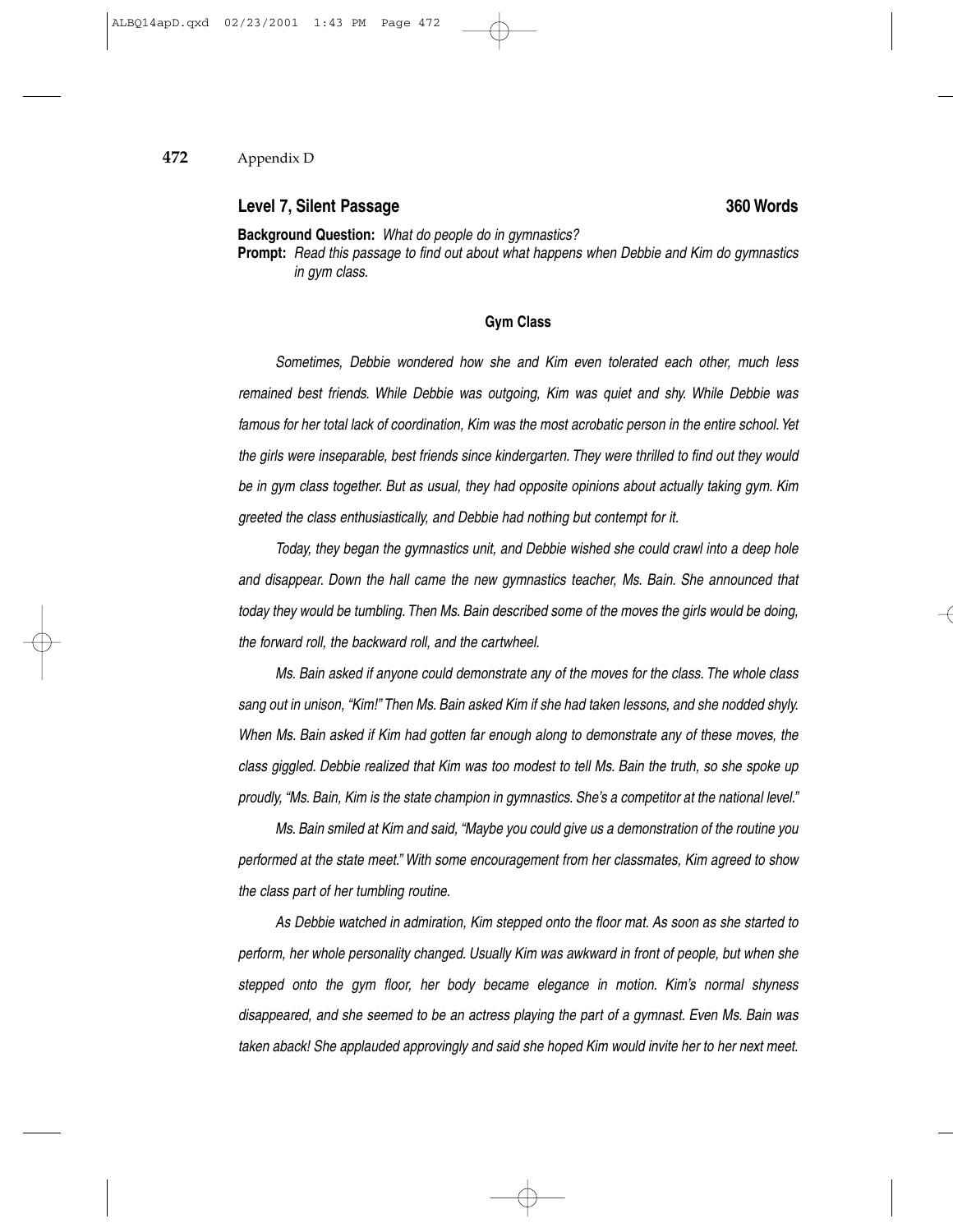- Inf-1 Why didn't Debbie like gym class? She is clumsy
- Inf-2 Why did Kim like gym class? Accept either: she is acrobatic or she likes gymnastics
- Lit-3 When did Debbie and Kim become friends? In kindergarten
- Lit-4 What tumbling moves did the teacher want the girls to do? Accept any: forward roll, backward roll, or cartwheel
- Inf-5 Why did the girls in the gym class suggest that Kim demonstrate the tumbling moves? Accept either: they knew she was good at gymnastics or she was state champion
- Inf-6 Why did the girls giggle when Ms. Bain asked if Kim had enough experience to demonstrate for the class? Accept either: they all knew that Kim was state champion or they knew that Kim had been taking gymnastics a long time
- Lit-7 Why didn't Kim tell the teacher about her experience in gymnastics? Accept either: she was too modest or she was too shy
- Inf-8 Why did Kim need encouragement from her classmates before she would perform? Accept any one: she was shy, she felt awkward in front of people, or she was modest
- Inf-9 Why did Debbie admire Kim? Accept any: she was coordinated, she was state champion, or she was good at gymnastics
- Lit-10 What did Ms. Bain do when Kim finished her performance? Accept either: she applauded, or she said she would like to go to Kim's next meet

| <b>Background</b><br>Comprehension |  |                    | Rate/Fluency                |  |                                   |  |  |
|------------------------------------|--|--------------------|-----------------------------|--|-----------------------------------|--|--|
| Check<br>$+$ or $-$                |  | $#$ correct        | Check<br>IND, INST, or FRUS |  | Adequate/Inadequate<br>$+$ or $-$ |  |  |
| $+$                                |  | $9 - 10$           | Independent                 |  | $#$ of seconds                    |  |  |
|                                    |  | $7 - 8\frac{1}{2}$ | Instructional               |  | $# \sec/60 = \text{min/} \sec s$  |  |  |
|                                    |  | $6\%$ or less      | Frustrational               |  | $\leq$ 2 min, 40 sec?             |  |  |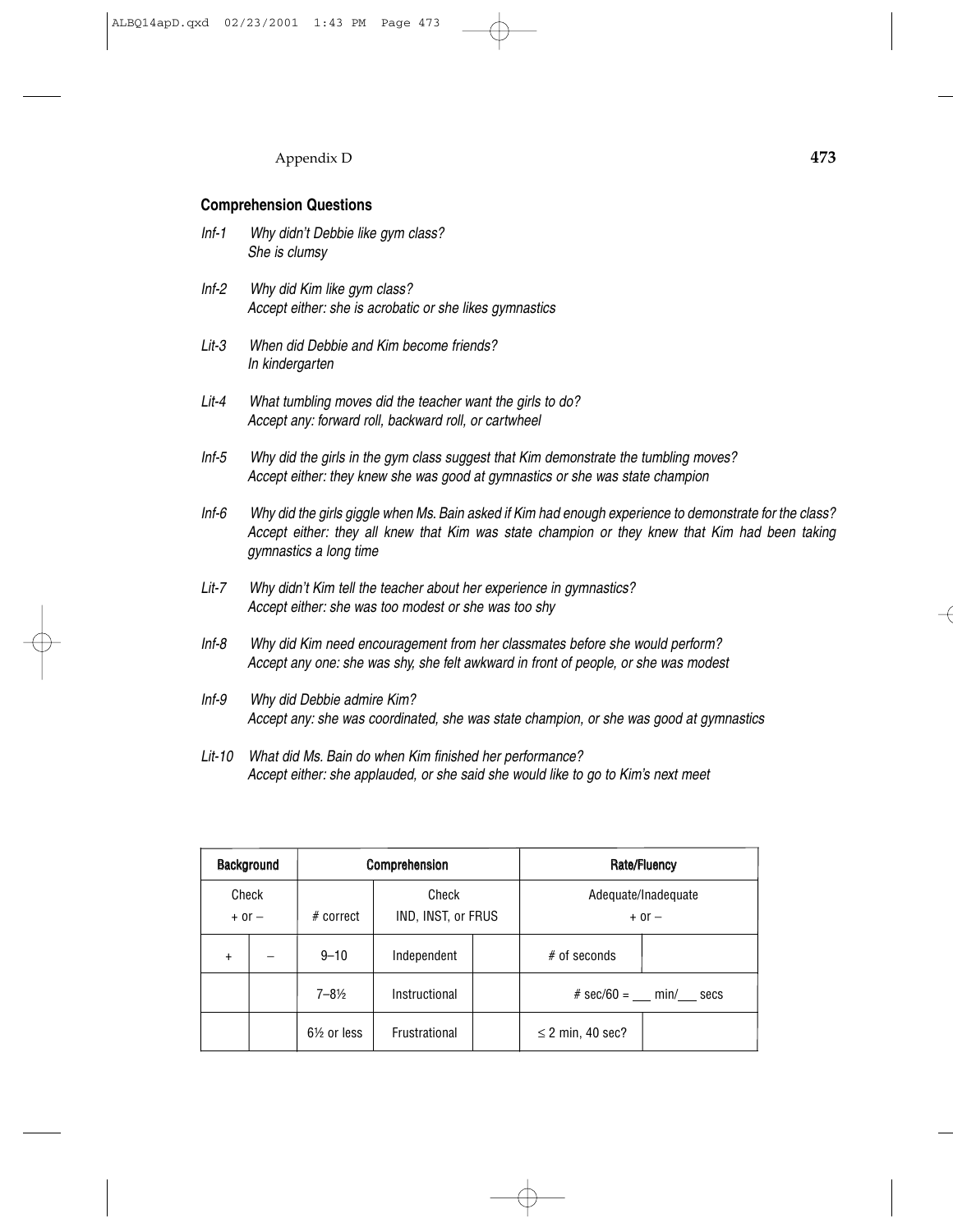# Retelling Protocol

| <b>Story Element</b> | <b>Student's Response</b>                                      |                                                         | ℅ | o               |  |
|----------------------|----------------------------------------------------------------|---------------------------------------------------------|---|-----------------|--|
|                      |                                                                |                                                         |   |                 |  |
| <b>Characters</b>    | Debbie, Kim, Ms. Bain (and classmates)                         |                                                         |   |                 |  |
| Problem/Issue        | Debbie and Kim are best friends in spite of their opposite     |                                                         |   |                 |  |
|                      | personalities                                                  |                                                         |   |                 |  |
| <b>Events</b>        | Debbie and Kim have opposite personalities                     |                                                         |   |                 |  |
|                      | Debbie was outgoing and Kim shy or Kim was athletic and Debbie |                                                         |   |                 |  |
|                      | was not                                                        |                                                         |   |                 |  |
|                      | Girls have been best friends (since kindergarten)              |                                                         |   |                 |  |
|                      | Today was the beginning of the gymnastics unit (they would be  |                                                         |   |                 |  |
|                      | tumbling)                                                      |                                                         |   |                 |  |
|                      | Teacher asked someone to demonstrate                           |                                                         |   |                 |  |
|                      | Class suggested Kim                                            |                                                         |   |                 |  |
|                      | Kim was too shy to admit her abilities in gymnastics           |                                                         |   |                 |  |
|                      | Debbie announced Kim was state champion                        |                                                         |   |                 |  |
|                      | When Kim performed, her personality changed                    |                                                         |   |                 |  |
| <b>Resolution</b>    |                                                                | Teacher was impressed, asked to come to Kim's next meet |   |                 |  |
| Total                |                                                                |                                                         |   |                 |  |
| <b>Check</b>         | $IND = 11 - 12$                                                | $INST = 8\frac{1}{2} - 10\frac{1}{2}$                   |   | FRUS = $\leq$ 8 |  |
| IND/INST/FRUS        |                                                                |                                                         |   |                 |  |

 $\oplus$ 

 $\overline{\bigoplus}$ 

Other information included in retelling: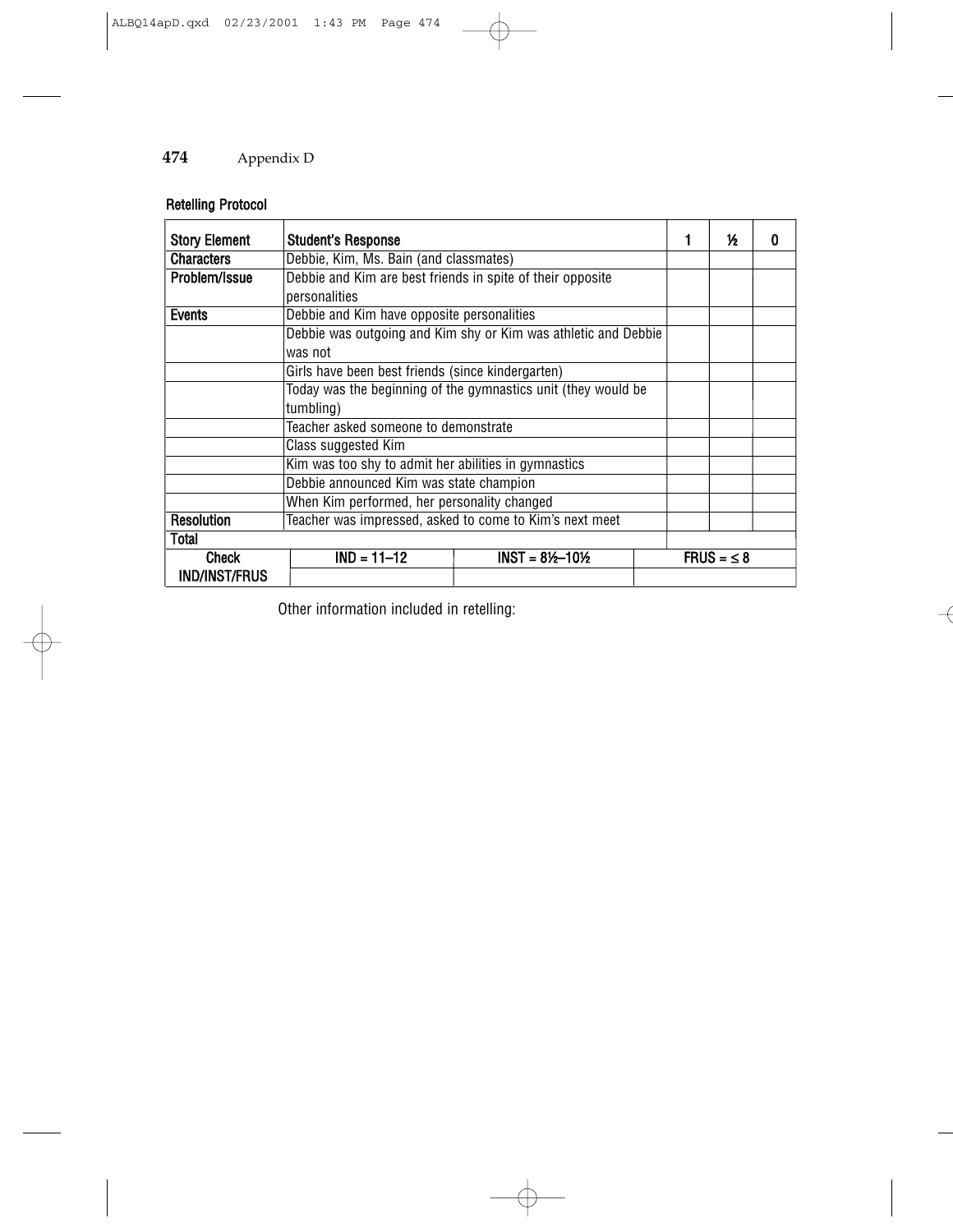# **Level 8, Silent Passage 298 Words**

**Background Question:** What does a journalist do? **Prompt:** Read this passage to find out how Kate becomes a special kind of journalist.

#### **Kate Becomes a Journalist**

Kate's greatest ambition is to be a journalist. Throughout her high school years, she has been a photographer on the school newspaper. Now she is the senior editor of the school paper, but her goal is to be a foreign correspondent. Kate is taking a class in photography and learning how to use pictures to tell a story. Kate would like to find a way to combine writing about international relations and photography, perhaps writing for a news magazine or for a TV news show but using her own photographs.

Two years ago, Kate's history class took a trip to the southeastern states. She took her camera and photographed the eroded seacoasts. When Kate's pictures were published in the local newspaper, there were many letters to the editor, praising her work.

Last year, when Kate was a junior, her class went to Mexico. Kate took pictures of how the recent earthquake had devastated the entire region. When Kate showed her pictures to the editor of the town newspaper, he asked her to write an article to go with her pictures. He told Kate that she had a unique talent for capturing people's attention with a profound photograph. He said if she wrote an article go with the pictures, people would understand the message in the photographs better. This time, public reaction was phenomenal! Kate could finally see a way to combine her ability to write with her interest in photography.

Now in her senior year, Kate is deciding where to go to college. Kate's inclination is to go to a prestigious college in Washington, DC or New York. She wants to be near the ambassadors and diplomats. Kate has never abandoned her goal to be a foreign correspondent. She keeps that in mind through all her decisions.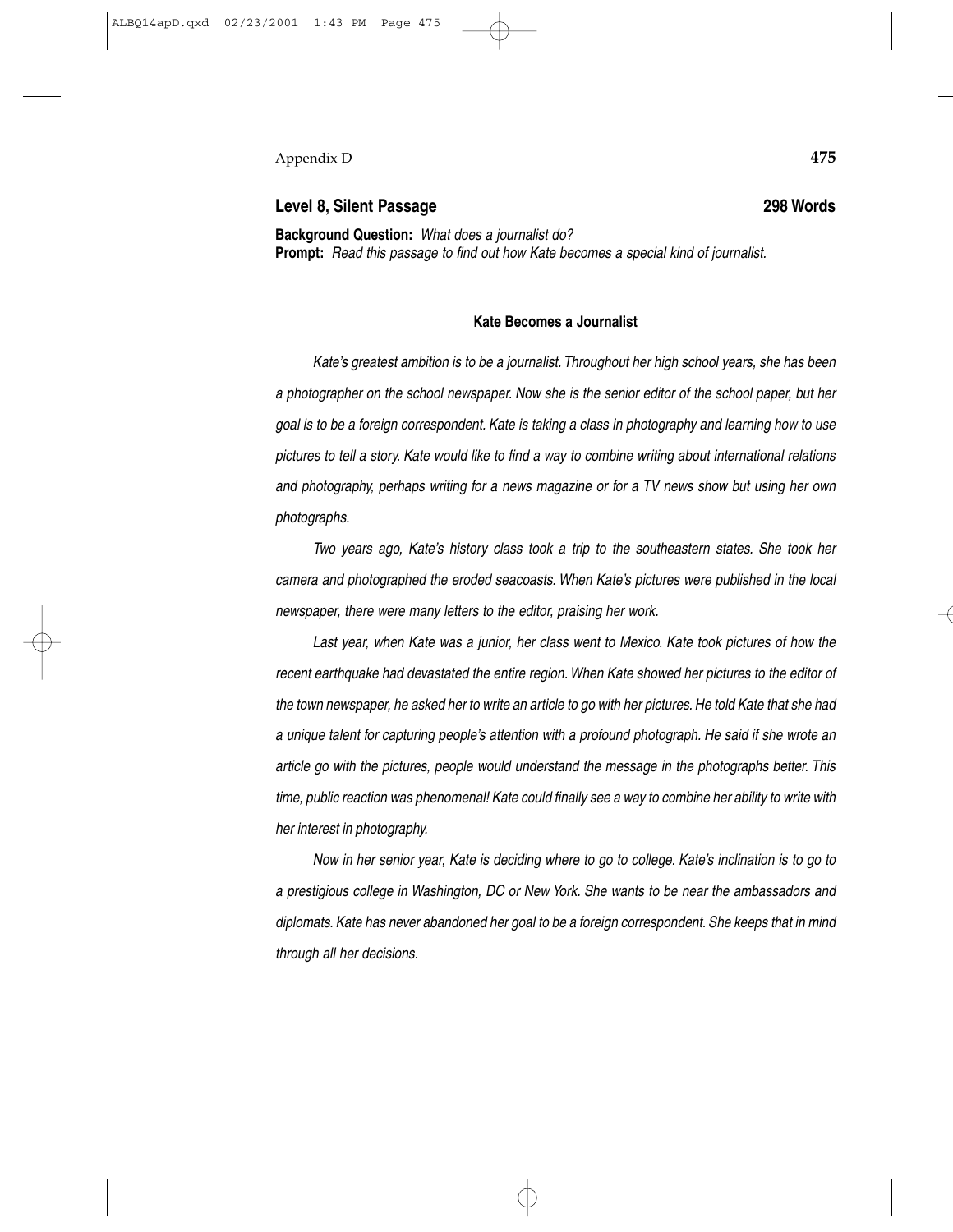- Lit-1 What does Kate want to be? Accept either: a journalist or a foreign correspondent
- Lit-2 How did Kate get started in journalism? She is on the staff of the high school newspaper
- Inf-3 How will Kate's experiences in high school help her accomplish her goals? Accept any of these: she is the editor of the high school newspaper, she is the photographer for the high school paper or she is taking a class to learn about photography
- Inf-4 Why did Kate take her camera with her to Mexico? So she could take pictures of earthquake damage
- Lit-5 How did Kate get her pictures published the first time? The local newspaper published them
- Inf-6 How did the newspaper readers respond to Kate's pictures of the eroded seacoast? They liked her work
- Lit-7 Who first helped Kate get her work published? The local newspaper editor
- Inf-8 How did the local newspaper editor help Kate accomplish her goal? He asked her to write about her pictures
- Lit-9 Why did the newspaper editor suggest that Kate write an article to go with her pictures about the earthquake? To help people understand the message of the photographs better
- Inf-10 How will Kate decide which college to attend? She will go where she can be near people who make political decisions

| <b>Background</b>   | Comprehension      |                             | Rate/Fluency |                               |                          |  |  |
|---------------------|--------------------|-----------------------------|--------------|-------------------------------|--------------------------|--|--|
| Check<br>$+$ or $-$ | $#$ correct        | Check<br>IND, INST, or FRUS |              | Adequate/Inadequate<br>$+0r-$ |                          |  |  |
| $+$                 | $9 - 10$           | Independent                 |              | $#$ of seconds                |                          |  |  |
|                     | $7 - 8\frac{1}{2}$ | Instructional               |              |                               | $# \sec/60 = \min/$ secs |  |  |
|                     | $6\%$ or less      | Frustrational               |              | $\leq$ 3 min, 13 sec?         |                          |  |  |